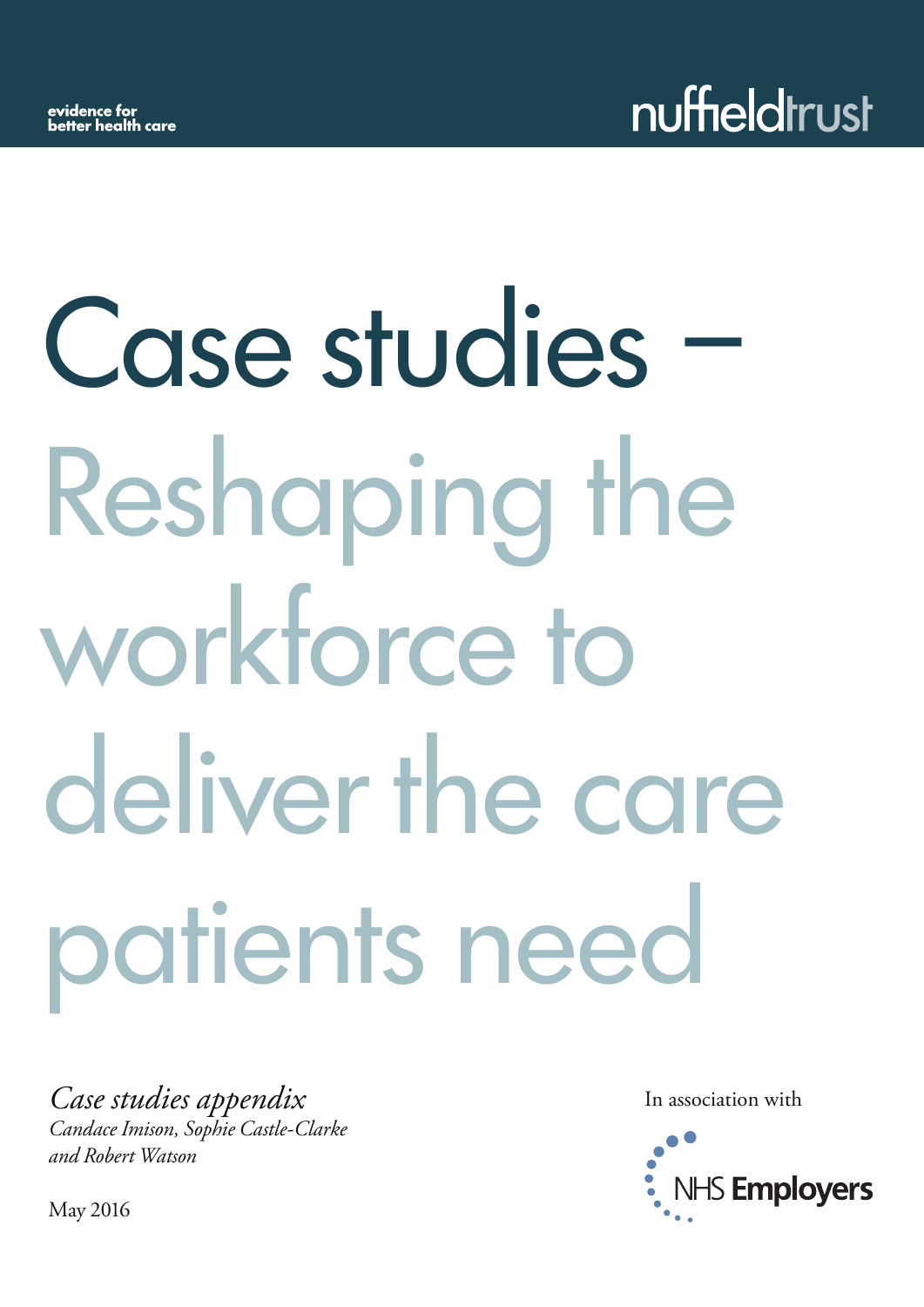# About this appendix

Having the right number of appropriately skilled staff is a critical determinant of the quality and efficiency of health care. Yet there is a growing gap between patient needs and the skills and knowledge of the workforce that cares for them. The Nuffield Trust report *[Reshaping the workforce to deliver the care patients need](www.nuffieldtrust.org.uk/publications/reshaping-the-workforce)*, which was commissioned by NHS Employers, aims to give practical guidance and help to those wishing to reshape their workforce; identify key enablers and obstacles to change, with lessons for local leaders; and produce recommendations for national and local bodies about key actions to support change. The report draws on a review of relevant literature, interviews with a wide range of stakeholders, a survey of local Health Education England leaders and a number of short case studies. This appendix provides further detail on each of the case studies summarised in the main report.

# Acknowledgements

We thank the project steering group who were very generous with their time and insights, and who offered suggestions to improve the report in its near final stages: Daniel Mortimer (CEO, NHS Employers), Sue Covill (Director of Development and Employment, NHS Employers), John Rogers (CEO, Skills for Health), Prof Stephen Welfare (Director, Stephen Welfare Associates Ltd), Garry Swann (Consultant Nurse and Clinical Director, Heart of England NHS Foundation Trust), Patrick Mitchell (Director of National Programmes, Health Education England) and Janet Davies (CEO and General Secretary, Royal College of Nurses). We're also very grateful to those we interviewed during the course of the project and to the organisations that agreed to be case study sites. We thank those who, in addition to the steering group, reviewed the report: Prof Martin Roland (RAND Professor of Health Services Research, University of Cambridge School of Clinical Medicine), Caroline Corrigan (National Workforce Lead – New Care Models, NHS England), Ruth Thorlby (Deputy Director of Policy, Nuffield Trust) and Sue Martin (Interim Director of Communications, Nuffield Trust). Finally, we thank NHS Employers for funding the research.

# Suggested citation

Imison C, Castle-Clarke S and Watson R (2016) *Case studies: Reshaping the workforce to deliver the care patients need*. Case studies appendix. Nuffield Trust.



Find out more online at: <www.nuffieldtrust.org.uk/publications/reshaping-the-workforce>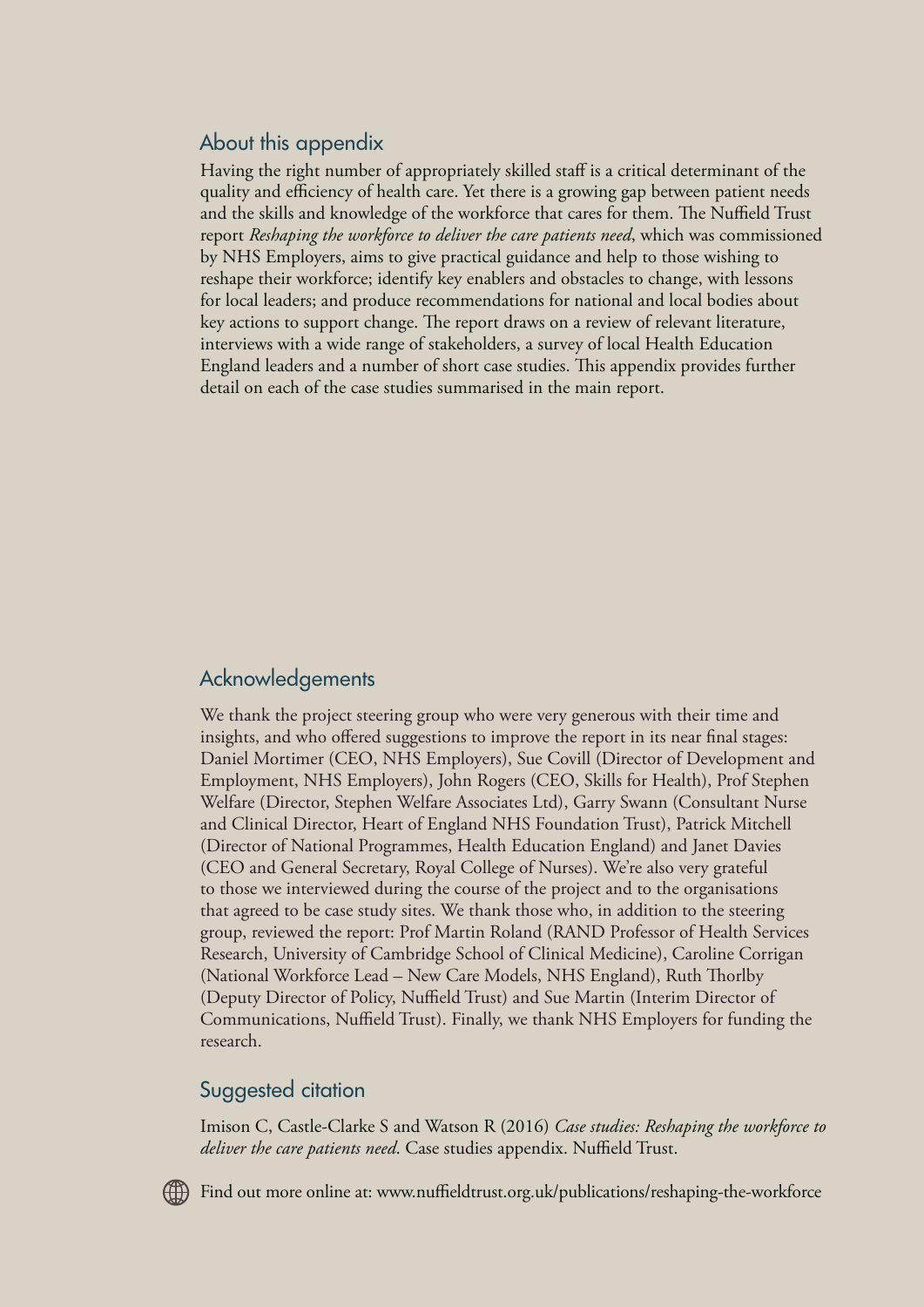# **Contents**

| 1. Bradford District Care NHS Foundation Trust: band 4<br>associate practitioners in community mental health teams | $\overline{4}$ |
|--------------------------------------------------------------------------------------------------------------------|----------------|
|                                                                                                                    |                |
| 2. Nottingham CityCare Partnership: holistic workers                                                               | 10             |
| 3. South East Coast Ambulance Service: paramedic practitioners                                                     | 16             |
| 4. Haxby Group Practice: extended roles for pharmacists                                                            |                |
| and paramedics                                                                                                     | 23             |
| 5. Sheffield Teaching Hospitals NHS Foundation Trust:                                                              |                |
| advanced clinical practitioners                                                                                    | 28             |
| 6. St George's University Hospitals NHS Foundation Trust:                                                          |                |
| physician's associates in acute care                                                                               | 35             |
| 7. Birmingham and Solihull Mental Health NHS Foundation Trust:                                                     |                |
| physician associates in mental health                                                                              | 40             |
| References                                                                                                         | 45             |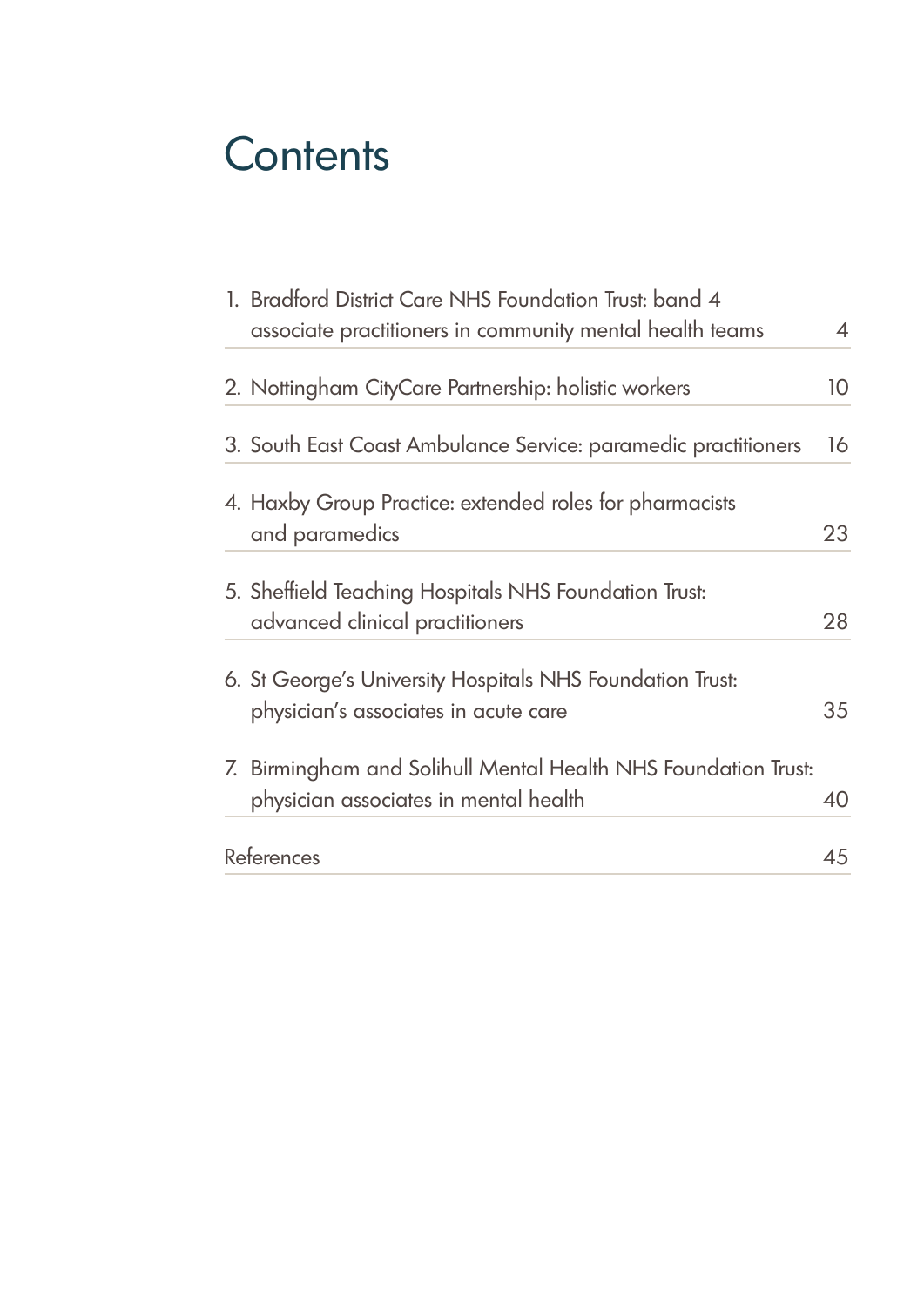# <span id="page-3-0"></span>1. Bradford District Care NHS Foundation Trust: band 4 associate practitioners in community mental health teams

#### **Context**

Bradford District Care NHS Foundation Trust provides mental health services, learning disability services, community health services and dental services. It has nearly 3,000 staff over 200 in-patient beds and serves Bradford, Airedale, Wharfedale and Craven. The trust comprises hospital care settings as well as five community properties.

# Drivers for change

The overarching driver for employing band 4 associate practitioners in community health teams was the realisation that those with mental health needs were not receiving adequate physical health checks. Evidence showed that people with serious mental illness die up to 20 years younger than the general population. This led to the introduction of Commissioning for Quality and Innovation (CQUIN) payments for improving the physical health care of people with severe mental illness. Secondary care organisations now receive payments for demonstrating full implementation of appropriate processes for assessing, documenting and acting on cardiometabolic risk factors in patients with psychosis.

In addition, on 1 April 2014, new shared care guidance gave secondary care services shared responsibility for assessing and monitoring the physical wellbeing of patients taking antipsychotic medication – which was previously the responsibility of primary care:

*"The clinics were set up because the GPs do not have total responsibility for the physical health checks for this population any more."*  (Mental/physical health lead, Bradford District Care)

Bradford District Care, like other mental health services in secondary care, had to find a way to carry out these physical checks within their service. Leaders recognised that this could not be done with existing team capacity. Therefore, new staff would need to be recruited:

*"We looked at what skill would be needed in order to deliver the physical health check element…and after reviewing a number of job descriptions and things decided that actually we could go for something different, we didn't need a qualified nurse, but we*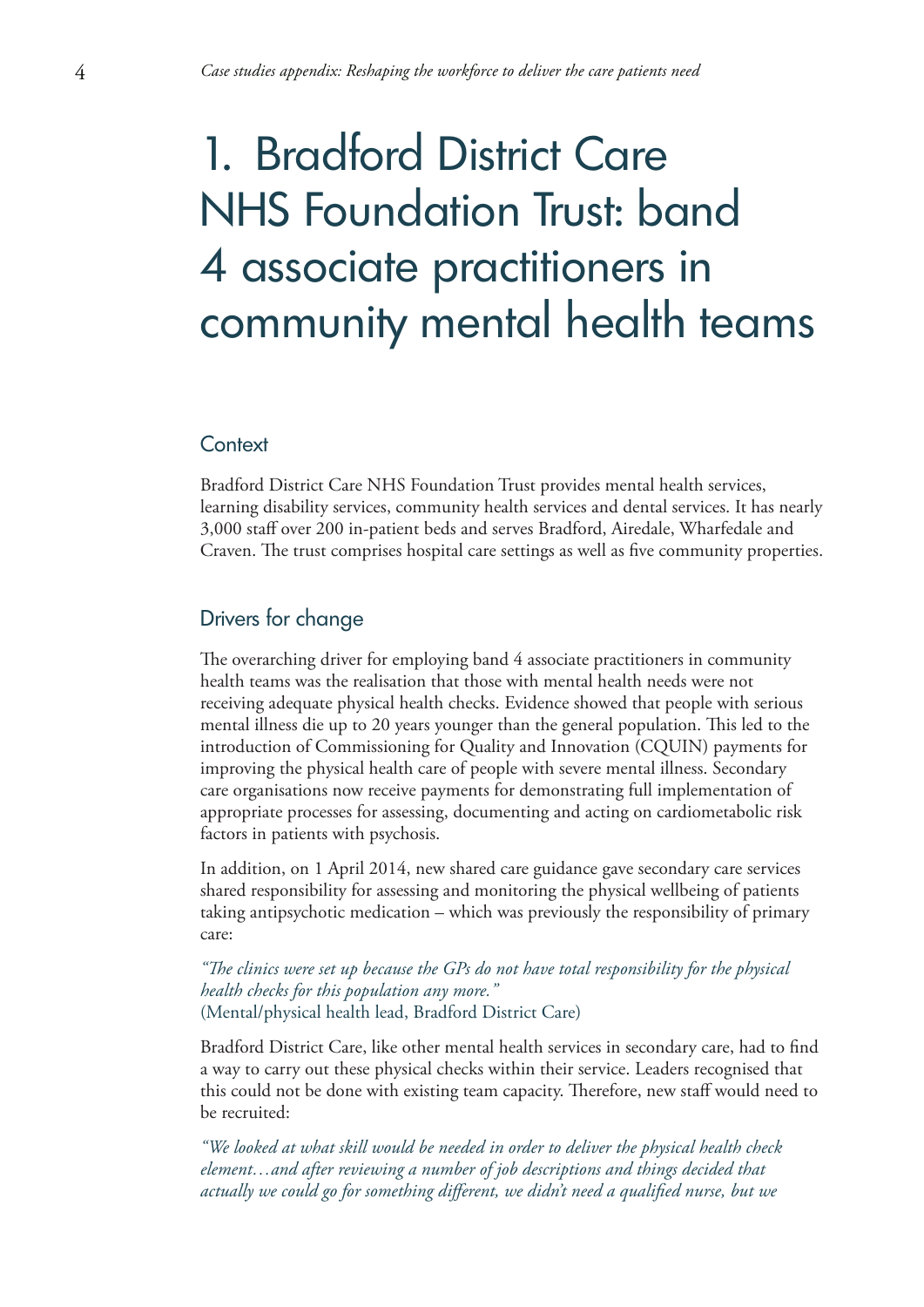*needed somebody that was competent and able to take physical assessments such as ECG, phlebotomy etc."* (Service manager, Bradford District Care)

# Role overview

Associate practitioners are responsible for carrying out physical health checks on patients who have been prescribed antipsychotic medication for the first time; those on a high dose of antipsychotic medication; and any patient who is referred from the community mental health team caseload. The content of the checks is set out in Box 1.1.

| Box 1.1: Associate practitioner core competencies for physical health check |                                                           |  |
|-----------------------------------------------------------------------------|-----------------------------------------------------------|--|
| • Temperature taking - tympanic                                             | • Obtaining a standard urinalysis                         |  |
| • Heart rate recording                                                      | • Obtaining a catheter specimen of urine                  |  |
| • Respiratory recording                                                     | • Obtaining a 24-hour urine sample                        |  |
| • Blood pressure recording                                                  | • Use of the Malnutrition Universal Screening Tool (MUST) |  |
| • Oxygen saturation/pulse oximetry                                          | • Blood tests                                             |  |
| • Height recording                                                          | • Carrying out an ECG                                     |  |
| • Weight recording                                                          |                                                           |  |
| • BMI recording                                                             |                                                           |  |
| • Peak flow recording                                                       |                                                           |  |

The results of the tests carried out are shared with the patient's GP. This information is shared electronically for those patients who are discharged from an in-patient bed. Work is underway for this information to be shared electronically from the clinics in the community – it is currently posted. Electrocardiogram (ECG) results are interpreted centrally by a local GP (based at The Ridge Medical Centre, Bradford), enabled through a service-level agreement (SLA).

Four associate practitioners are working in community mental health teams based across the five community sites. A physical health/wellbeing clinic has been set up on each site. The practitioners carry out the checks on a full-time basis. It usually takes 2 to 3 appointments to complete the check and they are undertaken over a 12-month rolling period for all eligible patients (although new referrals on antipsychotic medication are prioritised).

### Implementing the role

The new approach was led by Bradford District Care's mental/physical health lead. Prior to this, the lead was seconded to primary care to assess how physical health checks were carried out by GPs and to develop a Mental Health Physical Review template.

#### Raising awareness

Internally, team meetings were important for introducing the role. The associate practitioners also hold their clinics alongside the psychiatric clinic, and that visibility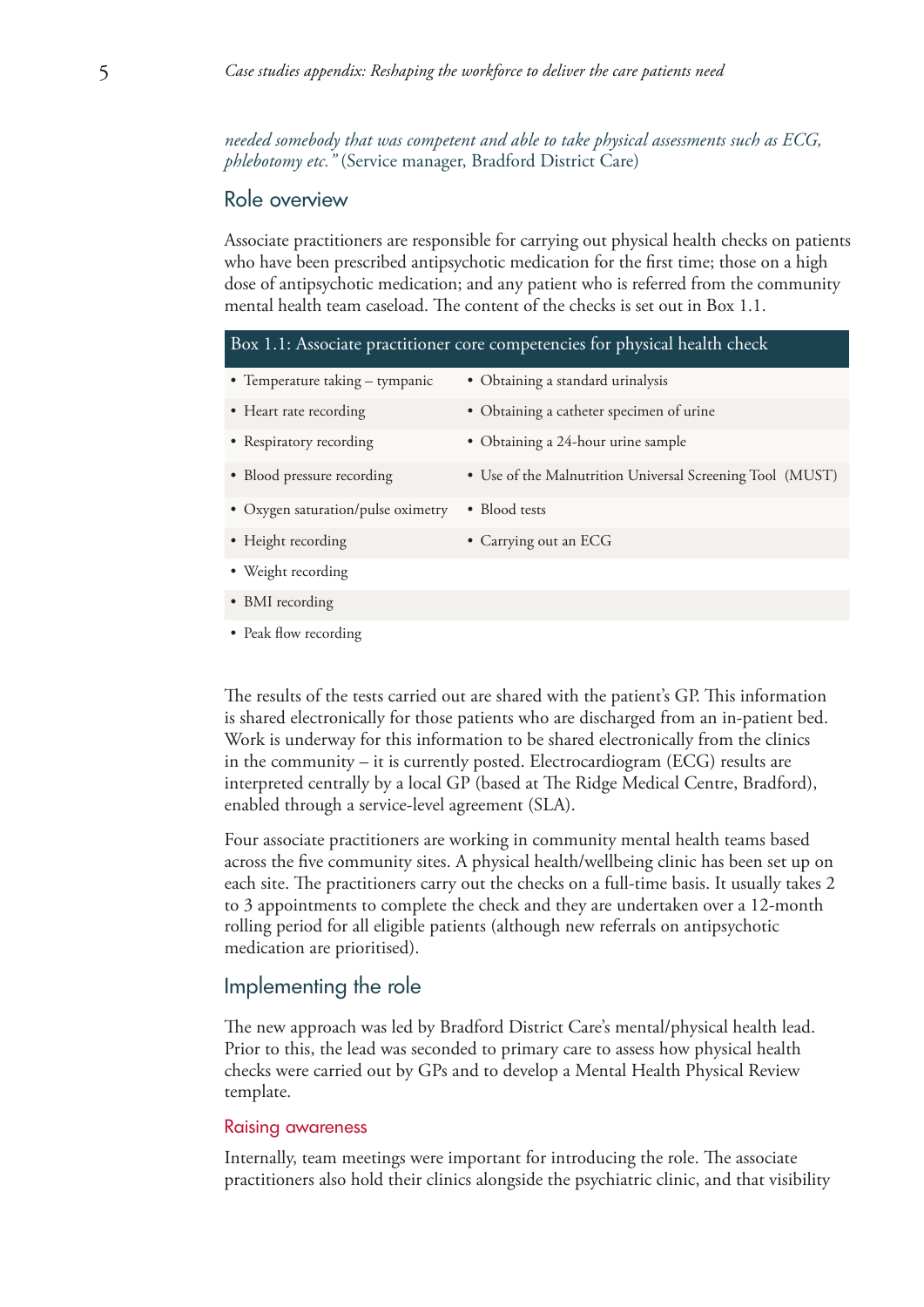helped to raise awareness. The practitioners also liaise with GPs regarding test results and follow-up care, so GP awareness and understanding of the role was very important. This was achieved through ongoing communication supported by established relationships between the community health teams and local GPs. Associate practitioners also enter the results of the physical health check onto the IT system used by GPs (SystmOne) to allow easy access to the results, and their own RIO system – securing good working relationships with GPs.

The trust did not raise awareness of the new role with patients. Doctors and the care coordinator explain the service at the point of referral, reducing any risk of fear or anxiety among patients. Associate practitioners wear the same uniform as qualified nurses and staff do not make a significant distinction between the roles to the patient.

#### Needs assessment

The trust thought hard about what was needed to carry out the physical health checks. Using the Calderdale framework, they developed a list of competencies and took the decision that band 4 staff could be trained to carry out the health checks. Other alternatives were considered, but it was felt that certain tasks (such as liaising with GPs over blood and ECG results) required more responsibility than that usually attributed to band 3 employees, and that the skills of a band 5 nurse were not warranted by the role requirements.

*"We'd already been doing some work around Calderdale competencies around Band 2s, Band 3s and Band 4s. We already have Band 3s in the teams, we had some Band 2s within other services, so we kind of had an idea, so if you were a 2 this is what you did…we looked at 'does it need a qualified nurse or doesn't it?', and 'if it doesn't need a qualified nurse, what does it need?'"* (Service Manager, Bradford District Care supporting systems)

The associate practitioners are managed by an advanced nurse practitioner who is not part of the community mental health teams. They have a monthly meeting outside of the clinic to discuss any issues. The organisation has not experienced any concerns about the accountability of the associate practitioners. Managers felt, given that they are fully trained to undertake their role (and that GPs read and interpret the results of the check), the associate practitioners would be accountable if something went wrong – despite the fact they are not professionally regulated:

*"The ECGs are read more or less straightaway and we get reports back pretty quickly, and… most of the information is relayed back to the GPs via the template with a letter as well [so] in terms of concerns about things going wrong, there's never been any concerns expressed."* (Advanced nurse practitioner and associate practitioner line manager, Bradford District Care)

#### Training and induction

The trust will only recruit those that have already been working at a band 3 level into the band 4 role. Therefore, training is provided for band 4 competencies which are not present in a band 3 role, as well as training for working in a mental health environment if required.

Training for undertaking ECGs and phlebotomy is provided in the first week by an external training provider and is funded by Health Education Yorkshire and Humber. All other training is undertaken internally and funded through the community mental health team budget.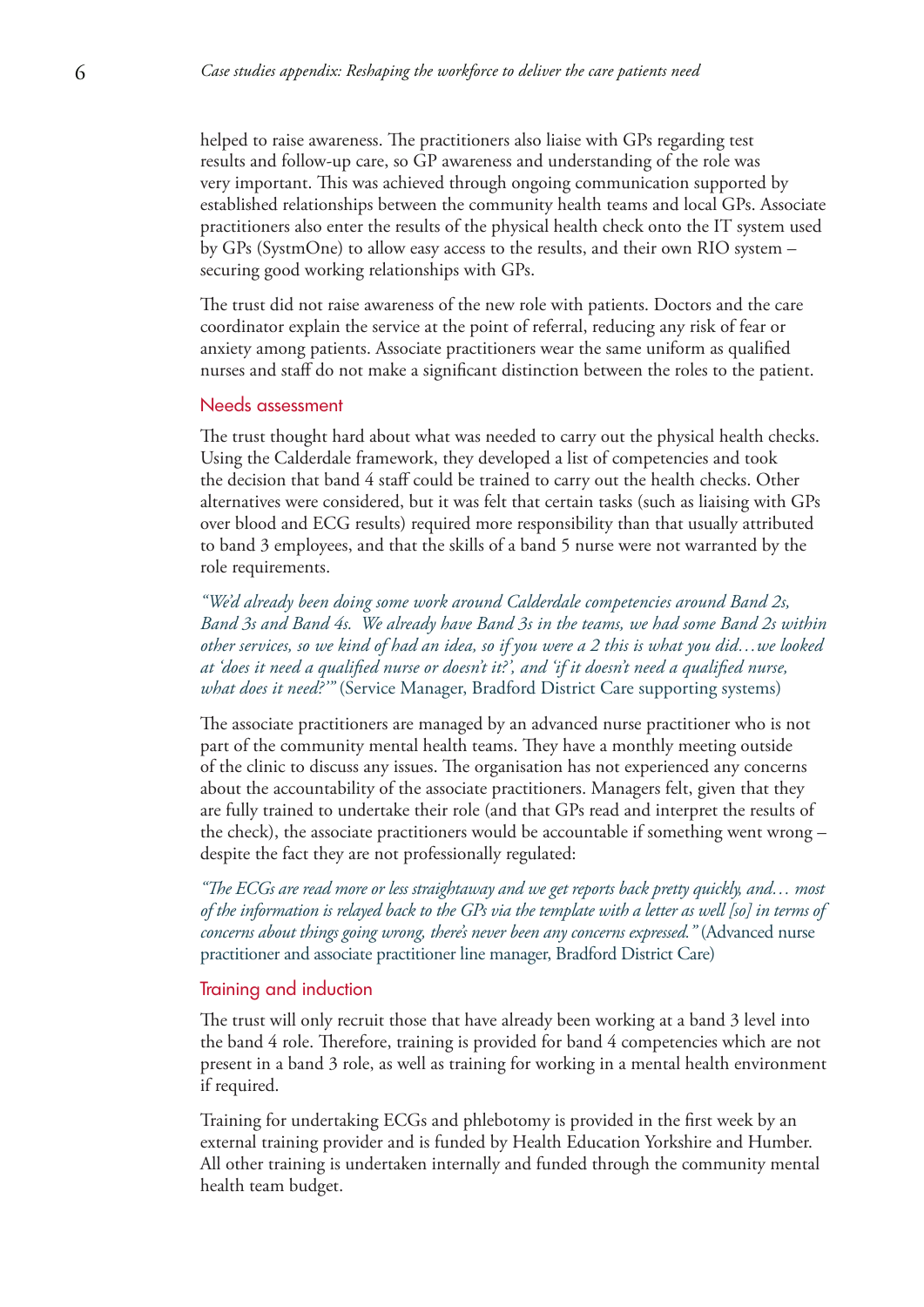A one-week induction consists of intense training, followed by a period of nurse shadowing in which the trainee is shown (and is able to undertake) tasks. Once the practitioner and the nurse feel the practitioner is competent, they perform the task with a patient while being assessed by a qualified practitioner, who is then able to sign off the competency. Once the practitioner shows they are competent in all required competencies, they can work without direct supervision. Within 4-6 weeks the associate practitioners are in the clinic and carrying out the physical health checks autonomously.

Some competencies are re-evaluated on a bi-annual basis. This is initiated by the manager and involves the practitioner being observed by a qualified practitioner.

#### **Sustainability**

As highlighted above, sound governance processes have been put in place to ensure the sustainability of the role. Practitioners have been encouraged to get mentors, but they have not been systematically assigned:

*"They've all been encouraged to get mentors… someone they feel they can go to if they've got any issues or concerns that they want to raise or discuss."* (Advanced nurse practitioner and associate practitioner line manager, Bradford District Care)

An associate practitioner also felt that there were good training opportunities and chances to progress:

*"I think any further training is always open to us in our roles as well."*  (Associate practitioner, Bradford District Care)

#### Other enablers

Good relationships with GPs

GP buy-in to the approach was particularly important to the role working well. The shared care guidance, which stated that secondary care were required to take some responsibility for the physical wellbeing of patients with serious mental illness, helped to secure this buy-in:

*"GPs were already quite keen on us taking on that role as a consequence of the shared care protocol, so it wasn't very difficult…to say 'actually, we'll be doing this and we'll be getting in touch with you.'"* (Service manager, Bradford District Care)

Good existing relationships with local GPs meant that they were willing to work with the associate practitioners, interpreting results and liaising with them about follow-up care.

#### Supportive leadership

The service manager, director and CEO were very supportive of the approach from the beginning, allowing the teams the freedom and autonomy to set up the physical health/wellbeing clinics and take the approach forward:

*"We got full support from our chief executive, medical director, senior management; and line manager was brilliant."* (Mental/physical health lead, Bradford District Care)

#### Robust, systematic template

The band 4 associate practitioners use a template for carrying out the physical health checks, which is built into the RIO and provides a step-by-step guide for carrying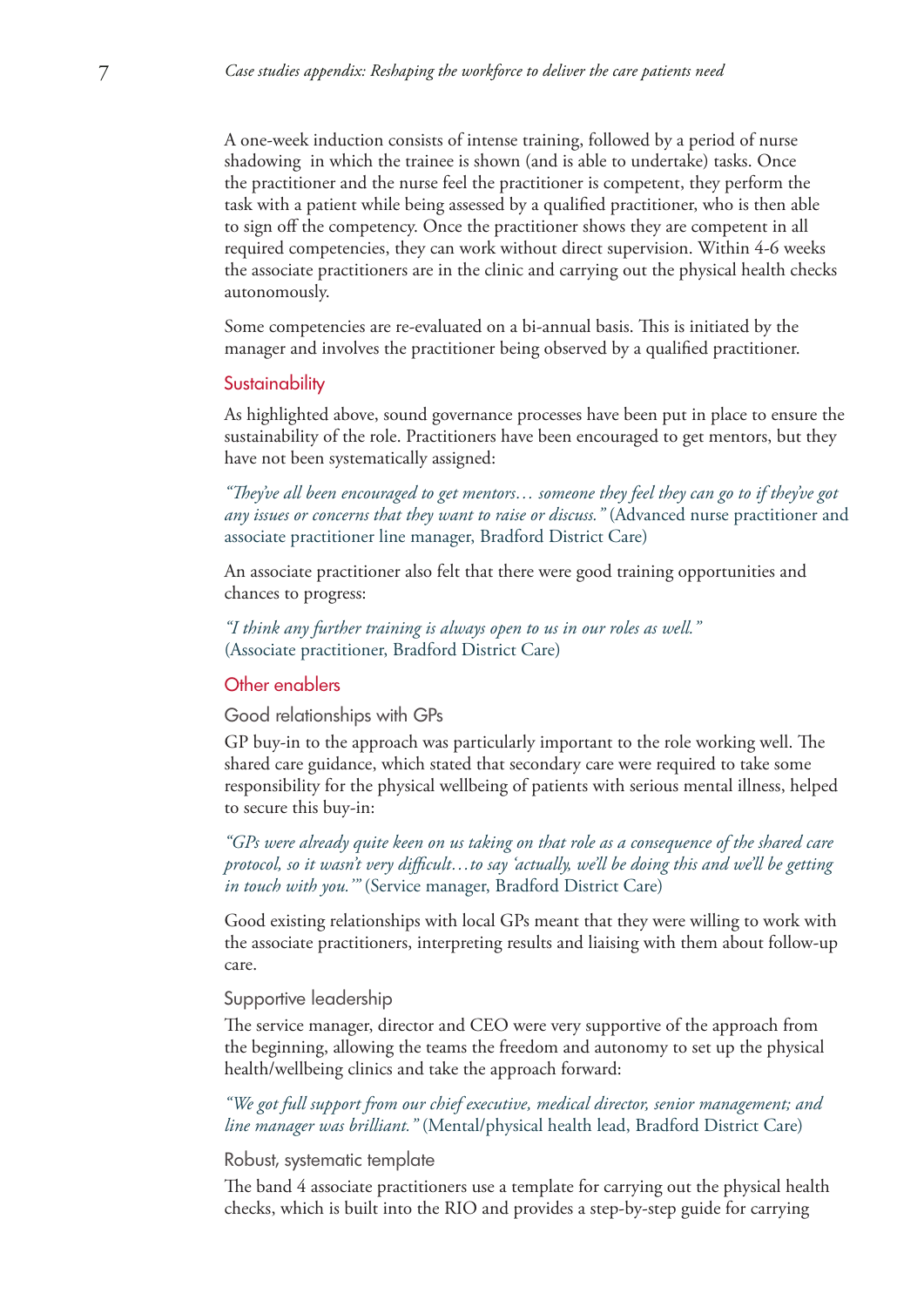out and recording the assessment. The template was initially produced for GPs in SystmOne. The template was developed during the time the project lead was seconded to primary care from Bradford District Care NHS Foundation Trust. It has been fully piloted and rolled out with GPs in Bradford and Airedale and constitutes a robust tool to support the associate practitioners to carry out their role:

*"We've got a very robust, systematic, hazard review tested, template in place that had been rolled out across Bradford to 80 GP practices and more recently developed for secondary care for use across in-patients and within the physical health/wellbeing clinics for community. The template guides clinicians through a systematic standardised set of interventions; it takes…12 to 30 minutes to complete."* (Mental/physical health lead, Bradford District Care)

#### Other barriers

#### Professional resistance

Despite general acceptance of the new roles, some GPs were initially resistant to the approach. They felt that any physical health problems identified within secondary care should remain the responsibility of secondary care staff – rather than being passed to the GP for follow-up. This has since been successfully resolved and is working well with responsibilities defined.

#### Impact

The approach has not yet been formally evaluated. However, as a result, more patients with serious mental illness are receiving physical health checks, a number of which have had physical health needs identified:

*"One of the first patients I picked up on had liver failure and ended up at hospital seeing a specialist and being treated for that. I've picked up thyroid problems, possibly lymphoma, various things and the majority of patients I see I would say have never had a health check for years."* (Associate practitioner, Bradford District Care)

Table 1.1 shows how many checks were undertaken from November 2014 to October 2015, as well as how many of those assessed had certain physical health needs.

| Table 1.1: Number of checks undertaken by associate practitioners from November<br>2014 to October 2015 |      |  |
|---------------------------------------------------------------------------------------------------------|------|--|
| Number of physical health checks undertaken                                                             | 1036 |  |
| 468<br>Number of patients who are/were smokers                                                          |      |  |
| Number of patients receiving smoking cessation assistance<br>180                                        |      |  |
| Number of patients with high BMI (i.e. $> 25$ )<br>403                                                  |      |  |
| Number of patients with weight management assistance<br>281                                             |      |  |
| Number of patients with high blood pressure (i.e. > 140 or > 90)<br>167                                 |      |  |

The associate practitioner team has also won an internal trust award for the delivery of patient care. Other organisations are now adopting the model in view of the success of the approach.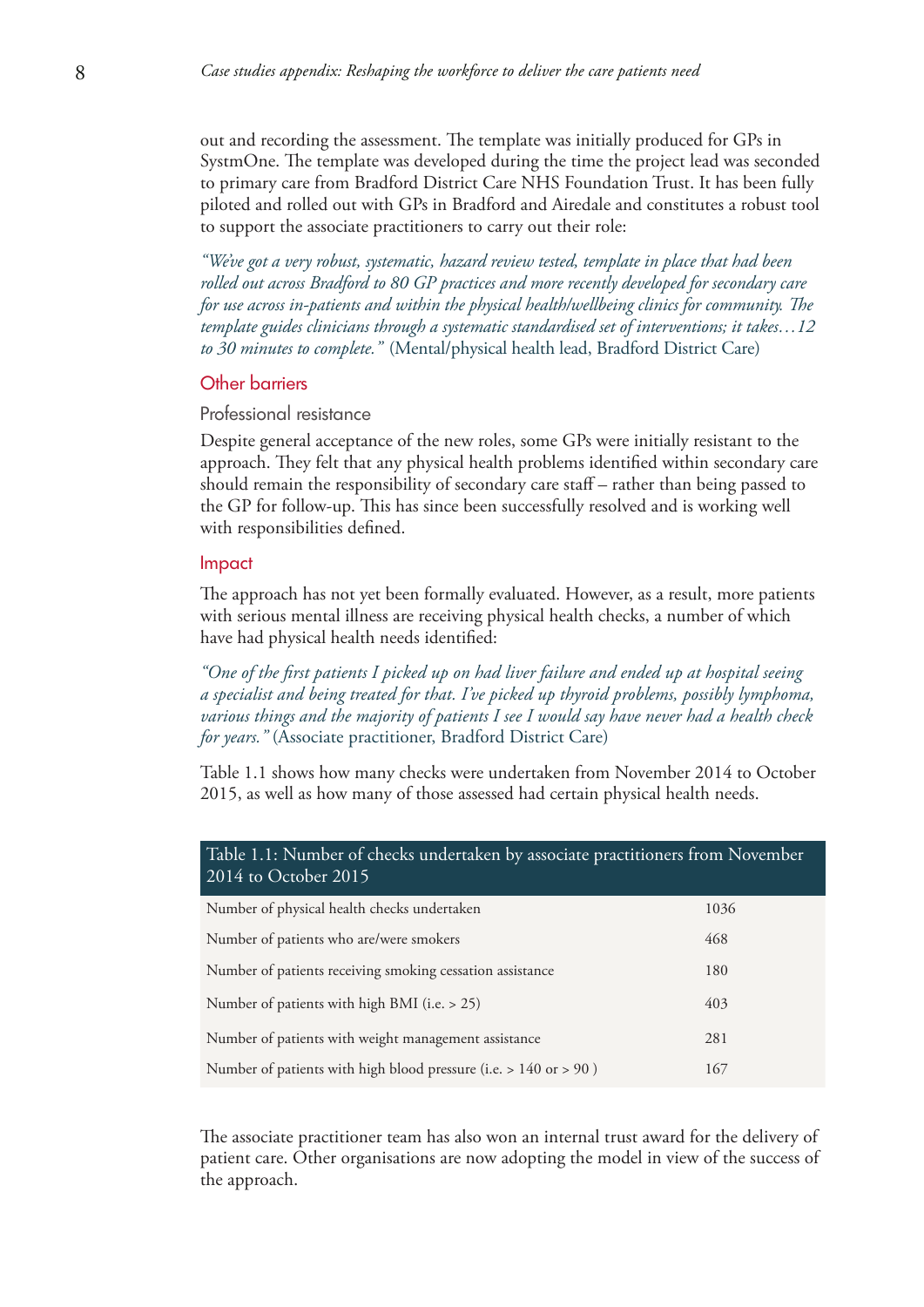| At a glance: band 4 associate practitioners in community mental<br>health teams |                                                                                                                                                                                                                                |  |
|---------------------------------------------------------------------------------|--------------------------------------------------------------------------------------------------------------------------------------------------------------------------------------------------------------------------------|--|
| Role and                                                                        | • More patients with serious mental illness receiving physical health checks<br>• Reduction in 'do not attends' for physical health checks                                                                                     |  |
| impact                                                                          | • Positive patient feedback                                                                                                                                                                                                    |  |
| <b>Enablers</b>                                                                 | • Local education and training board (LETB) and clinical commissioning group<br>(CCG) funding                                                                                                                                  |  |
|                                                                                 | • Good relationships with GPs, enabling service-level agreements to be put in place<br>and liaison between associate practitioners and GPs over any issues                                                                     |  |
|                                                                                 | • Supportive management, directors and CEO                                                                                                                                                                                     |  |
|                                                                                 | • Robust, systematic template that had been piloted and rolled out for clinicians to<br>follow in both primary and secondary care                                                                                              |  |
|                                                                                 | • Freedom to set up physical clinics                                                                                                                                                                                           |  |
| <b>Barriers</b>                                                                 | • Professional resistance – some medics and consultants did not think band 4 staff<br>should be doing the physical checks                                                                                                      |  |
|                                                                                 | • Some resistance from GPs who felt that the physical checks were adding to their<br>workload, and that issues identified in secondary care should be followed up in<br>secondary care (these issues have since been resolved) |  |
| Advice for<br>others                                                            | • Recruit an engaged team with drive, determination and passion<br>• Gain leadership support and buy-in to the new approach<br>· Ensure clear communication across all involved                                                |  |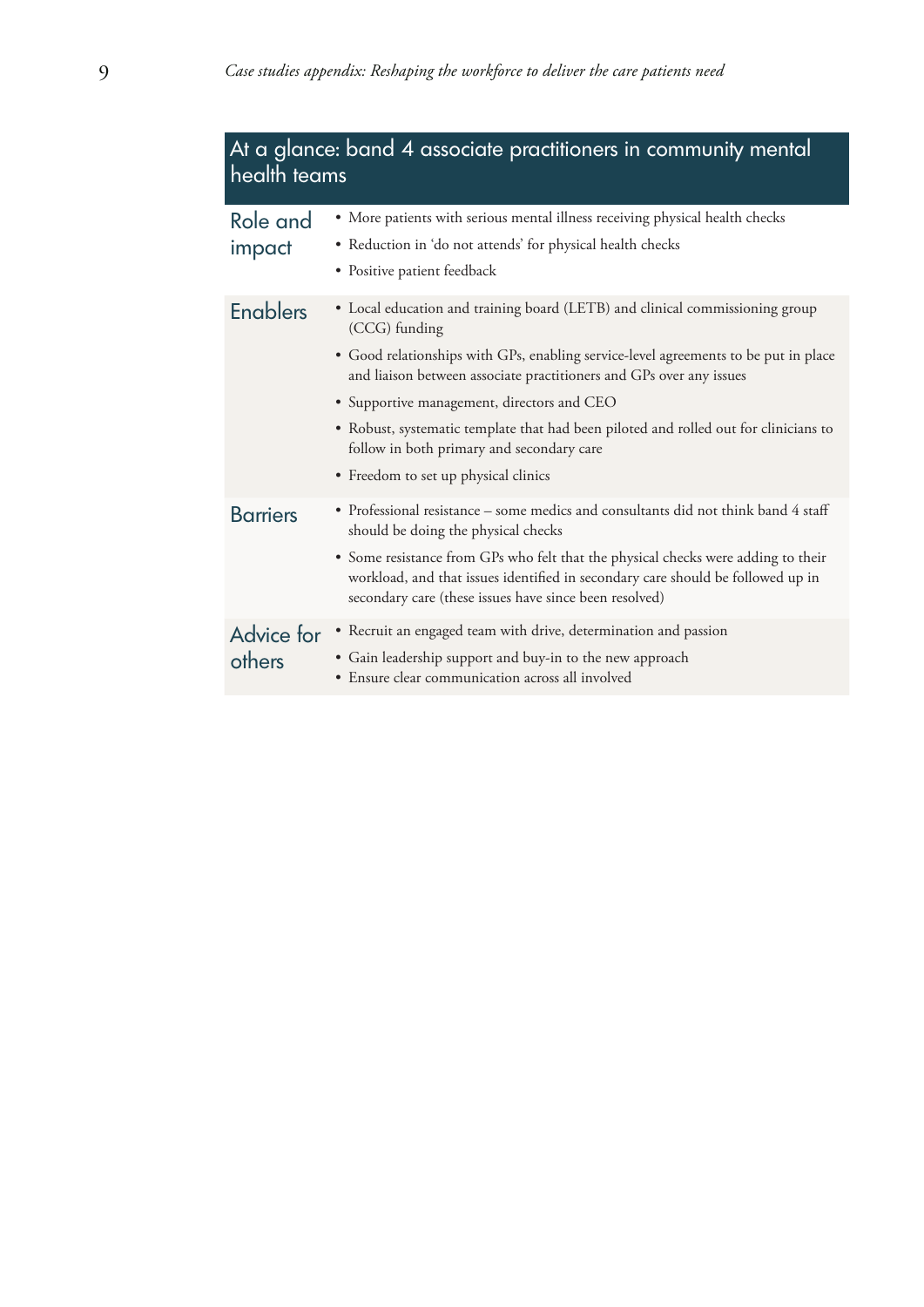# <span id="page-9-0"></span>2. Nottingham CityCare Partnership: holistic workers

# **Context**

Nottingham CityCare Partnership ('CityCare') is a social enterprise that is currently commissioned to deliver more than 65 nursing and health care services in and around Nottingham, including health visiting, community nursing, home rehabilitation for older people and NHS urgent care centres. It employs roughly 1600 people, operating from over 26 sites across Nottingham.

# Drivers for change

The concept of the holistic worker came from CityCare's urgent care team. This was a new team made up of nurses, physiotherapists, occupational therapists and social workers that was commissioned on a pilot to urgently assess patients in their home following referral from a GP, ambulance teams, social care assessors and health practitioners. Referrals would be made for any patient with a breakdown in either health or social care who might be at risk of an admission to a hospital or care home. The service had a target to respond within two hours of receiving a referral and to perform a comprehensive assessment, ideally putting together a package of supportive health and social care interventions to prevent admissions and allow the patient to remain at home.

Within eight months it became clear to those working in the team that they were unable to respond to all of the patients' needs due to capacity demands. It was also clear that they required a broader range of skills to enable them to work more effectively:

*"Because of a range of different demands on that team, basically because they were unable to respond to all of the types of different patient demands in that crisis response service, the solution… they…came up with was…[to have] a better and more competent understanding of each other's expertise and qualifications."* (Assistant director)

The staff themselves were aware that their patients needed them to be equipped with new skills; hence, the organisation was motivated to create the new 'holistic worker'. Following the success of this new extended role in the urgent care team, it is being rolled out across the rest of CityCare.

#### Role overview

The holistic worker is a new breed of health care professional that is able to assess a patient's complete care needs. They are a registered professional by background – either a nurse, physiotherapist, occupational therapist or social care worker working at Agenda for Change (AfC) band 5 level or equivalent. They are then trained up to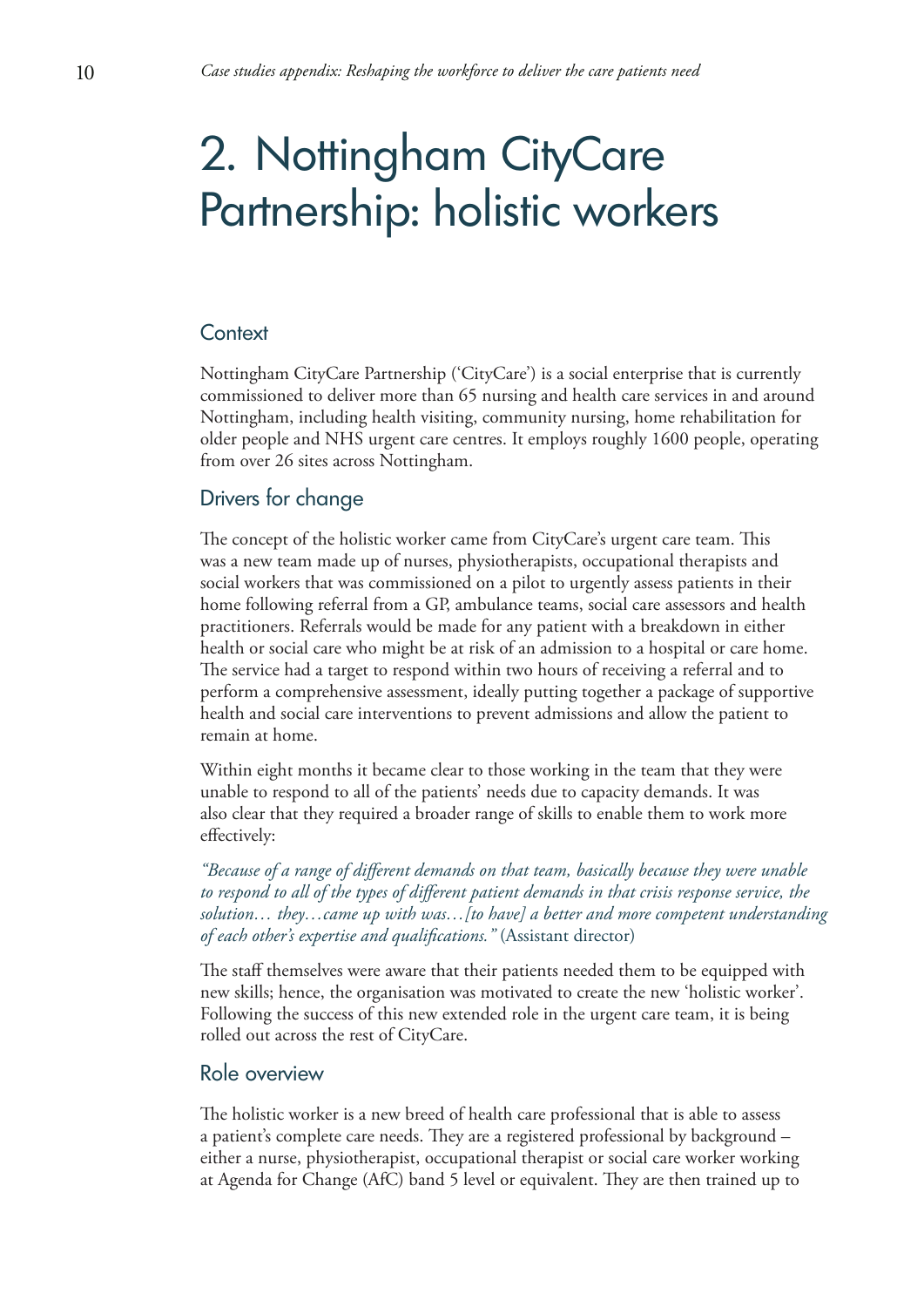'assistant practitioner' (AfC band 4) level across all four disciplines, so they have a broad range of skills outside their initial area of expertise. In addition, the urgent care team employs holistic assistant practitioners who are trained to band 4 level across all four disciplines.

Box 2.1: Holistic worker (urgent care team): role description, based on interviews and documents provided

- Assess patients in their home following referral from GP for breakdown in health or social care
- Assessments might include the following:
	- Functional activities (e.g. washing, dressing)
	- Physical activities (e.g. mobilising, sitting, standing)
	- Mental wellbeing
	- Clinical care (e.g. vital signs, falls risk, tissue viability)
	- Social care
- Use the outcomes of comprehensive assessments in order to develop individualised rehabilitation/ reablement goals
- Use clinical reasoning and a wide range of skills and knowledge to devise specialised programmes of care
- Use assessments to develop risk management plans
- Actively engage with families and carers in order to ensure the best outcome for the patient
- Be able to delegate appropriately
- Train and develop other team members and participate in the supervision framework as a supervisee and a supervisor, including the appraisal process.

# Implementing the role

#### Leadership

The development of the holistic worker came from the urgent care team themselves and their managers. Stephen Upton, Assistant Director of Urgent Care, was one of the key leaders who created and then drove the development of this role within CityCare. The subsequent roll-out of the role across CityCare is being coordinated by Emma Self, Head of Professional Standards, who has senior support, protected time and a specific remit for driving this change across the organisation – all factors felt to be important enablers of the change:

*"Senior management buy-in and the fact that I have dedicated time to get this done are extremely useful for helping the roll-out."* (Head of professional standards)

#### Raising awareness

As outlined above, the realisation that the model needed to change came from within the staff of the urgent care team themselves, who were mostly enthusiastic. However, there were some who were resistant to the idea, for fear of diluting existing competencies. This was overcome through discussion and a realisation that the delivery of care could be improved:

*"I think that we could see as well that it was needed and we wanted to learn, we wanted to know more about nursing and OT [occupational therapy] and physio[therapy]; we wanted*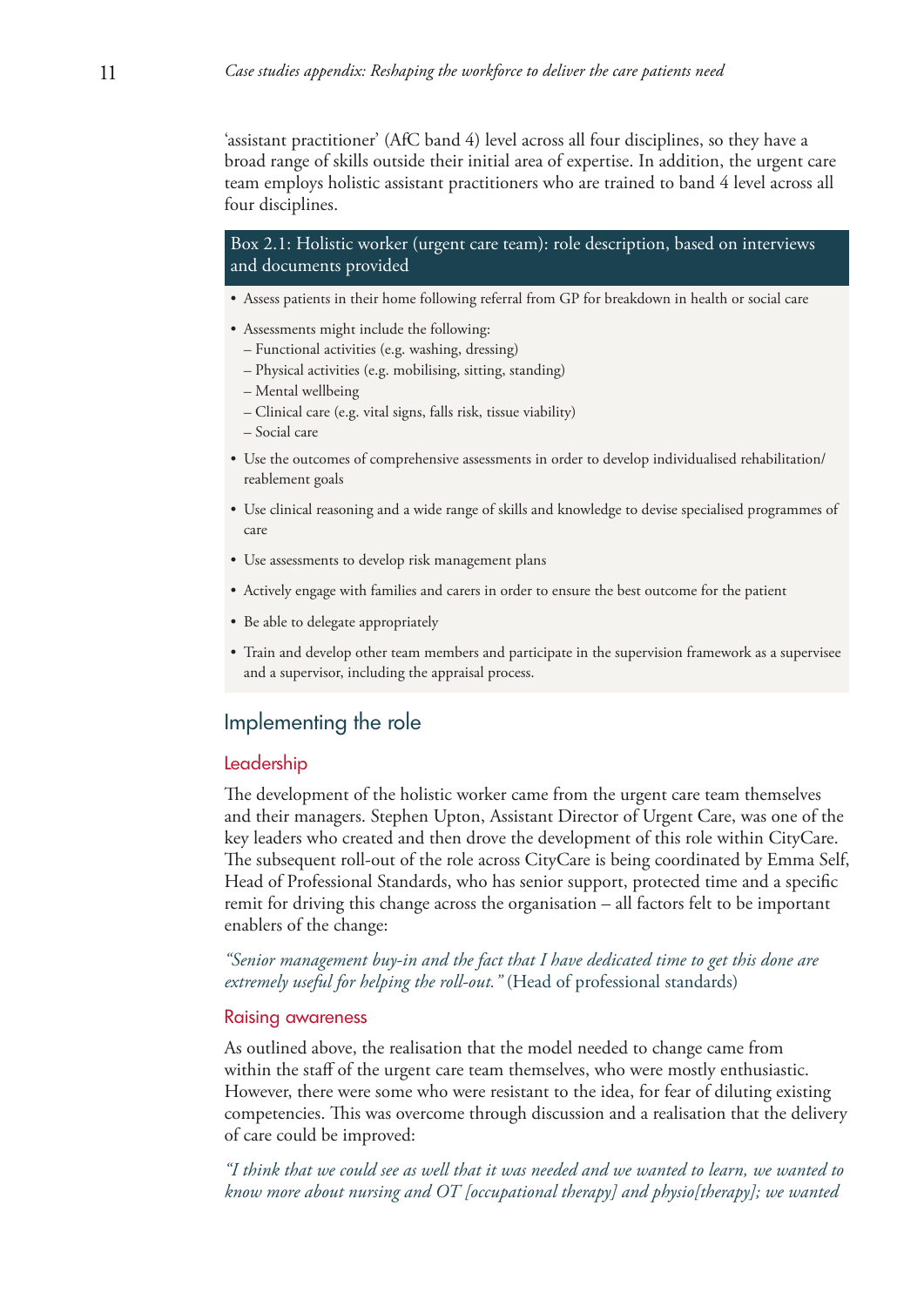*to know that to be able to provide the best care that we could… [there were some] who were a little bit reluctant because I think they worried that they were diluting their skills or that they were going to lose their skills in their profession… I think in the end we all saw that actually the clinicians wouldn't be diluting themselves, they would just be gaining more skills and knowledge."* (Holistic worker)

As the model is expanded across the organisation, staff in other teams have become more resistant to change. This process has required careful management, since some staff are wary of the new role and are concerned that it will erode professional boundaries or lead to increased work levels. CityCare believes that the best approach is to explain the benefits to both patients and staff and has produced a video that aims to succinctly display the urgent care team's enthusiasm. By being open about the motivations and impact, this has enabled staff buy-in and they have found that the existing holistic workers within the urgent care team have acted as advocates and champions. In addition, they provide teams with plenty of notice of the change, along with the competency manual so they know what to expect. They also have the opportunity to talk directly to staff members who have already completed the competencies and are adapted to this new way of working. The roll out is taking place gradually over time so that lessons can be learnt and the process can be iteratively improved.

#### Needs assessment

In order to determine what competencies the holistic workers needed to acquire, CityCare took a very pragmatic approach and asked the workers themselves, along with their managers, to determine what they needed to learn:

*"So we've said to team managers, 'Think, with your team, would you generate the opportunity to be involved in this type of intervention within your daily practice?' If the answer is 'yes', then it's highly likely that you need to do that competency."*  (Assistant director)

CityCare then used the Skills for Health assistant practitioner framework along with the Skills for Care social care competency framework to identify exactly what skills would be relevant for their holistic workers. They took those relevant competencies and described them in very granular detail, before grouping them together in their own holistic worker competency manual:

# *"We actually put [the competencies] into very practical, operational, granular, 'This is what you need to do, this is how you do it and this is how you're proving that you're able to do it'."*  (Assistant director)

As the process is rolled out across the organisation, the initial competencies developed by the urgent care team have been extensively expanded, formalised and refined. They have also been modified to incorporate elements aligned to the Care Certificate. CityCare was keen to create a set of 'core' competencies that would be robust and relevant to all professionals within community teams. In order to decide on these, a steering group was created which evaluated the importance and relevance of each competency. In addition, team mangers are encouraged to produce 'bolt-on' competencies which are specific for their team and relevant for their day-to-day clinical work:

*"We're supporting each individual within identified multi-disciplinary teams to complete the whole competency framework. We believe that our set of 'core' competencies will be*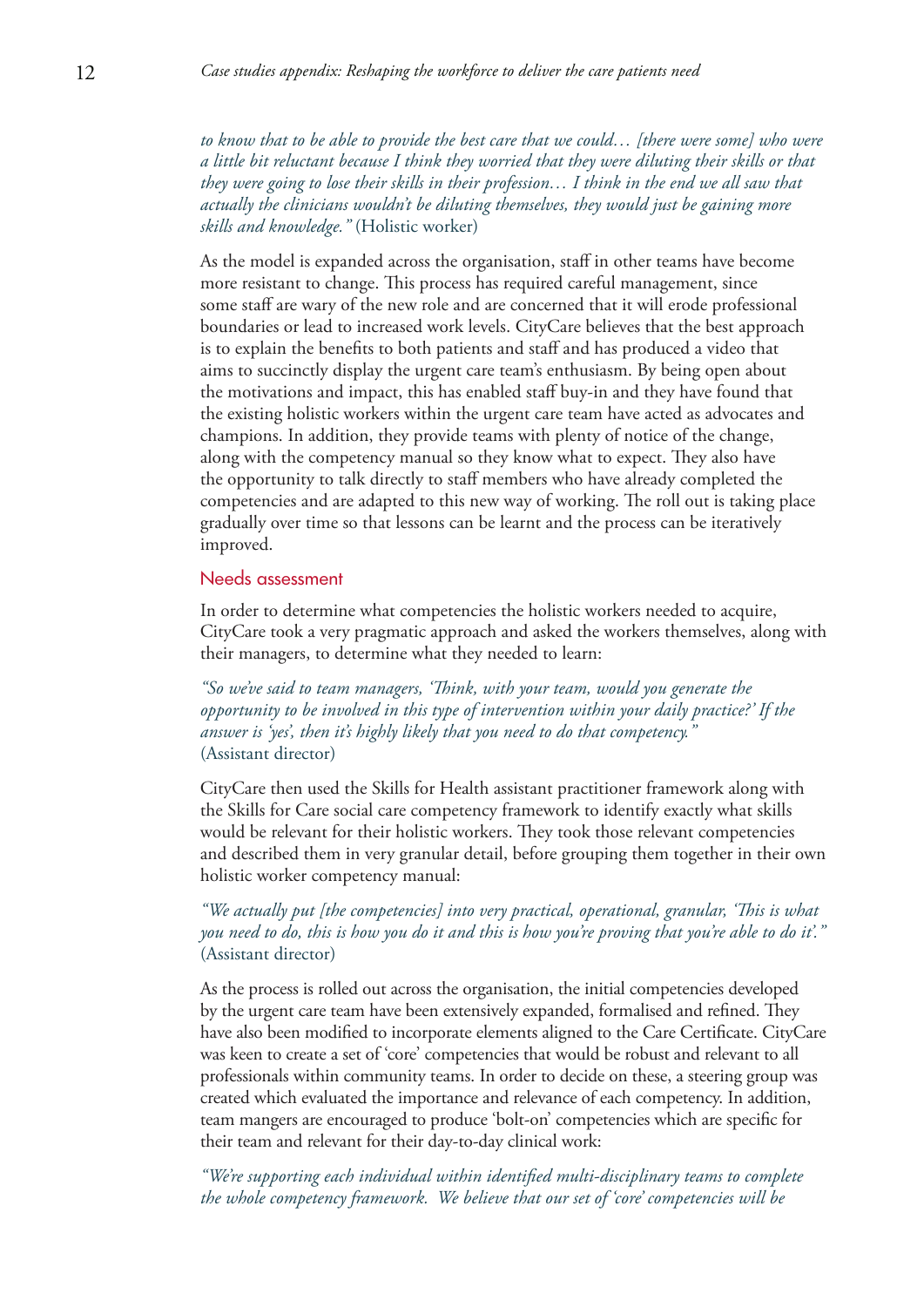*relevant for all professionals working within community MDTs [multi-disciplinary teams]. However, managers may also identify 'service-specific' competencies which are particularly relevant to their area of practice. They can add these competencies to the overall framework as 'bolt-ons'.* (Head of professional standards)

#### Supporting systems, governance and supervision

Holistic workers are registered professionals and so maintain registration with their 'home' regulators. As the additional competencies are attained at band 4 level, there is no requirement for further registration. Some professionals were concerned about acting outside their traditional scope of practice, but CityCare sought advice from the regulators in order to clarify the situation.

Holistic workers that are assistant practitioners (band 4 across all competencies) are unregistered in line with assistant practitioners working elsewhere. Those we spoke to felt that statutory regulation of these assistant practitioners would be a positive step and would improve their own confidence as well as external perceptions of the role.

Within the urgent care team, referrals are triaged by registered nurses or therapy staff who will allocate the case to a team member based on their area of expertise. Hence, if it is a particularly complex case or one with a specialist requirement (e.g. physiotherapy), they will not be assigned to an assistant practitioner, but might be assigned to a holistic worker who is registered in that specialty (e.g. a physio holistic worker). Additionally, there are two handover meetings within the urgent care team every day so the whole team can discuss cases:

*"We have two handovers a day… at that point we can say if we feel that a physio and an OT or a nurse needs to go out if we feel they need to, or we can discuss any concerns or just discuss what we've done… obviously all the members of the team can get involved and have a discussion or if they feel that they need to do something more, they can."* (Holistic worker)

However, due to the clinical independence of the workers, the organisation relies on individual staff members recognising the limits of their competence, or recognising that their skills need refreshing. Regular review should take place through regular management supervision; however, the process places heavy emphasis on selfevaluation.

*"If there is something we're not happy with or we feel like perhaps we may have been signed off a little while ago, but we've not come across that since, then it's up to us [to address it]."*  (Holistic worker)

#### **Training**

Training takes place as theoretical/classroom-based sessions followed by practical demonstration. Following this, the holistic worker demonstrates their competencies in the field. Once their assessor (a registered professional in that discipline) is satisfied that they can perform the competency, they are signed off. Protected teaching time is provided for the theoretical training and allowances are made for training and assessment in the field. This requires planning and support of the team and managers:

*"Yes, obviously they [the managers] understood that we needed to go out and get signed off in the field… you needed a lot of good communication within the team and everyone needed to be aware what was needed… but everyone understood and we got a lot of support."* (Holistic worker)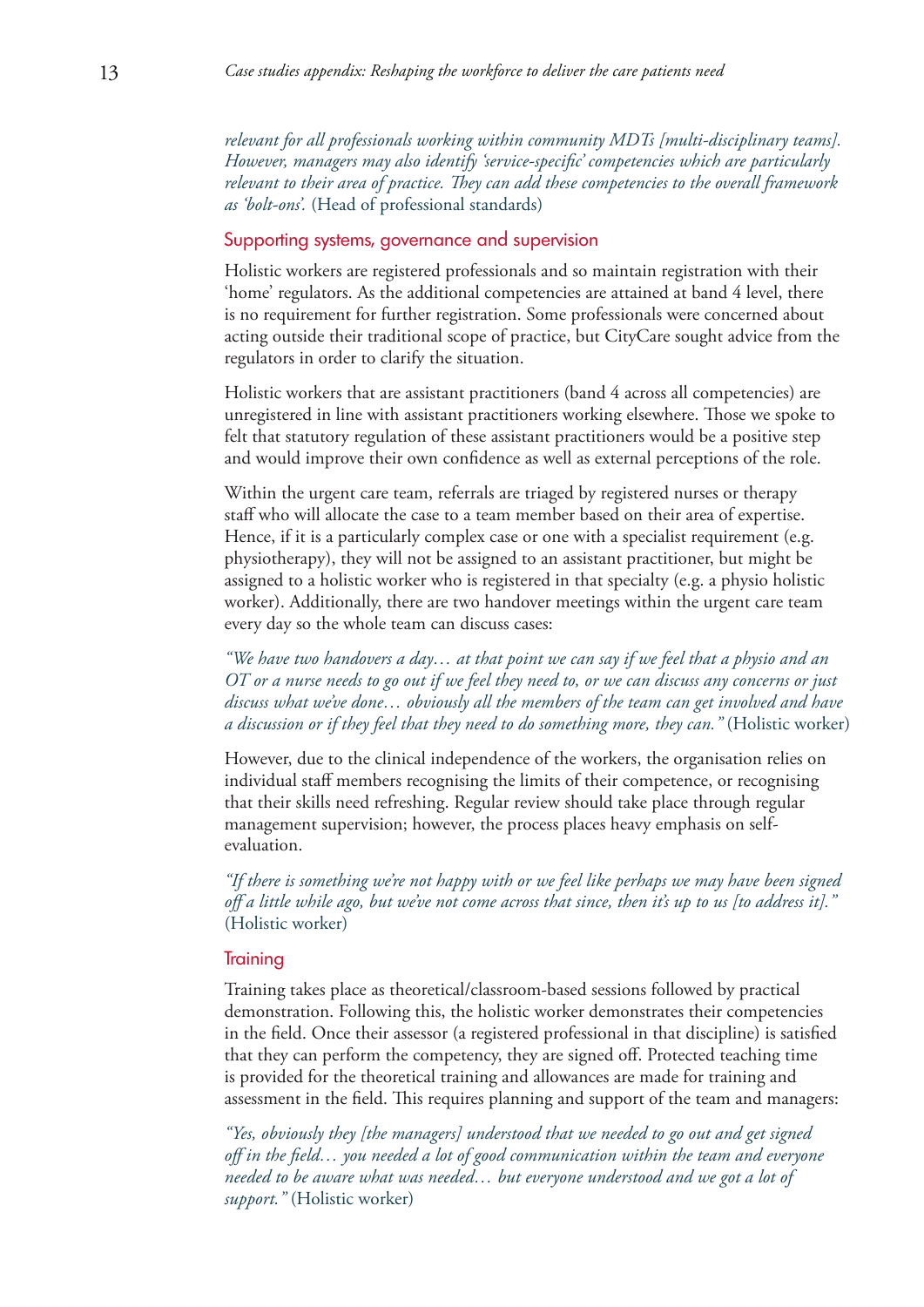For the wider expansion process, the Head of Professional Standards performed a detailed analysis of how much training would be required and by whom. She estimated that training 450 staff (all those working in community multidisciplinary teams), delivered in-house by registered experts, would cost roughly £20,000. A business case was then put forward on the basis that that the holistic worker would lead to improved patient outcomes and fewer visits by staff.

CityCare have also explored the possibility of accrediting the competencies with the University of Derby. This process is ongoing but the outcome of this looks positive.

# **Sustainability**

As mentioned throughout this case study, due to the success of the holistic model within the urgent care team, it is currently being rolled out across all multidisciplinary teams within CityCare. This process is being conducted formally and is led by a dedicated Head of Professional Standards and steering group. It is hoped that, within two years, all staff working in community multi-disciplinary teams will be 'holistic workers', trained in the holistic model and capable of providing a much more comprehensive service to their patients.

# Impact

The new role has enabled more effective working and has promoted diversification and development among the team. All team members report more confidence in dealing with unexpected situations and have a deeper understanding of the skills of colleagues. It has also led to more efficient use of resources – more can be done in a single visit and the scheme won a *Health Service Journal* 'Value in Healthcare' award (Health Service Journal, 2014).

While CityCare have not carried out a formal evaluation to date, they have commissioned an external evaluation of the roll out going forward. This will be conducted by the Office of Public Management and aims to assess the impact of the scheme on number of visits, number of inter-team referrals, patient outcomes and clinician-reported outcomes.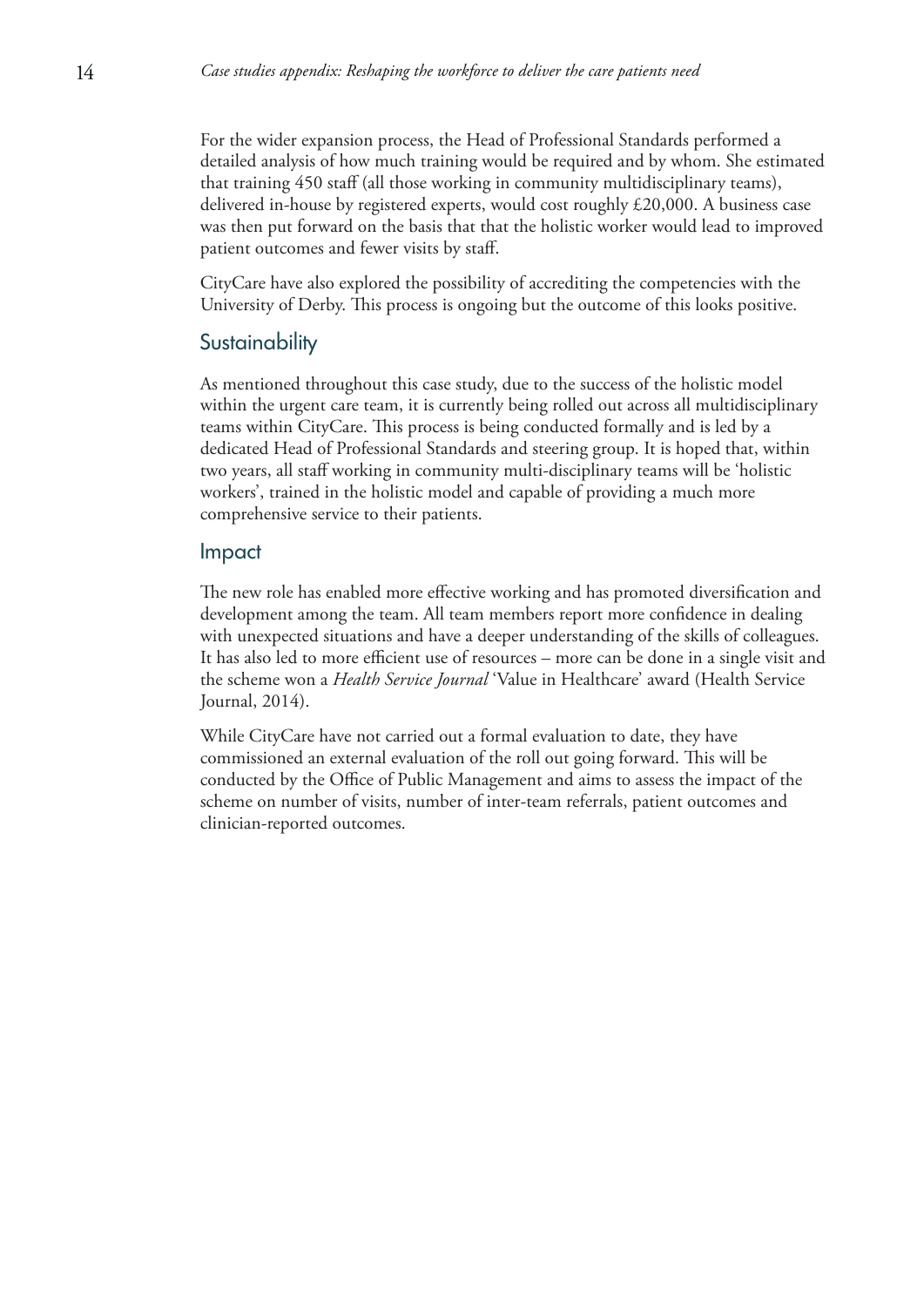| At a glance: holistic workers |                                                                                                                                                                                                                                                                                                                                                                                                                                                                                                                        |  |
|-------------------------------|------------------------------------------------------------------------------------------------------------------------------------------------------------------------------------------------------------------------------------------------------------------------------------------------------------------------------------------------------------------------------------------------------------------------------------------------------------------------------------------------------------------------|--|
| Role and<br>impact            | • More coordinated and efficient care leading (anecdotally) to fewer visits<br>• More confidence among staff<br>· Won HSJ 'Value in Healthcare' award<br>• Formal evaluation planned going forward                                                                                                                                                                                                                                                                                                                     |  |
| <b>Enablers</b>               | • Openness about motivation of and reason for change<br>• Staff could easily see why the change was required<br>• Staff who have had their role extended are able to advocate and champion the<br>process and benefits<br>· Promotional video helps disseminate information<br>• Teams who will be trained in the holistic model are given time and warning about<br>the plans<br>• Leaders are given dedicated time<br>• Senior management within the organisation are supportive and positive about the<br>programme |  |
| <b>Barriers</b>               | • Some resistance from some professionals about not wanting to work outside<br>traditional scope of practice<br>• Takes time to gain competencies and train                                                                                                                                                                                                                                                                                                                                                            |  |
| Advice for<br>others          | • Recognise the improvements that this model can bring to patient care and use this<br>to lever change<br>• Engage staff and ensure buy-in to the process – meetings and circulated<br>information, such as videos, can aid this process<br>• Allow individual teams to determine the competencies they require based on the<br>type of service they deliver<br>• Give managers in charge of implementation dedicated time and resource                                                                                |  |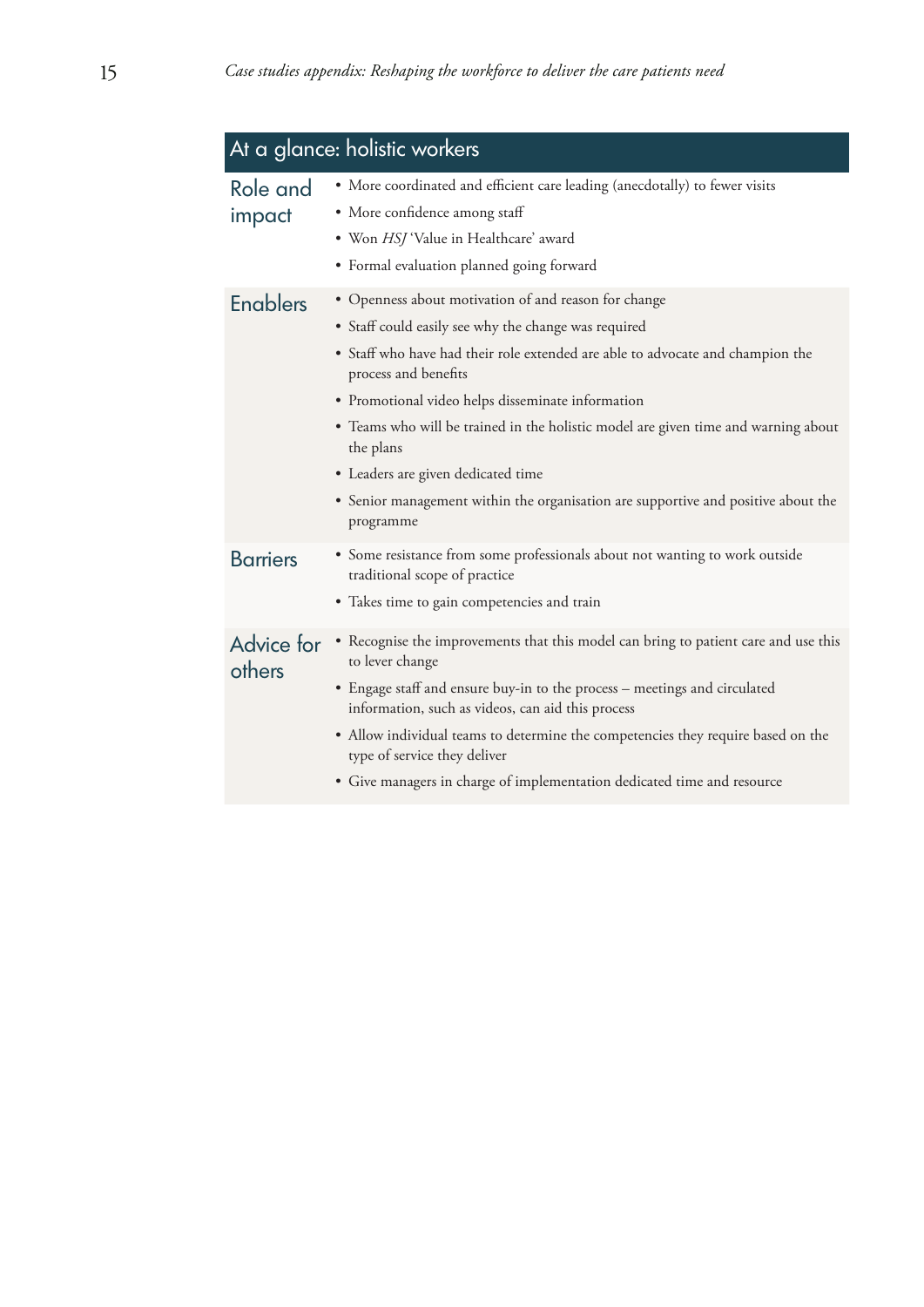# <span id="page-15-0"></span>3. South East Coast Ambulance Service: paramedic practitioners

# **Context**

South East Coast Ambulance Service (SECAmb) is a large ambulance trust covering 3,600 square miles across Kent, Surrey, Sussex and North East Hampshire, employing 3,661 staff working across 110 sites. In 2013/14, SECAmb received over 860,000 emergency calls.

They have been pioneering in the introduction of the role of paramedic practitioner (PP), a specialist paramedic role with higher training in physical assessment and management of patients and an emphasis on providing treatment of patients in the community, preventing conveyance to hospital.

# Drivers for change

The main driver for the introduction and development of this role was an understanding within the paramedic profession that the patient population they serve, and the role they perform, had radically changed from being a true emergency service to one that mainly deals with patients with long-term conditions. This is summarised neatly by the Chief Clinical Officer:

*"In the early eighties and indeed the second half of the twentieth century generally, patients were having their heart attack, their strokes, crashing their cars and suffering other 'emergencies' and naturally the education [of paramedics] was commensurate with that patient profile. Throughout the nineties, and certainly into the early 2000s, it was becoming abundantly clear that the number of 999 calls was increasing rapidly, while at the same time the patient mix and the ratio between 'life-threatening' and those with 'urgent' health concerns was shifting, with more community health care or long-term community health care being provided, reflecting changes in the age structure of the population, changes in the provision of health services, particular primary care/out of hours services and other social changes... The effect being to move away from a preponderance of 'time critical' 'emergency' patients to a far higher proportion of frail elderly people/elderly fallers, patients with mental health needs, dementia, minor illnesses… Thereby necessitating a broader and deeper educational preparation for paramedics, which is now increasingly at degree level."*

Indeed in 2013/14, while the trust received over 860,000 calls, only 5,863 (0.7%) of those were categorised as immediately life-threatening (category A) (South East Coast Ambulance Service NHS Foundation Trust, 2016).

### Role overview

The paramedic practitioner is designated by the College of Paramedics career framework as a 'specialist paramedic (urgent and emergency care)' and practises with a higher level of education and training with roots 'firmly in primary care', but can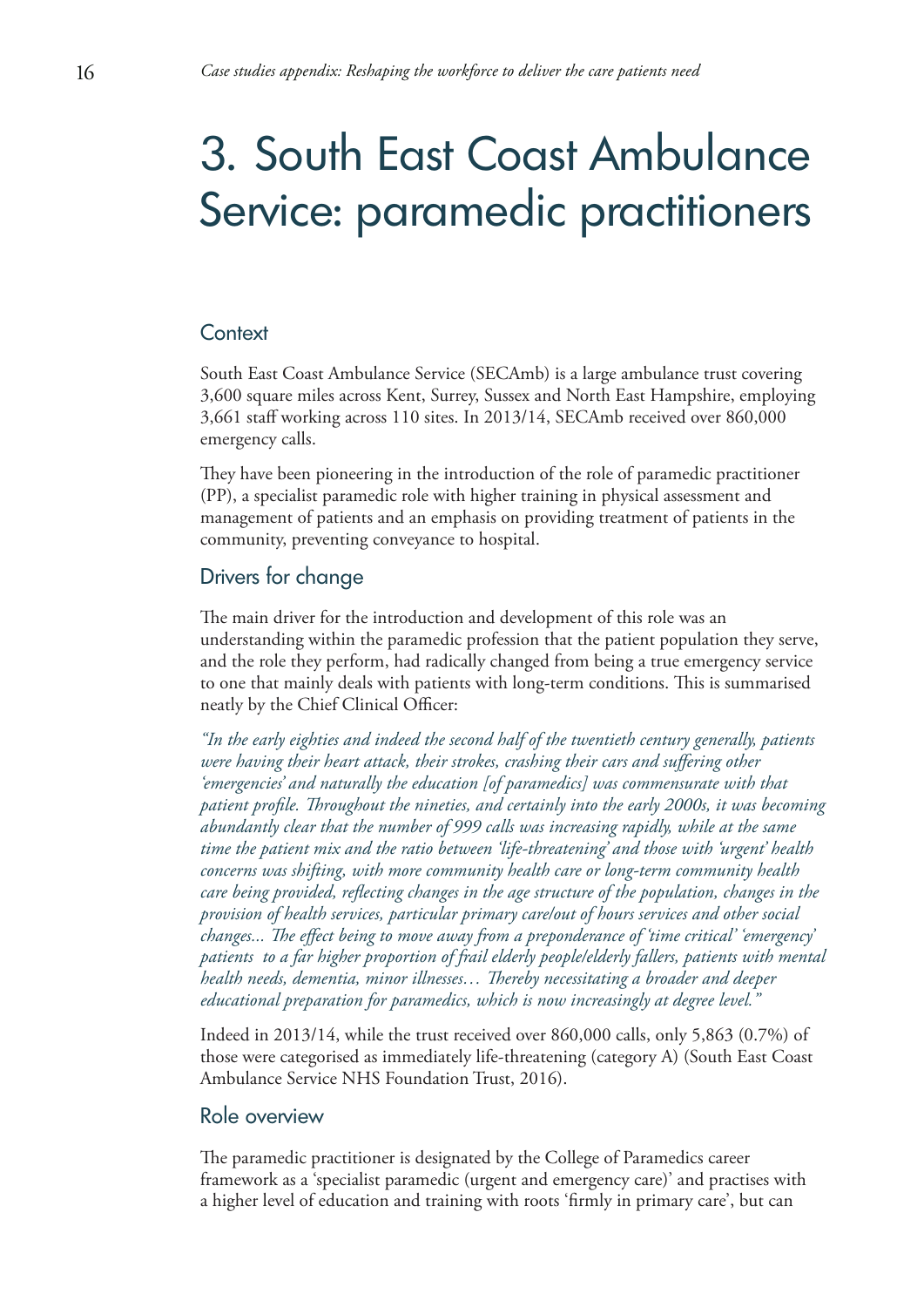respond to all grades of urgent and emergency undifferentiated patients. They are independent and broadly autonomous professionals who are trained to work alone, but not in isolation, and make decisions, whether to convey a patient to hospital or whether they can be safely treated at home. Their versatile range of skills enables them to effectively work in a range of settings (see Box 3.2).

#### Box 3.1: Paramedic practitioner: role description, based on interviews and job descriptions

• Assess and treat patients with chronic illness

• Assess and treat patients with minor illness/injury, including performing therapeutic procedures such as:

- Joint immobilisation
- Medication administration (patient group directions)
- Injections
- Wound management
- Rapid response to emergency calls
- Refer patients to specialists or hospitals if needed
- Health promotion
- Collaborative working with community teams
- Follow up with repeat review of patient if necessary
- Participate in the development and clinical supervision of staff and students
- Assist in audit and quality improvement

#### Box 3.2: Paramedic practitioner: scope of work

- 'On the road': PPs operate out of an emergency response vehicle (SECAmb has developed a specialist vehicle for this role), attending emergency calls at a patient's home. They can attend alone, or following a referral from an ambulance crew who can call on their advanced training to aid with decision-making and treatment, potentially preventing a hospital referral.
- In the emergency operations centre (EOC): PPs can staff desks in the emergency call centres, primarily giving advice to crews on the road. They can be called by crews who would like to discuss a case and get a senior opinion or they can prompt crews to call them – via the IBIS system (see below – a form of electronic health record) – to proactively give advice.
- In other settings. PPs are versatile clinicians who can effectively operate in primary care (either consulting in practice or performing home visits), emergency and urgent care or in acute inpatient care.
- PPs often work in a mixture of the above settings for example working a couple of days a week in a GP practice and the other days for an ambulance trust.

# Implementing the role

#### Leadership

The implementation of the PP role within the trust was driven by the senior clinical leadership team. The chief nurse had extensive experience of developing new roles and had previously been involved in the development of early, developmental iterations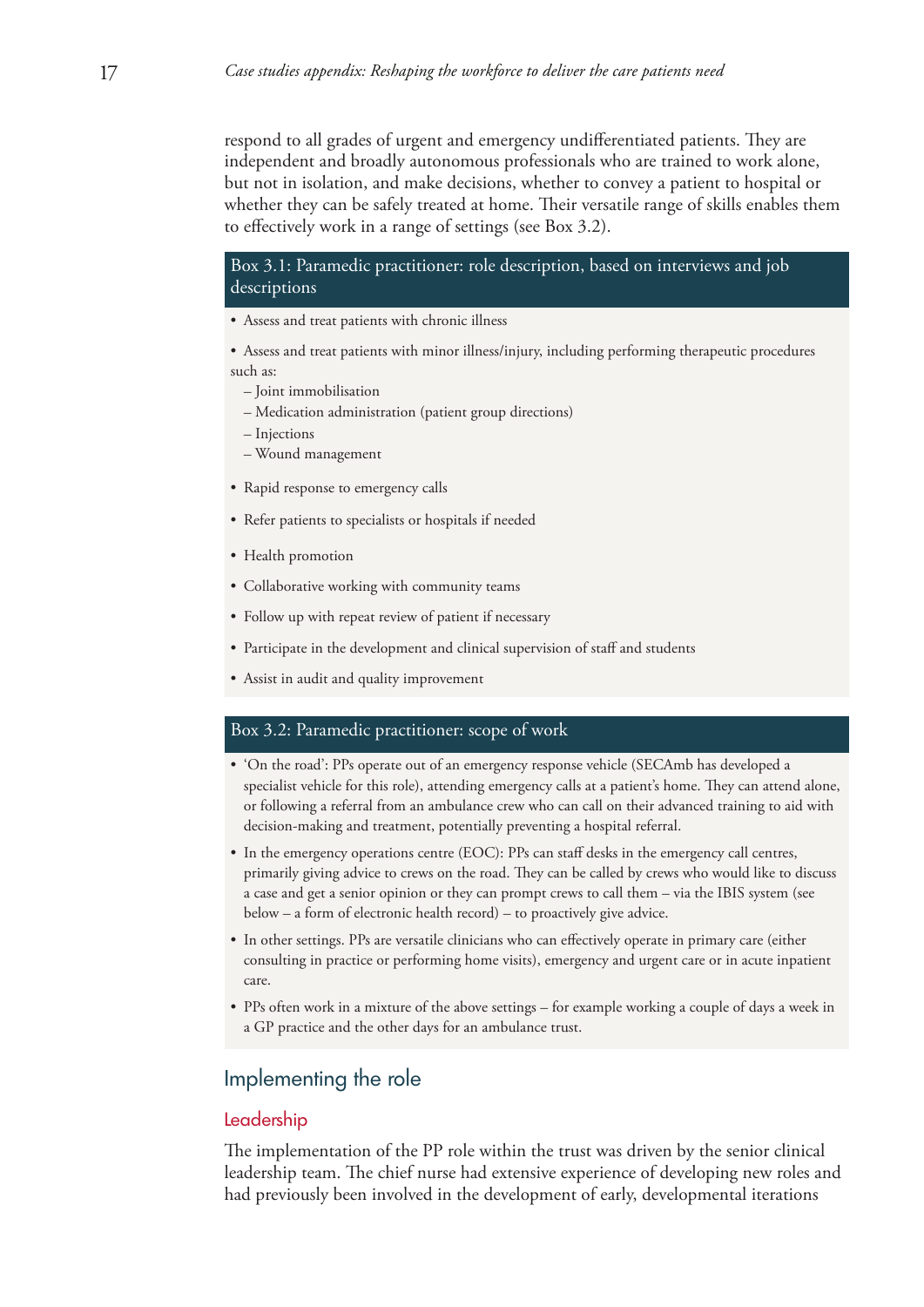of postgraduate paramedic schemes. She therefore played a leading part in the design of the PP training course. In addition, the chief clinical officer and a consultant paramedic recognised the clear need for this role in order to meet changing patient profile and hence drove its implementation within SECAmb.

#### Raising awareness

When the role was introduced, there was some resistance from existing staff; however, this subsided with time:

*"I think they've gone through a stage where there was a little bit of resentment, like you'll get in any walk of life. There was maybe a slight element of elitism came in which was resented but I think that's gone now and think we're coming up out the other side. We're getting some really good PPs coming through, they're doing some great work and I think, generally, overwhelmingly, they are very well received."* (Paramedic practitioner)

It is important to make existing crews aware of PPs, and this can be done through informal information and word of mouth spread. This can take some time and a number of months may be needed to embed the new role. This is an important lesson as there are not always enough PPs to provide consistent cover, creating additional challenges for embedding the new role.

#### Needs assessment

As described, within the paramedic profession, there was a realisation of the requirement for an enhanced professional role that could attend emergency calls and manage patients who may not necessarily need conveying to hospital. This was corroborated and formalised in the Bradley report (2005), which recognised that ambulance services needed to be "transformed from a service focusing primarily on resuscitation, trauma and acute care" into a "mobile health resource" that can deliver care to patients in the community.

A large body of work was undertaken to understand the skills and attributes required by health care professionals able to take on this role, as well as the support processes and protocols to aid decision making. A large amount of literature exists on this topic and is discussed in our accompanying report. As the chief nurse at SECAmb explains, this work and a clear understanding of what PPs are required to do was used to inform and underpin the way they are trained:

*"If you are moving any profession into an enhanced role you bridge the gap in physical assessment and clinical decision making… so we took that as the core and all PPs still do those modules. What we then did was look at the practicalities of what were they making the decisions about, so they were making decisions about minor illness, minor injuries, elderly people, some mental health. Therefore, we made four core modules: assessment skills, decision making, minor injuries, minor illnesses, because they were the clinical caseload that we felt that the PPs could work to and these were patients if you could deal with them in the community, would be much better left at home."* (Chief nurse)

#### Training and induction

Based on the understanding of what PPs were required to do, as outlined above, a course and curriculum was developed in partnership with St George's University London (SGUL), and training of PPs commenced in 2006. The course takes 18 months (part time), and includes a number of modules, as outlined above, as well as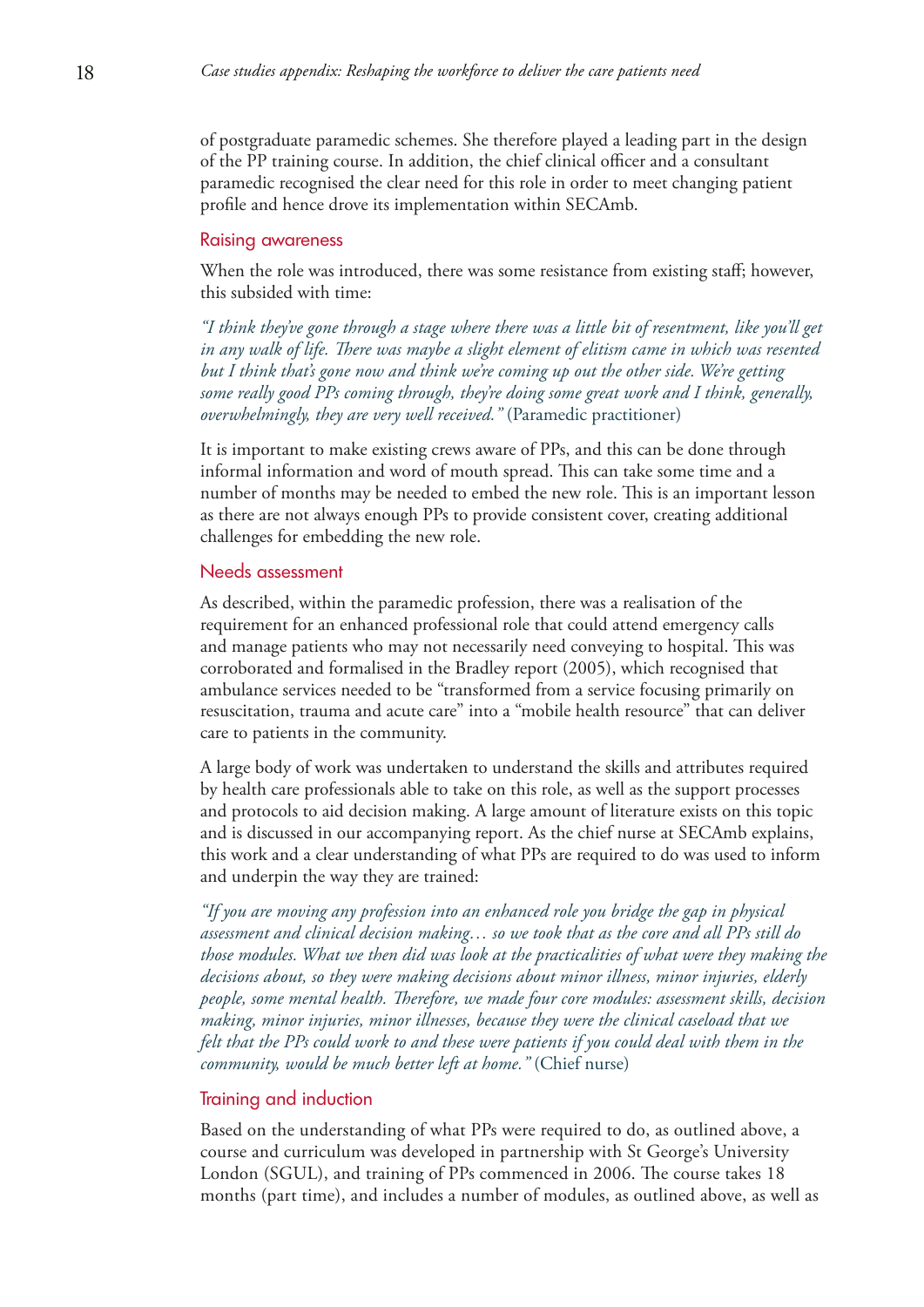an eight-week GP placement. PPs can now train at either SGUL or at the University of Surrey.

As well as the academic exam that all PPs must take at the end of the course, SECAmb has developed an additional 'specialist paramedic' exam that tests practical clinical skills used by PPs. While not compulsory, it is highly encouraged and is necessary for career progression within the trust.

#### Supporting systems

In terms of regulation, PPs are not able to prescribe, although this is currently under review. However, they are able to give patient group directives (i.e. a range of drugs for specific conditions) and so can already administer a limited set of medications. Their work is therefore not overly limited currently, but if their role were to further expand into primary care, the need for prescribing could grow. 'Paramedic practitioner' is not a protected title. Those at SECAmb note that regulators have scaled back from the use of protected titles due to increasing complexities, although there was a feeling that the quality of PPs might vary nationally due to a lack of protected title.

Mentoring and ongoing supervision are in place for PPs but are relatively limited and continue to develop. This can create tensions – particularly if adverse events/complaints are investigated by a non-clinical manager who does not understand the role:

*"What we lack at the moment are leaders and managers of paramedic practitioners… a lot of the managers are more traditional ambulance people… so when it comes to looking at some of the jobs that they've the PPs have done or whether when they come to appraising them at the end of the year, they find it very difficult to do that because they're not of the same clinical grade."* (Paramedic practitioner)

However, the lack of formal clinical supervision is not perceived to be a major issue due to the highly autonomous nature of existing paramedic practice. In addition, as time goes by and existing PPs become more senior, a line management system will naturally develop. With this in mind, the consultant paramedic team have commissioned the first cohort of advanced paramedics who, when their education is complete, will provide the next level of direct leadership and supervision, thereby giving better access to support locally rather than from the limited number of clinical leads responsible for specialist practice programmes.

#### **Sustainability**

It is envisaged that PPs will continue to follow the NHS career framework for allied healthcare professionals that is formalised for paramedics by the College of Paramedics (College of Paramedics, 2015). This sets out how paramedics can progress to specialist paramedic (e.g. as PPs who also sit the specialist exam), advanced paramedic (with masters-level training) and then consultant paramedic. By having a clear pathway outlining steps for progression and competencies required, PPs have a formal and sustainable way to grow and develop their careers. SECAmb believe that their use of the career framework, and the sustainability it offers makes them a desirable employer.

*"We do attract… staff from up and down the country… we are an attractive employer because we have the career framework."* (Chief clinical officer)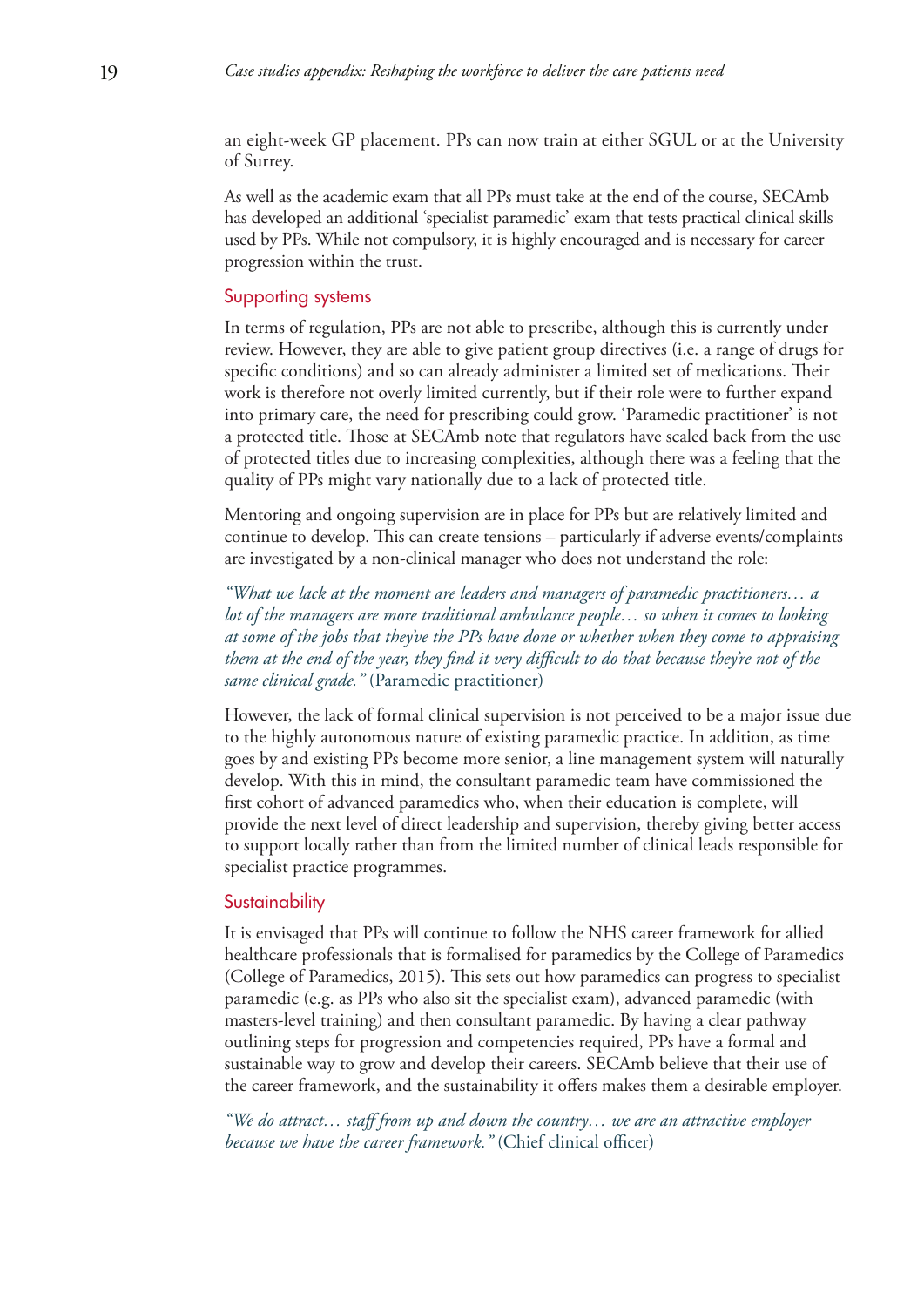# Other enablers

The skills of a PP can add enormous value in some situations, whereas they can be wasted in others. For example, as they operate out of cars, if a patient needs conveying to hospital, a PP is unable to do this, whereas if they are sent to see somebody who has cut themselves, they might be able to suture the wound and provide antibiotics, preventing a hospital attendance.

SECAmb has found that the most impact gained from deploying PPs comes when they were allocated to specially selected patients ('out of plan'). When used 'in plan', PPs are used as another ambulance resource and are allocated jobs based on geographical proximity and urgency. However, if they are instead only sent to those jobs where they can add the most value, they can have a much greater impact (Box 3.3).

In addition, SECAmb uses the IBIS computer system, which contains a limited patient record of relevance to ambulance crews. In particular, it has information on those patients with special health needs and who might be frequent 999 callers. IBIS is managed by PPs in the emergency operations centre who can use the information contained on IBIS to advise crews on the road. For example, if a crew is dispatched to a frequent caller with chronic obstructive pulmonary disease (COPD) who has an IBIS record, they are prompted to call the PP in the operations room for advice. The PP can then discuss the patient's background, including normal oxygen saturations and care plan, with the crew and potentially give telephone guidance and advice. This has been found to be an extremely useful clinical tool and enables the PPs to add value to a large number of clinical situations.

#### Box 3.3: The out-of-plan paramedic practitioner

In order to try and deploy their workforce more intelligently, SECAmb launched a pilot study to evaluate the use of PPs 'out of plan' (OOP). In this situation, they are no longer used as an 'as and when' resource, but are dispatched to carefully selected cases where they might add maximal value. Often the PP will select these cases themselves. The results from this pilot have been impressive:

- PPs had lower conveyance rates during the OOP (by approximately 10%)
- PPs received an increased number of referrals from paramedics during the period
- Non-PPs reported greater levels of satisfaction and morale by having greater access to leadership and support
- PPs in the OOP pilot saw more patients per shift
- An impact calculation estimated that the overall impact of the programme (the number of patients not taken to hospital) increased by 100%.

# Other barriers

The main barriers experienced at local level were the initial resistance of existing paramedics, which was temporary, and the small number of PPs meaning that an inconsistent service was provided, reducing awareness for the role.

National factors were also identified as hindering the effective introduction of this new role. In particular, the pressure that the ambulance service faces in terms of hitting response targets makes allocating PPs 'out of plan' particularly challenging. At busy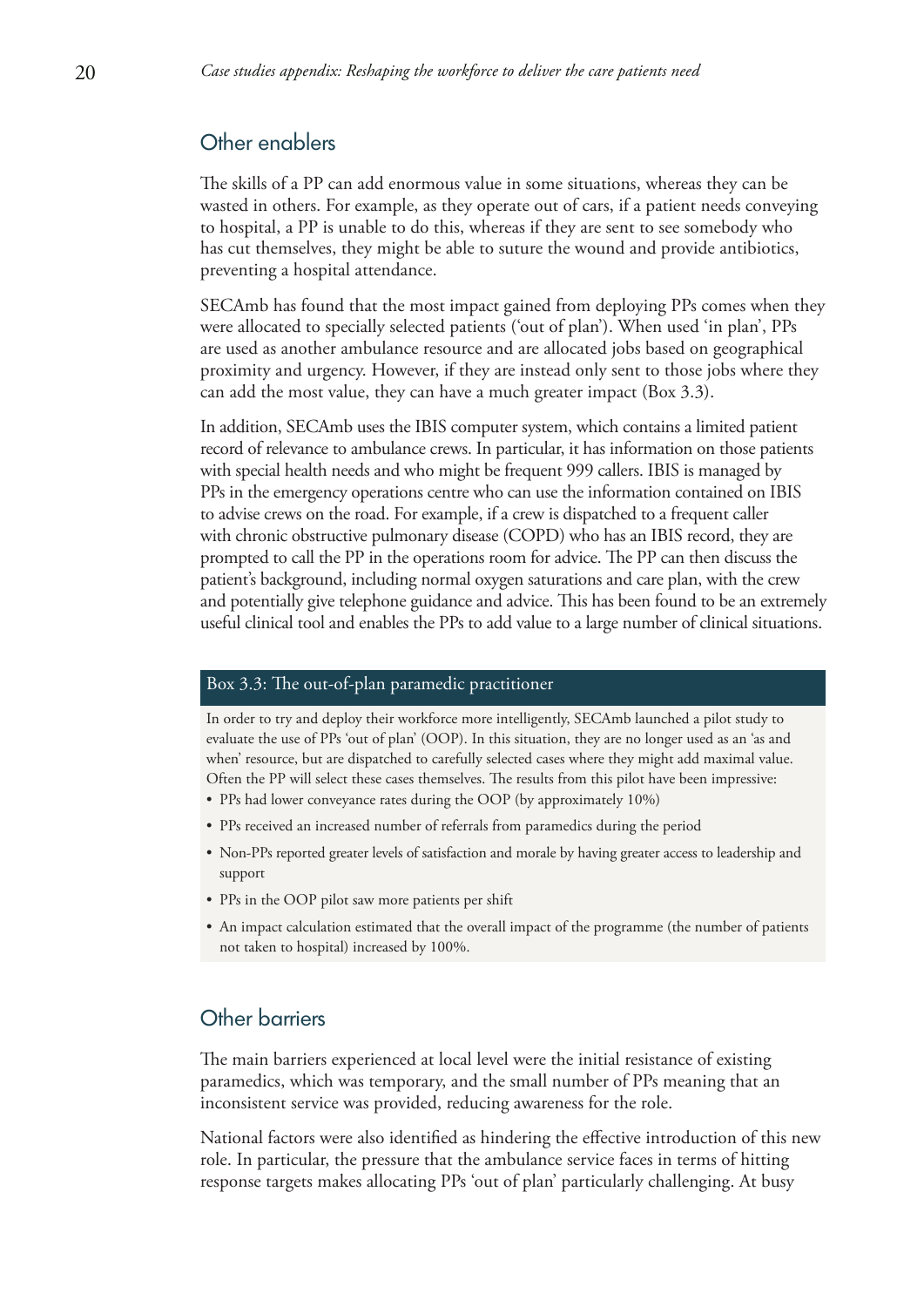times, they may be used as another resource ('in plan') in order to get to calls in time. In addition, a number of initiatives to create generic advanced roles in emergency care have been met with resistance by the paramedic profession, who are keen to retain a defined professional identity.

# Impact

Data from SECAmb demonstrate that:

- PPs have, on average, a 20% lower conveyance rate than other paramedics
- PPs with specifically triaged patients (out of plan PP see Box 3.3) have a further 10% lower conveyance rate
- PPs have higher referral and discharge rates, but attract the fewest complaints
- Staff interviewed were very enthusiastic about what PPs can offer the ambulance service and the benefits they can provide in terms of career progression and development.

In addition, PPs working in primary care have been well-received by GPs:

*"[Paramedic practitioners doing home visits] has drastically reduced the number of visits that our GPs are having to go on. The feedback from the GPs is excellent. Very rarely have they had to go out again because of the paramedic, unless the paramedic has specifically said, 'I can't deal with this. I need a GP to… So it's working exceedingly well."*  (GP practice manager)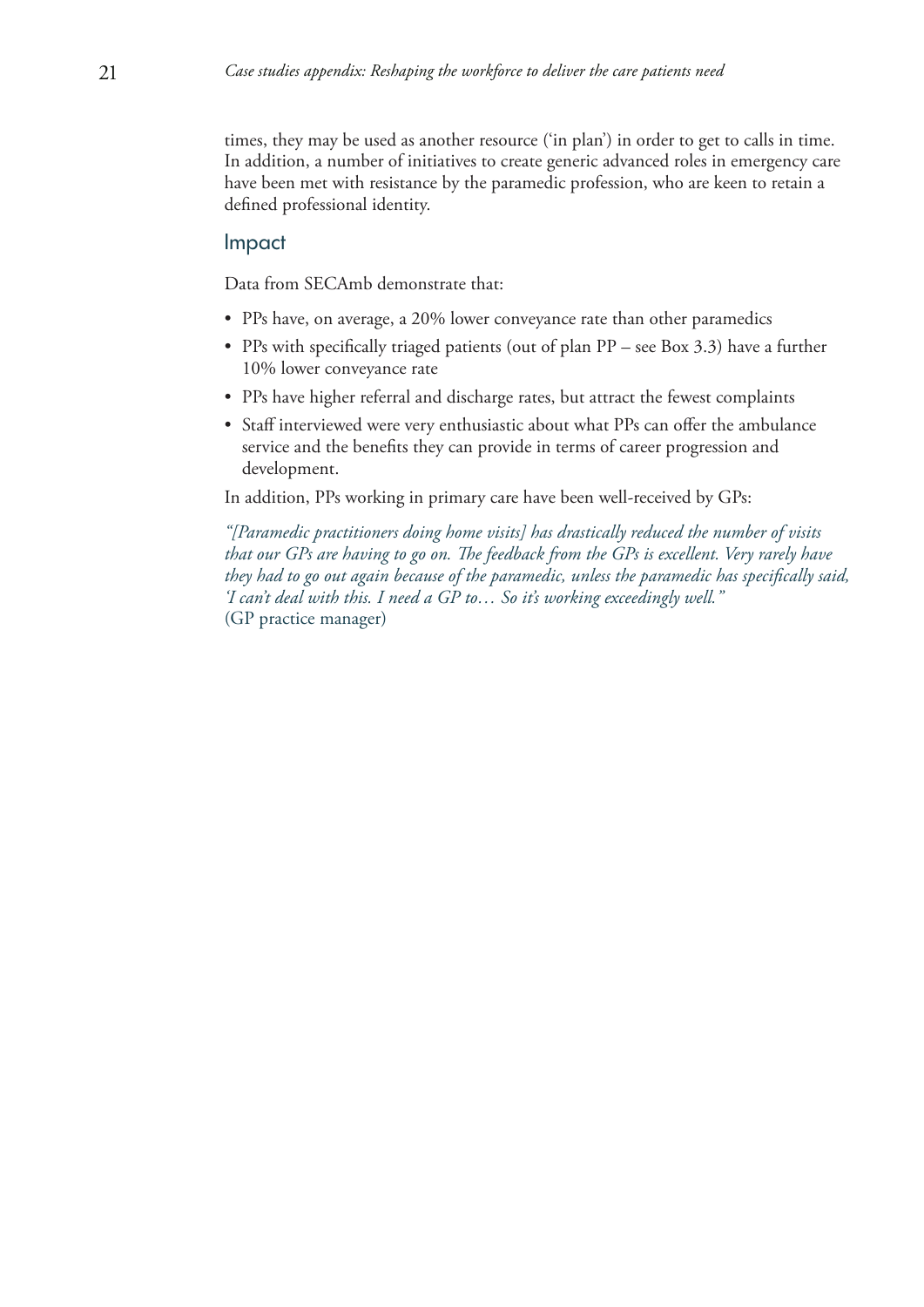| At a glance: paramedic practitioners |                                                                                                                                                                                                                                                                                                                                                                                                                                      |  |
|--------------------------------------|--------------------------------------------------------------------------------------------------------------------------------------------------------------------------------------------------------------------------------------------------------------------------------------------------------------------------------------------------------------------------------------------------------------------------------------|--|
| Role and<br>impact                   | • Lower conveyance rates (referring patients to hospital)<br>• Low level of complaints despite high case load<br>• Job satisfaction and attractive career pathway for paramedics<br>• Provide clinical support for paramedics on the road                                                                                                                                                                                            |  |
| <b>Enablers</b>                      | • Detailed analysis of what patients needed from PPs allowed an effective education<br>and training programme to be designed<br>• Use of a clear career framework attracts staff<br>• Use of paramedics 'out of plan' allows them to be deployed to those cases where<br>they can have maximal impact<br>• Technology (IBIS system) provides PPs with tools to add maximal clinical impact                                           |  |
| <b>Barriers</b>                      | • Demands on the service, including targets, may hinder the ability to use PPs 'out<br>of plan'<br>· Initially some resistance from existing staff about new role<br>• Lack of formal line management and senior PPs for supervision                                                                                                                                                                                                 |  |
| Advice for<br>others                 | • Have a clear idea of what you want PPs to be able to do and base training,<br>education and deployment around this<br>• Deploy PPs to selected cases, 'out of plan'<br>• Use existing frameworks and pathways (e.g. Paramedic Career Framework) in<br>order to facilitate the development and sustainability of new roles<br>• It takes time and investment to develop new roles effectively; be prepared for<br>middle-term gains |  |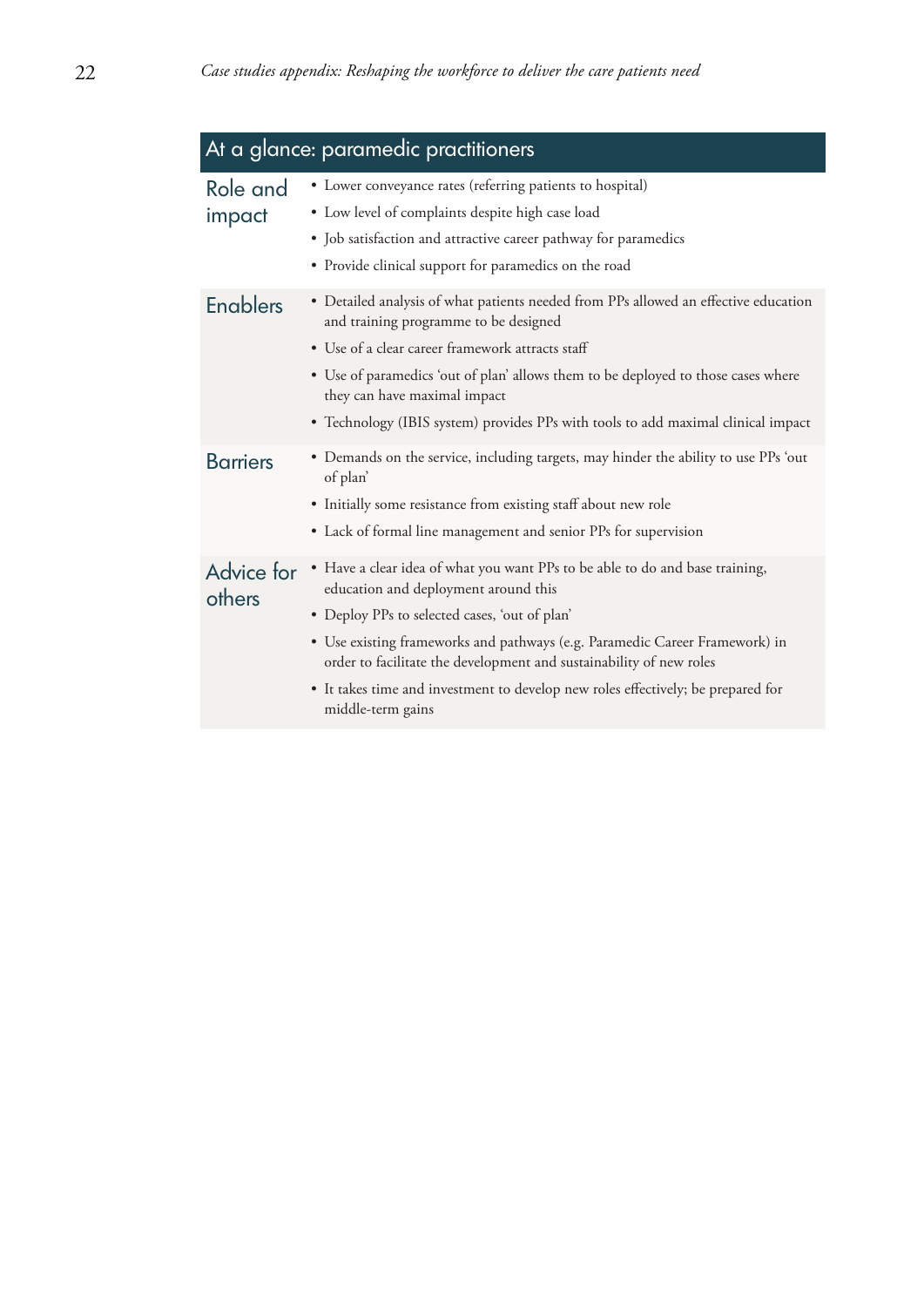# <span id="page-22-0"></span>4. Haxby Group Practice: extended roles for pharmacists and paramedics

# Context

The Haxby Group Practice consists of 10 GP surgeries across York and Hull that deliver care to just under 50,000 patients. The Group also provides community-based minor-surgery, and owns shares in four local community pharmacies.

The Haxby Group Practice has a culture of education and innovation. One of the partners sits on the board of the Local Education and Training Board (LETB) and is also clinical lead for the supporting federations programme at the Royal College of General Practitioners. The Group has invested in their nursing workforce, transforming their nursing team over the last ten years. Haxby is an advanced training practice hub for North and East Yorkshire and Hull, offering training placements for nurses as well as coordinating training placements for other local practices. They have two advanced nurse practitioners and are developing career pathways for nursing. The Group also includes GP trainers and hosts GP trainees and medical students. The practice has a thriving apprenticeship scheme for clinical and non-clinical staff.

The Group is led by 21 GP partners and one non-clinical partner. It also consists of 19 nurses (17.5 whole-time equivalent (WTE)); one head of nursing; 14 health care assistants (12.9 WTE), one paramedic and three pharmacists (2.7 WTE).

# Drivers for change

Hull is an under-doctored area and, in 2015, only 50% of training posts in Hull were filled. The Haxby Group faced increasing difficulty recruiting GPs and was experiencing a growing clinical and administrative workload. Diversifying their workforce was one route to addressing these pressures. The practice was supported in this by some funding from the local LETB:

*"...historically, in general practice, doctors are involved in everything and there was an increasing awareness that maybe that didn't need to be the case, and so we started looking at all aspects of what we did."* (Partner, Haxby Group)

### Extended role for pharmacists

#### Specific drivers

The extended role for a pharmacist came out of a time and motion study in the practice that showed a large proportion of GP time was spent re-authorising and managing prescriptions. This, alongside established close working with community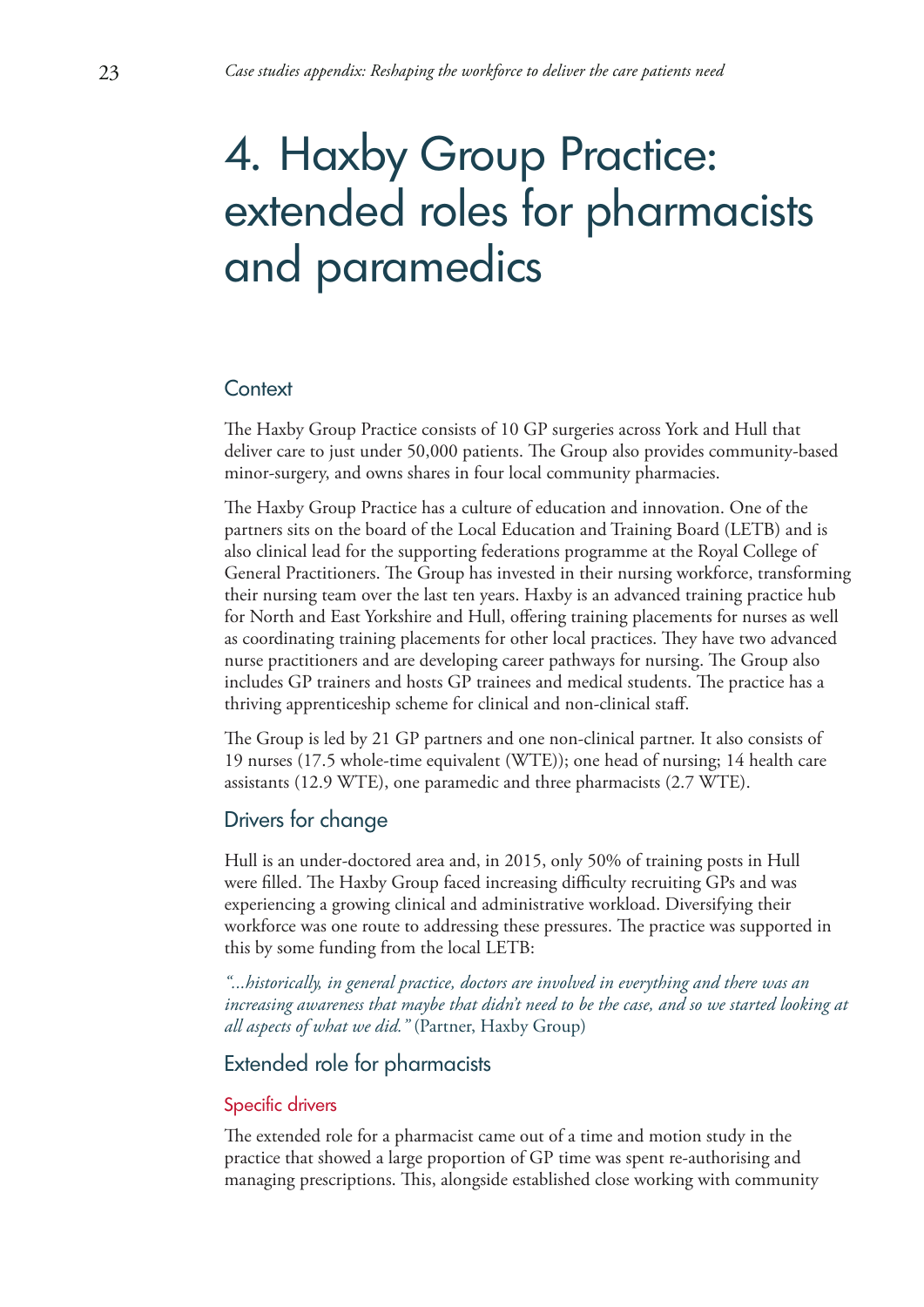pharmacy, triggered the decision to employ a pharmacist in the practice to take on this work:

*"They're really forward thinking here and they could see it's about getting the right person to do the right thing."* (Pharmacist practitioner, Haxby Group)

# Role overview

The pharmacists' main role (see Box 4.1) is medicines management. Most of their work is done remotely and over the phone, although they do carry out face-toface medication reviews at dispensing GP sites. Prescriptions are signed off by GPs, although this may change in the future as the role develops.

#### Box 4.1: Pharmacy practitioner role description

The role is primarily focused on medicines management, including:

- Re-authorising prescriptions
- Dealing with a range of prescription-based queries
- Medication switches and alternatives
- Amending prescriptions following hospital discharge or outpatient appointment
- Synchronising prescriptions (so that renewal falls at same time)
- Suggesting removal of prescribed items
- Commenting on polypharmacy in the elderly and people with complex needs.

It also involves carrying out prescribing audits and dealing with any related regulatory issues.

There are currently three pharmacists working across 10 sites. Haxby employed its first pharmacy practitioner in 2012, followed by a second in 2015 (who is managed by the first) and a third has joined the team in early 2016.

### *"I absolutely love my job… There are so many benefits of being part of a team where you are treated with so much respect and you are involved in decision making and you feel you are making the patient better."* (Pharmacist practitioner, Haxby Group)

The first pharmacist employed was a senior pharmacist who came from secondary care and had undertaken a clinical diploma and an independent prescribing course. The practice also aims to develop the practice pharmacist's role to include clinical elements. This may involve managing acute presentations and monitoring long-term conditions.

# Implementing the role

#### Raising awareness

Internally, raising awareness of the pharmacist practitioner role consisted of 'educating the right people' through email, team meetings and clinical meetings. It was important that the on-site community pharmacy knew exactly what the role entailed, and could approach the pharmacist directly for any medicines management queries. The pharmacist also quickly established relationships with GPs through communication and collaborative working, and the role became embedded in the team. As very little of the pharmacist practitioner role is patient-facing, there was less of a need for external communication, although the role was included in the patient newsletter and has since been presented at conferences and symposiums.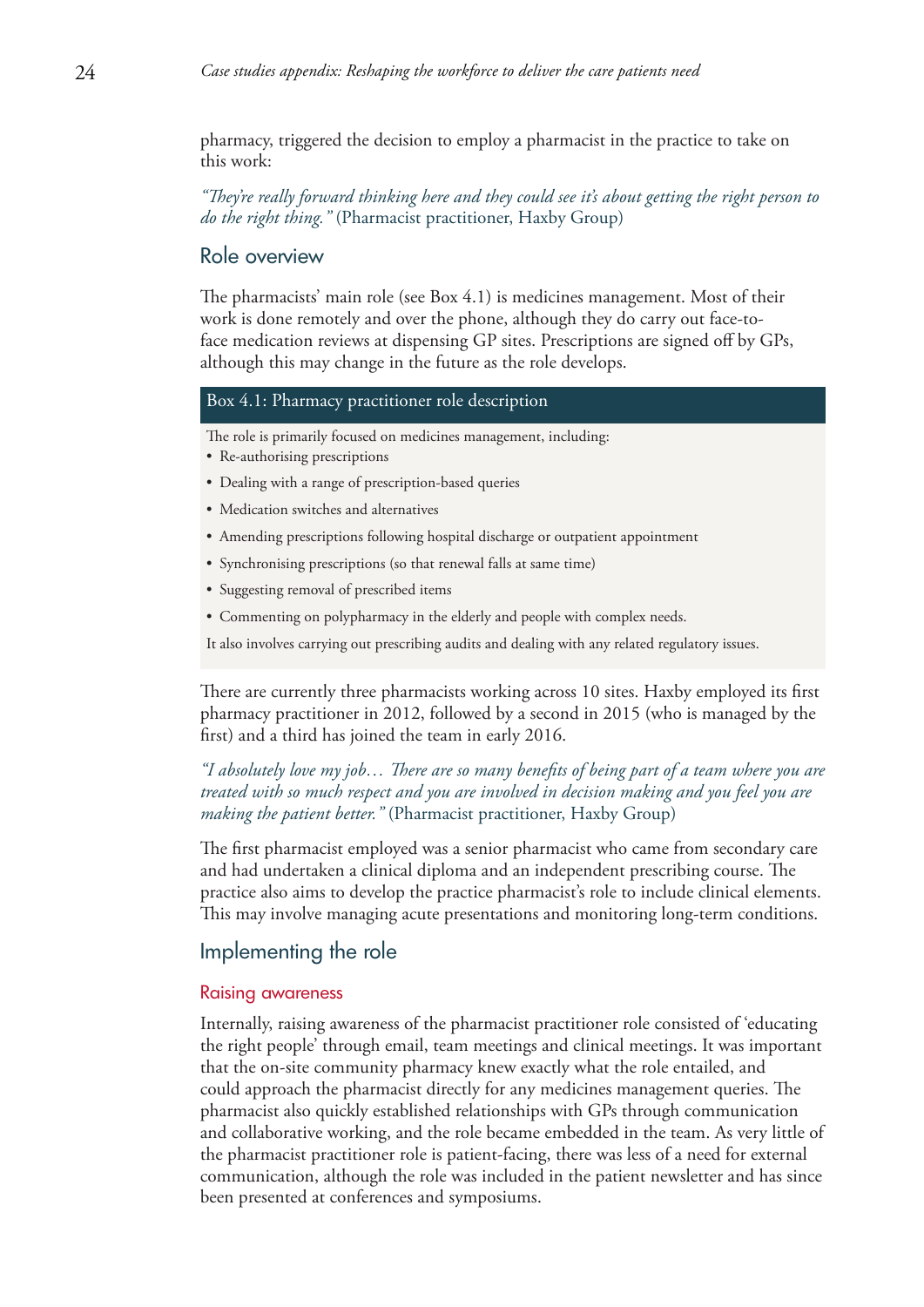#### Line management and clinical supervision

One of the GP partners conducts an annual appraisal with 360-degree feedback. There are also regular review sessions – both formal and informal. Any prescribing issues are taken to the prescribing lead in the practice.

#### Impact

The practice estimates that the pharmacist is now managing to do, in 35 hours a week, work that was taking the GPs 60 hours a week. The quality of medicines management has also improved with quicker, more reliable prescribing; less polypharmacy; and more patient and professional education. There has not been an increase in medication errors or adverse incidents.

#### Primary care practitioner: extended role for paramedics

#### Specific drivers

One of the Group partners saw an opportunity to use the paramedic skill set due to work he had done in out of hours services:

# *"They've had training in clinical assessment and talking to patients and we are using that skill set to build on in a primary care setting."* (Partner, Haxby Group)

These skills could be applied both to patients with urgent/minor illness in the practice and those housebound or in a care home. At the same time, the local LETB were offering funding to cover two years' salary and training costs for advanced clinical practitioner roles. The practice obtained this funding for one of their new roles.

#### Role overview

The primary care practitioner works across three GP surgeries and primarily deals with same-day appointments. The role is evolving as the confidence and skills of the current postholder grows. All patients on the primary care practitioners' list are triaged by GPs and have been deemed appropriate to be seen by them:

*"The role is new within the Haxby Group so we're developing it all the time and in many ways a lot of it comes through negotiation with the GPs…We sit down every day and talk about what I did and didn't feel comfortable with, and if I report they're stretching me too far, I don't see that type of patient again until I'm more experienced"*  (Primary care practitioner, Haxby Group)

The job description is competency and activity-based rather than being specific to specialty or background.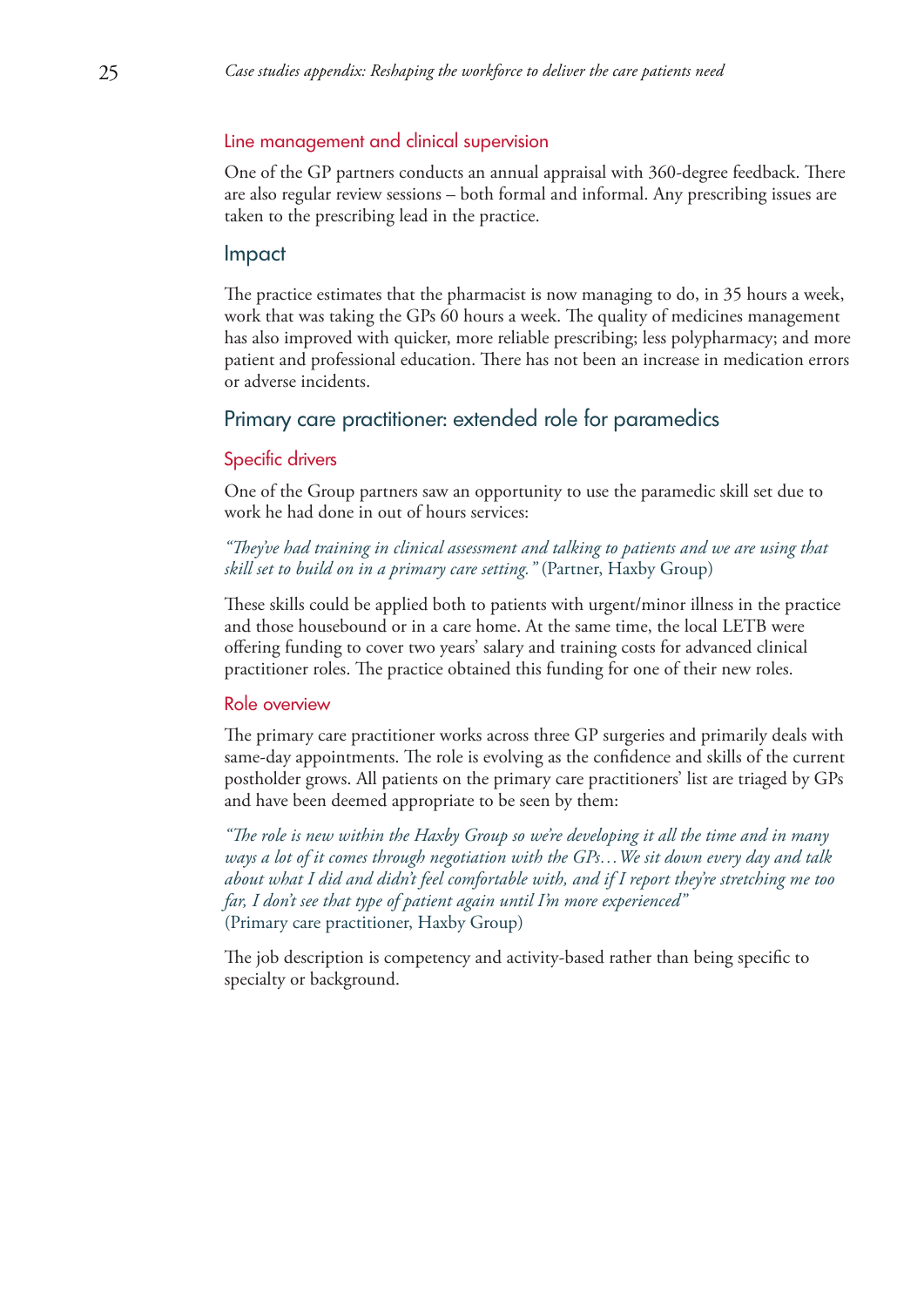#### Box 4.2: Primary care practitioner: role description

The primary function of this role is undertaking assessments of patients presenting with urgent/minor illness, including the following:

- Assessing patients offered same-day appointments for minor illnesses (90% time)
- Assessing patients at home including people in care homes
- Assessment may include undertaking ECGs and interpreting the results
- If unable to resolve an issue may refer to a GP or other services
- As a paramedic they are not able to prescribe independently. However, they have an agreed list of medications (patient group directions) that they can recommend. The GP then signs them off following a discussion of the case
- Teaching other staff (for example on how to undertake and interpret an ECG).

The Group has just offered positions to four primary care practitioners – three from a paramedic background and one nurse (who may be titled an advanced nurse practitioner).

#### Implementing the role

Training and induction

The primary care practitioners had one month's induction in which they sat in with GPs.

*"We were very cautious with the paramedics…we wanted to understand exactly what they were comfortable with doing, so they sat in with GPs for a little while and then GPs sat in with them, they weren't seeing patients on their own from day one… we were understanding where their knowledge gaps were and then supporting them to fill in those gaps."*  (Partner, Haxby Group)

While the level of GP supervision is decreasing over time, GPs still set aside time in their clinics to answer queries from the primary care practitioners. The current primary care practitioner is undertaking an advanced practice postgraduate diploma. It is an 18-month course which could be extended a further six months to be converted into a full master's degree. The course involves two days a week studying. The course also requires the practice GPs to observe and sign off advanced clinical competencies.

#### Raising awareness

As this role is primarily patient-facing, significant effort when into raising patient awareness. It was featured on BBC's 'Look North' as well as in local newspapers, the patient newsletter and on social media. The Group employs a PR company to help disseminate messages externally. Awareness was also raised through the patient participation group.

#### Line management and clinical supervision

After every clinic, the primary care practitioner debriefs with a GP to talk through what they encountered and to ask any questions. They are also able to seek guidance or supervision from GPs whenever anything arises during a patient consultation, and a number of GPs have allocated time built into their clinics to support the primary care practitioners. Instant messaging facilities on the Group's patient management system (SystmOne) support this interaction. Once every two weeks, the primary care practitioner also has a formal tutorial with a GP to cover any issues that have arisen.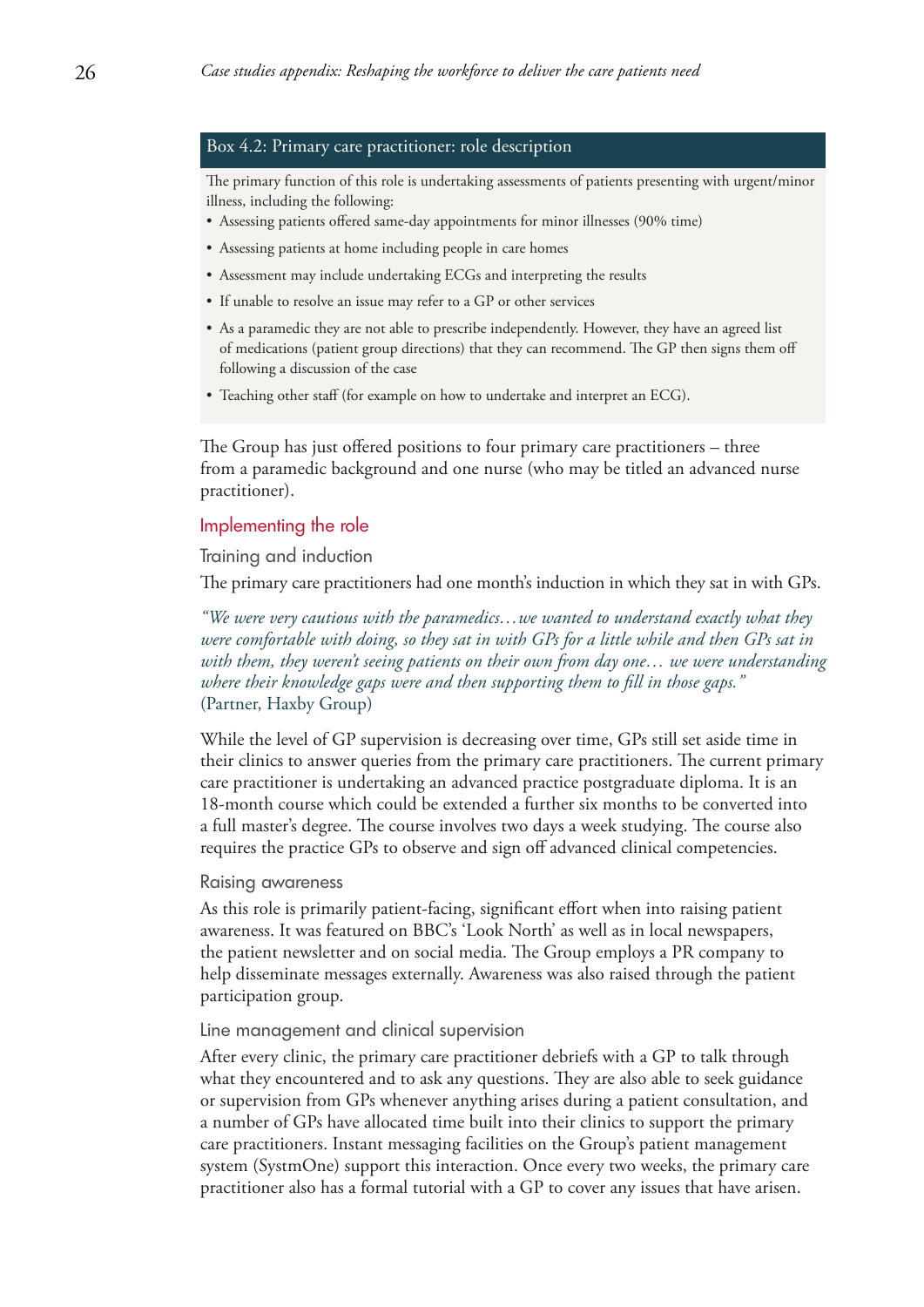#### Professional indemnity cover

The Group faced challenges indemnifying the primary care practitioner role. It is felt by some within the Group that indemnity providers have little experience of these new, emerging roles and that the issue may require national guidance:

*"If the general practice workforce is going to evolve in this way, there needs to be a joined-up approach to indemnifying all clinicians that work in primary care."*  (Partner, Haxby Group)

#### Impact

The primary care practitioner has only been in post for six months, and the role is still in the early stages. However, as the practitioners become more experienced and are exposed to a wider range of conditions, and can consult more quickly, it is hoped that the service will become more effective. To date, the cost-effectiveness of the programme remains unclear given the supervision time required, and the longer appointment times of the practitioner, although there are already patients that the primary care practitioner is comfortable seeing independently.

| At a glance: pharmacy practitioner and primary care practitioner<br>(paramedic trained) |                                                                                                                                                                                                                                                                                                                                                              |  |
|-----------------------------------------------------------------------------------------|--------------------------------------------------------------------------------------------------------------------------------------------------------------------------------------------------------------------------------------------------------------------------------------------------------------------------------------------------------------|--|
| Roles and<br>impact                                                                     | Pharmacy practitioner<br>· Significant reduction in GP medicines-related workload<br>• Improved medicines management<br>• Cost effective – net savings to practice<br>Primary care practitioner (paramedic trained)<br>• Some reduction in acute/urgent assessment workload for GPs<br>• Cost-effectiveness uncertain                                        |  |
| <b>Enablers</b>                                                                         | • Culture of innovation and education<br>• Funding from local LETB for advanced practitioner training<br>• Supporting communications strategy<br>• Instant messaging facilities (SystmOne)<br>• Scale of large group practice                                                                                                                                |  |
| <b>Barriers</b>                                                                         | • Obtaining necessary professional indemnity cover for primary care practitioner<br>role<br>• Lack of supporting guidance for development of new roles<br>• Current regulatory barriers to paramedic prescribing<br>• Need to contextualise skills within general practice (requires training on the job)<br>• Lack of time to do necessary development work |  |
| Advice for<br>others                                                                    | • Ensure whole team buys in to the concept<br>• Put in strong governance mechanisms – clinical supervision and mentorship for<br>new roles<br>• Be prepared to be flexible and adapt roles to local circumstances                                                                                                                                            |  |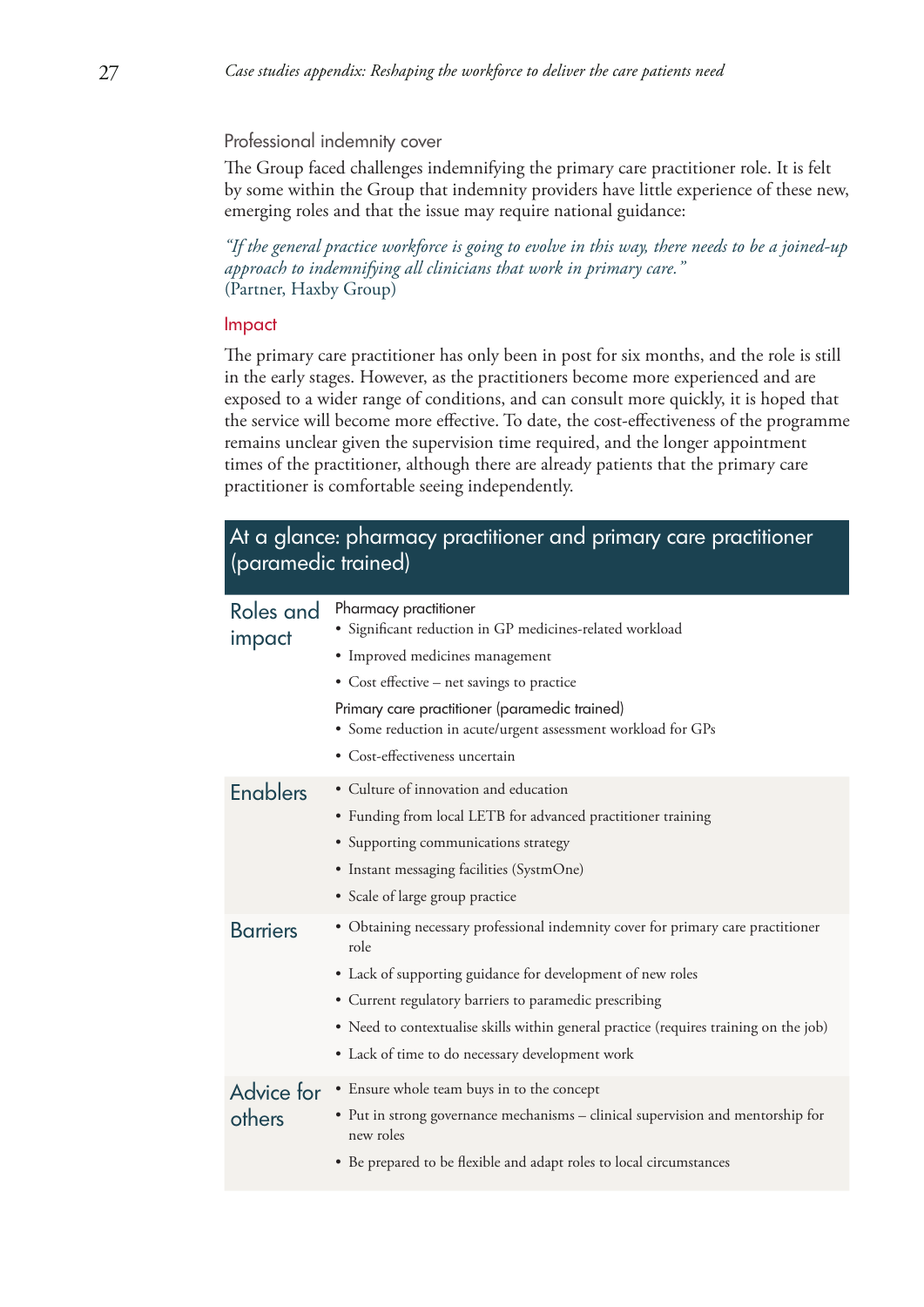# <span id="page-27-0"></span>5. Sheffield Teaching Hospitals NHS Foundation Trust: advanced clinical practitioners

### **Context**

Sheffield Teaching Hospitals NHS Foundation Trust consists of five hospitals. The main sites are Northern General, which is home to the A&E unit, has over 1,100 beds and employs more than 16,000 staff; and Royal Hallamshire, which has around 850 beds for the care of inpatients, a number of specialist outpatient clinics and a minor injuries unit. The other hospitals comprise a purpose-built maternity unit, a dedicated cancer hospital with an integrated cancer research centre, and a specialist dental hospital.

# Drivers for change

The trust started developing advanced clinical practitioners (ACPs) in 2006 in response to the European Working Time Directive, which restricts the number of hours that junior doctors are permitted to work, resulting in a shortage of junior doctors to provide 24/7 cover. The approach was department-led, and cardiac was the first department to realise the need for alternative workforce approaches:

*"Cardiac was pushed into it by that… 'You can't sit back and do nothing, and neither are we going to get the medical staff we require in the future, so what can we do that's safe, that's effective, and how can we develop these practitioners?'"* (Education Commissioning Manager, Sheffield Teaching Hospitals)

The decision to develop the role at scale was driven by a further shortage of junior doctors in 2012. This, combined with the availability of local education and training board (LETB) backfill funding for the ACP role led to the identification of areas that would benefit from ACPs across the trust:

*"Because of some of the pressures currently, where F1s and F2s [foundation year 1s and foundation year 2s] are being taken out of the system and the funding has been taken out as well, it became almost…another crisis point in the trust…[We realised] we really can't provide the standard of care if we don't do something, and because it was a doctor medical gap; it had to be advanced practitioners really"* (Education Commissioning Manager, Sheffield Teaching Hospitals)

# Role overview

The trust defines ACPs as:

*'… a professional who has acquired the expert knowledge base, complex decision-making skills and clinical competencies for expanded practice, the characteristics of which are shaped*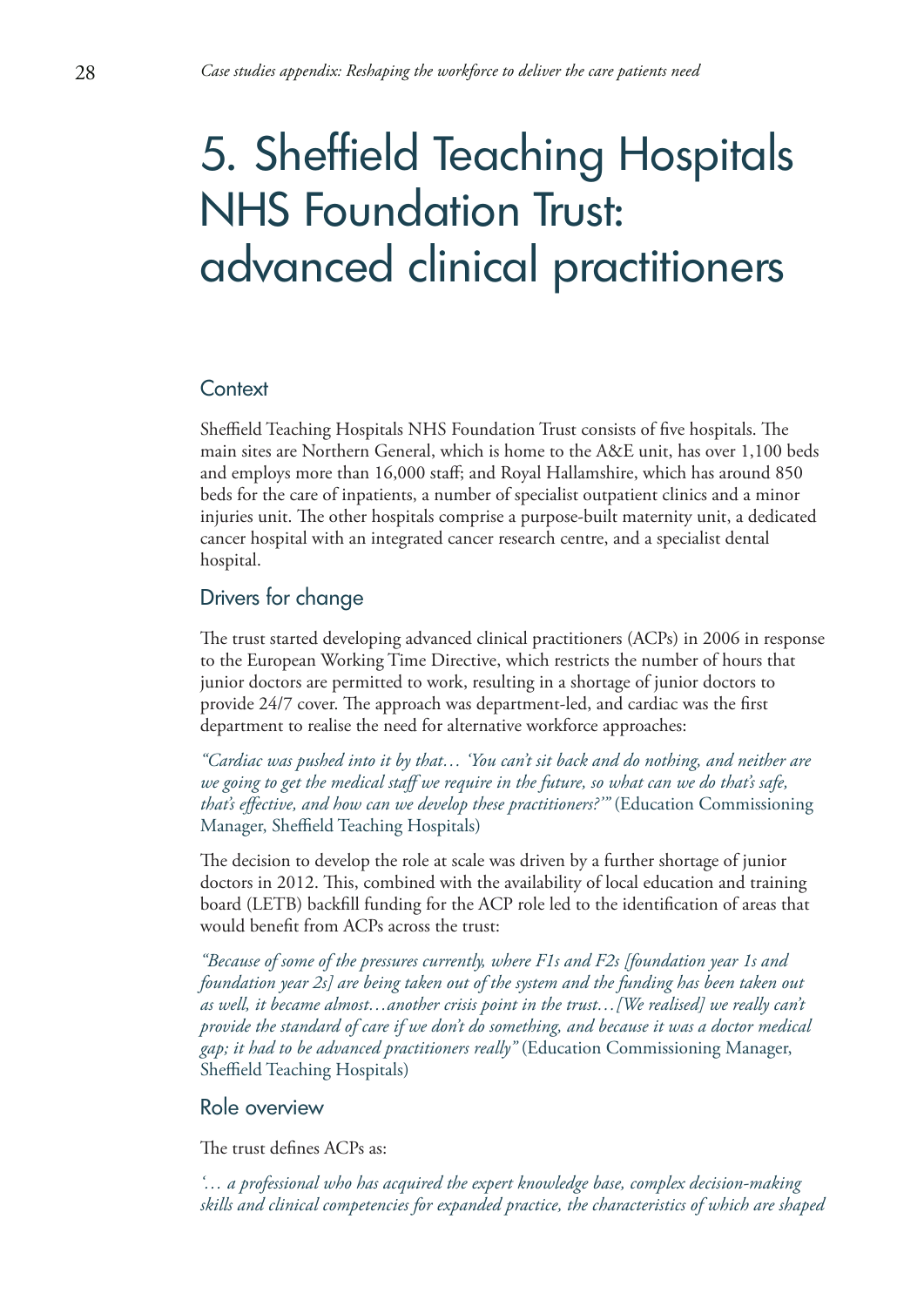### *by the context and/or country in which s/he is credentialed to practice. A master's degree is essential for entry level.'* (Health Education Yorkshire and Humber, 2015)

In reality, the specific competencies required for the role vary depending on the area in which they are working. However, there are a set of core competencies that align with Health Education Yorkshire and Humber's Advanced Practice Framework. These are set out in Box 5.1.

#### Box 5.1: Advanced clinical practitioner core competencies

- Provide specialist knowledge and skills
- Utilise a high level of scientific theory and knowledge to underpin any practical work undertaken
- Provide expert advice
- Analyse a wide range of complex and challenging facts and situations
- Provide clinical leadership to ensure the highest standards of clinical care and act as a role model
- Demonstrate critical thinking and a high level of judgement and decision-making
- Be accountable for planning and managing total episodes of care
- Independently undertake assessment of patients using a range of different methods
- Develop and deliver programmes of care
- Optimise continuity of care for patients
- Autonomously make decisions and diagnoses (such as ordering investigations, identifying a deteriorating patient, identifying contraindications and precautions)
- Undertake non-medical prescribing
- Evaluate interventions and treatments
- Work independently and take responsibility for own case load
- Supervise and support junior members of staff and promote staff development
- Participate in teaching and mentoring activities
- Contribute positively to leadership and demonstrate exemplary practice
- Lead or participate in research and development in order to identify innovative ways of working to improve the quality of health care
- Ensure that all actions performed are evidence based
- Monitor risk
- Evaluate impact and effectiveness and act on findings

There are 70–80 ACPs working across Northern General and Royal Hallamshire hospitals. They are spread across the hospitals in night services, critical care, operating theatres, A&E, renal services, haematology services, cardiology, neonatal intensive care unit, acute medicine and surgical services. There are also developing generic ACPs who are undertaking their training across both medicine and surgical services, with the intention being for them to work within the restructured assessment services in the trust.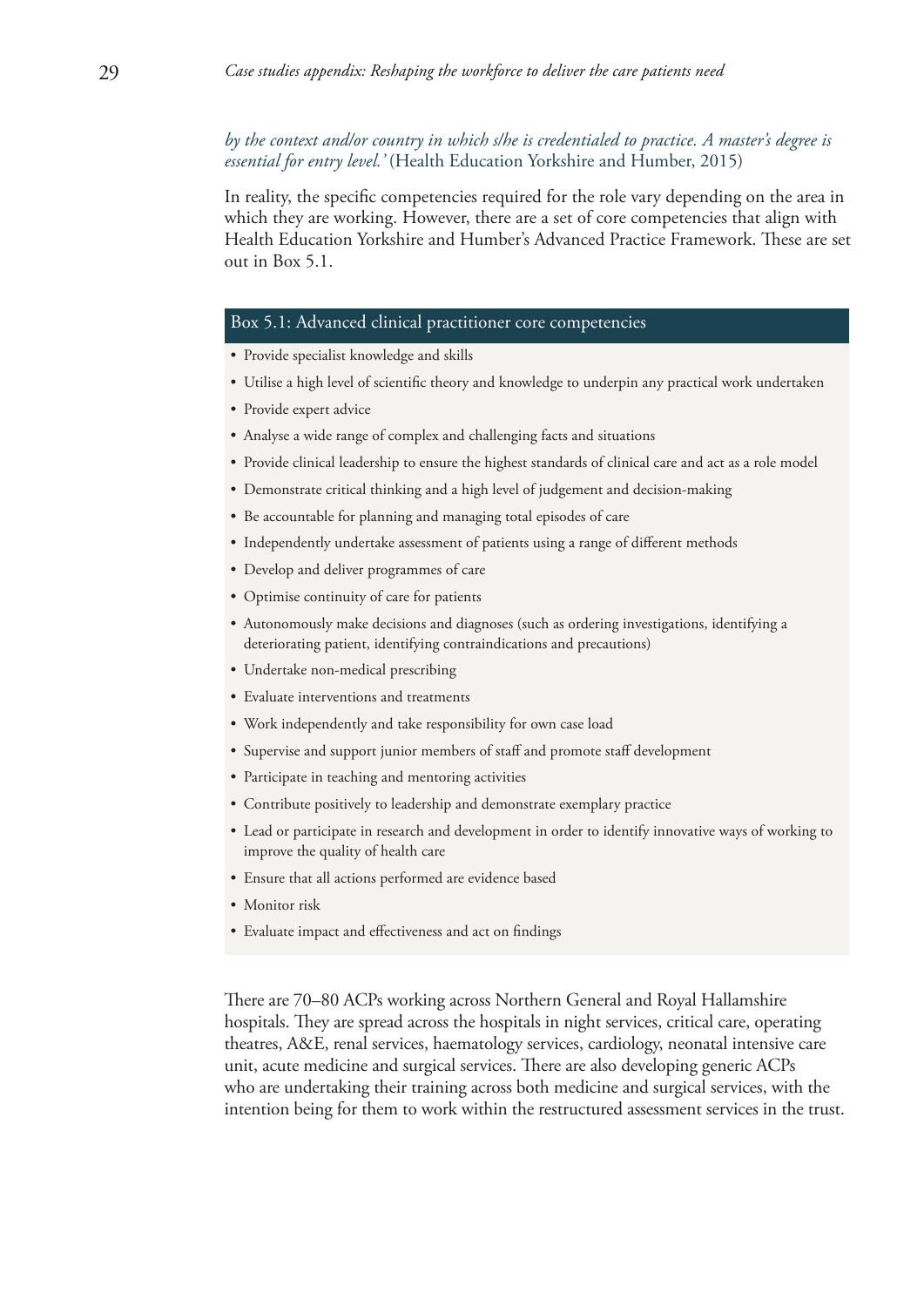# Implementing the role

#### Needs assessment

When LETB funding became available for the ACP role, the Education Commissioning Manager conducted a mapping exercise to understand the advanced and specialist roles that already existed in the trust, set out the required competencies for the role, and identify other areas that would also benefit from ACPs. Critical care was one of the first areas to realise it was facing a workforce shortage and to put together a proposal to fill the gap:

*"Critical care was our flagship…they were the ones who felt most affected [by a lack of junior doctors]."* (Education Commissioning Manager, Sheffield Teaching Hospitals)

Critical care produced a comprehensive business plan, and other departments facing similar challenges followed. As part of this exercise, patient need was mapped to clinical competencies.

*"We plotted out the patient pathway from the point at which they came into the hospital to where they were discharged…we categorised what's happening to them and that then determined the training needs of the individual we wanted…we knew we would need… diagnosing, prescribing [and] assessing."* (Nurse Director, Sheffield Teaching Hospitals)

#### Raising awareness

Sheffield Teaching Hospitals raised awareness internally through intense communications, staff meetings and handbooks. Buy-in at the consultant level really helped:

*"We certainly got consultants' buy-in and they owned it and drove it…you can't just put [ACPs] in there if people don't know why it's needed…so we did a lot of PR and educational sessions."* (Nurse Director, Sheffield Teaching Hospitals)

#### Supporting systems

Sheffield Teaching Hospitals has a robust mentorship and supervision programme for its ACPs. Each practitioner has a consultant supervisor who signs off the trainee as they go through the programme, and a mentor who acts as a second port of call if the supervisor is unavailable. Those working across surgery and medicine have one from each area:

*"We like the trainees to meet up formally with a supervisor every three months and [it's] similar with the person that's providing professional support…the trainees feel very well supported."* (Nurse Consultant, Sheffield Teaching Hospitals)

#### **Training**

The trust has standardised training requirements for ACPs. ACPs take two to three years to complete the postgraduate diploma from the Master's degree in Advancing Professional Practice at Sheffield Hallam University. Once they are in substantive posts, ACPs are supported and expected to complete the full Master's degree programme. Most trainees are supernumerary, which the trust has found to be the most effective way of training them. When ACPs were first introduced in the Hospital at Night service they were not supernumerary, and some struggled to cope with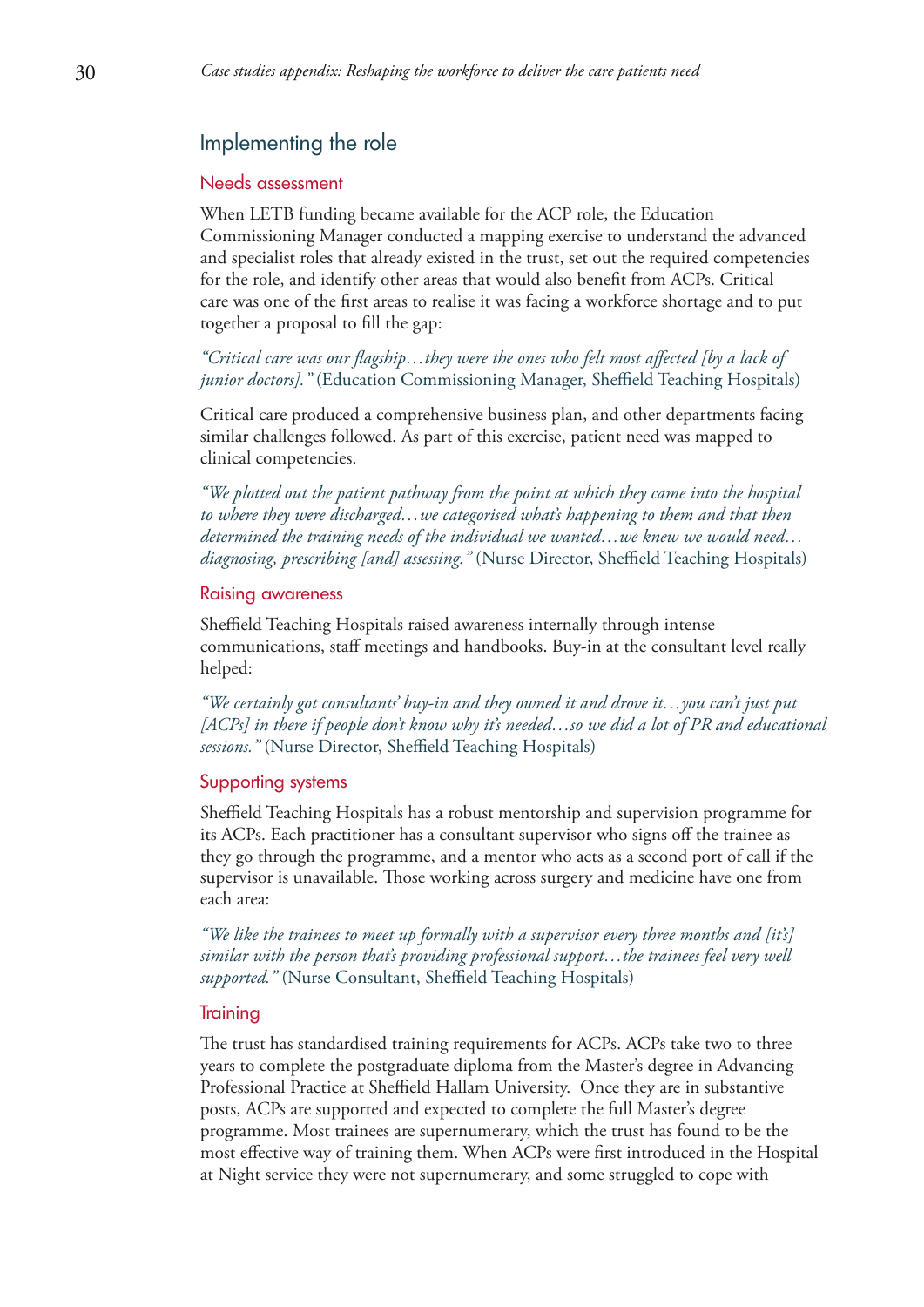balancing their clinical workload with training requirements. Hospital at Night ACPs now devote 50% of their time to training and the other 50% to delivering a clinical service.

The trust has a formal partnership with Sheffield Hallam University. It worked with the university to tailor the modules on the course and recruit students with the right aptitude and values. The trust also supplements Sheffield Hallam University modules with in-house training modules, which trainees can receive academic credit for if required:

*"There were times when we realised that some of the modules…didn't really cover as much as we needed, so we worked with the university…they've been really, really helpful."*  (Head of Learning and Development, Sheffield Teaching Hospitals)

It is also hoping to establish formal connections with the University of Sheffield, which has been invited to join the faculty board (see 'Other enablers' below).

The trust gained full funding for the training and backfill (at Agenda for Change band 6) of 60 ACPs from the LETB. Once the current tranche of ACPs are trained at the trust, £4.35 million will have been invested by the LETB.

#### **Sustainability**

To date, the trust has received significant financial support from the LETB. However, this funding will be reduced to 50% in 2016, which may affect the pace of training:

*"Once the LETB stops putting this amount of money in…I think that [training] will slow down."* (Head of Learning and Development, Sheffield Teaching Hospitals)

In the longer term, one manager felt that it would eventually become clear which areas in the hospital ACPs could really add value, and their position there would be solidified:

*"From a sustainability point of view there will come a point within hospitals where it will become very clear where they really make a difference, where they really add value."*  (Head of Learning and Development, Sheffield Teaching Hospitals)

The trust also faced challenges around pay conditions for the ACPs. The LETB funded trainees at Agenda for Change band 6 and the trust committed to paying Agenda for Change band 7 on completion of the training. However, other employers in the South Yorkshire area had higher rates of pay. This resulted in difficulties with retaining qualified ACPs. As a result, hospitals involved in the South Yorkshire task and finish group (organised through the LETB) have tried to standardise pay, with an understanding that if ACPs are fulfilling all aspects of the role, and have completed the Master's programme in Advancing Professional Practice, they can be paid at band 8a. This is to avoid the 'poaching' of fully trained ACPs by other employers in the area.

The trust has also faced challenges in ensuring all trainees have a permanent post on the completion of training, owing in particular to the time lag between submitting the business case for trainees and ACPs becoming fully qualified.

The organisation does not have a sense of the total investment made into implementing ACPs. However, elements of some faculty roles are part-funded by slippage LETB funding consisting of approximately £100,000.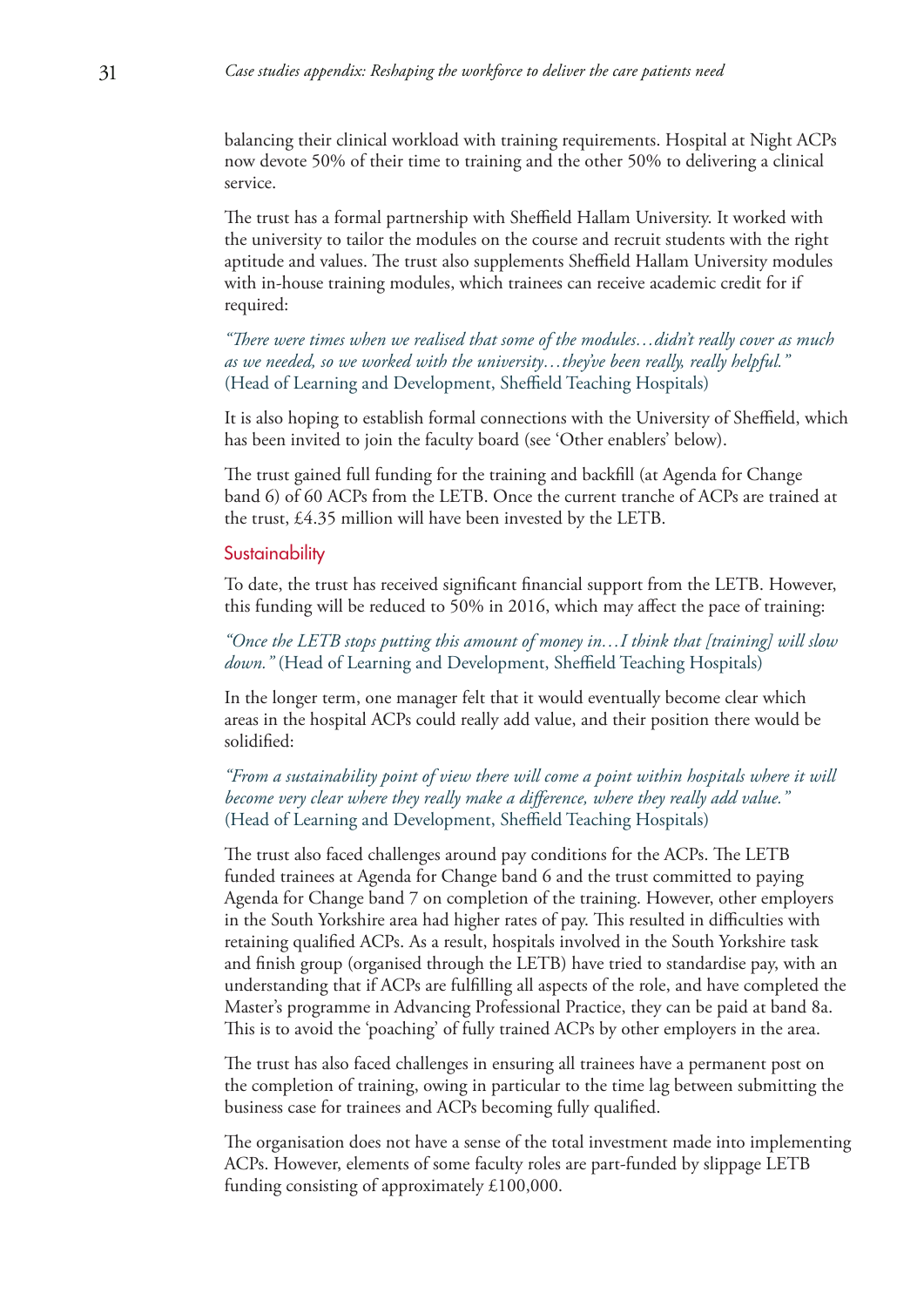### Other enablers

Central organisational approach

The department-led approach to developing ACPs resulted in a variety of roles, which lacked a common definition and training process. In response to this, the trust developed a Faculty Board for Non-Medical Advanced Clinical Practice covering the South Yorkshire region. The role of the Faculty is to act as the quality assurance mechanism, setting training standards, supervision requirements, role definitions and job descriptions. The Faculty Board focuses on strategic issues, while an executive operational group has been established to manage the ACP training programmes:

*"A lot of this is simply about tracking all of the individuals in the system, making sure they're getting what they need, working out…who's coming upstream in a year's time, but crucially…ensuring that [all] trainees are all going into funded posts at the end of [their training]"* (Head of Learning and Development, Sheffield Teaching Hospitals)

'Slippage funding' from the LETB is being used to support the setting up, backfill and running costs of the Faculty Board for the first two years. The faculty board sits alongside a new workforce and education board and a clinical operations function.

#### Buy-in to the roles

When the trust started its ACP journey in the cardiac department, clinical buy-in was important:

*"We had a really good lead consultant who said…I'll take responsibility for talking to my colleagues about the impact of us not having SHOs [senior house officers]...and the fact that we need to do something."* (Education Commissioning Manager, Sheffield Teaching Hospitals)

Medical champions in each department have increased buy-in and many consultants are willing to act as supervisors and mentors. This buy-in has continued at all levels of the hospital. The Deputy Medical Director strongly buys in to the generic ACP roles and executive board approval for project plans and proposals has been sought at each stage of the journey:

*"None of this will work if you don't have that level of support; it's too big to try and do from the bottom up."* (Education Commissioning Manager, Sheffield Teaching Hospitals)

Comprehensive business cases and the potential of cost savings through avoiding agency costs also helped to ensure board-level support as well as the fact that the LETB was offering funding.

Devoted roles to take the approach forward

The trust employs a nurse consultant who has a joint appointment at Sheffield Hallam University. She has been able to work closely with the Education Commissioning Manager and other clinicians to refine training components of the role and take the approach forward:

*"[Our staff] have worked tirelessly with the directorates to identify where ACPs could make a difference, how we might move forward"* (Head of Learning and Development, Sheffield Teaching Hospitals)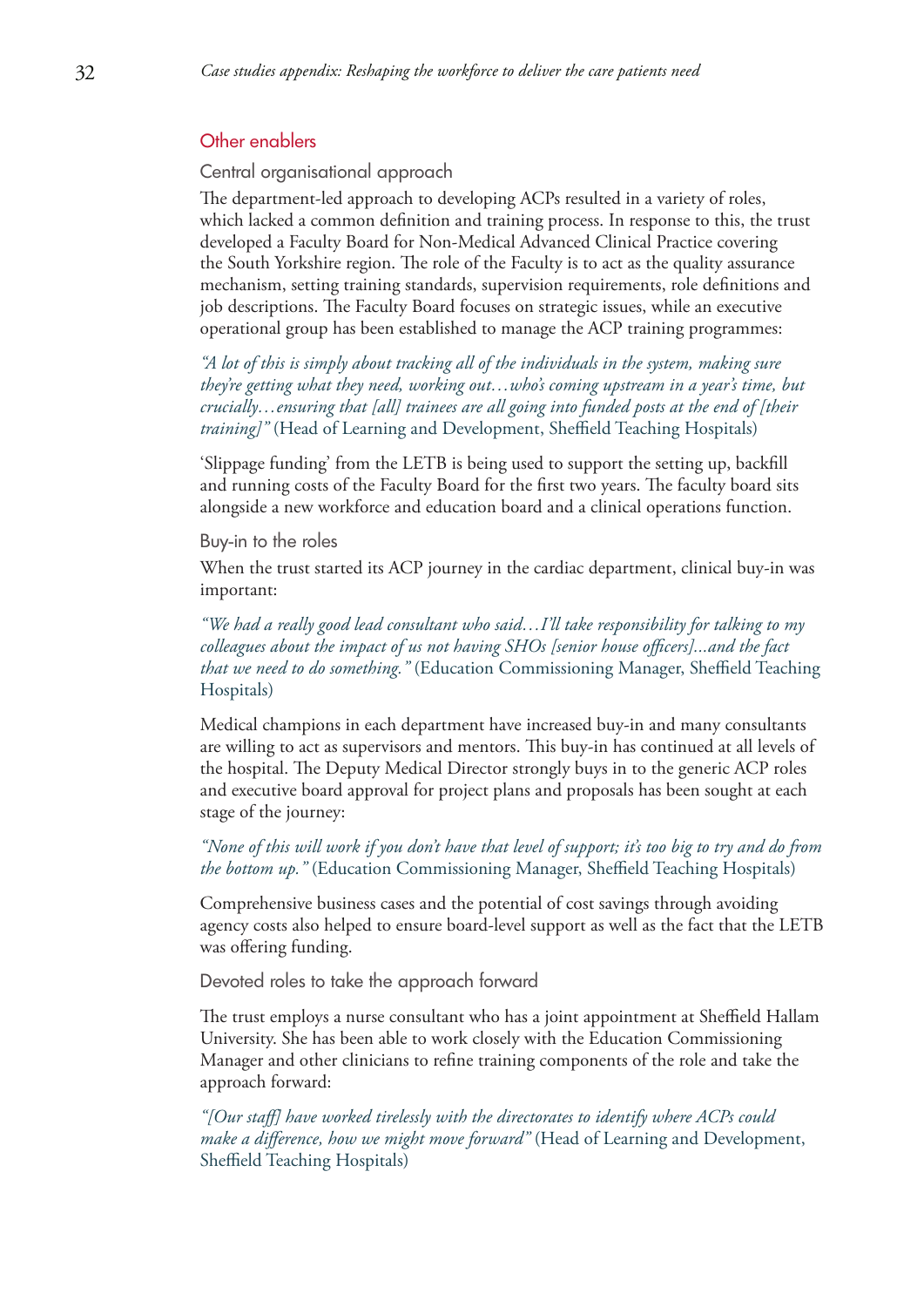# Other barriers

#### Professional resistance

Buy-in to the new roles has generally been good. However, some consultants felt they did not have time to act as a supervisor or mentor, and refused to do so. The trust overcame this by bypassing those consultants and identifying those willing to engage. However, one manager stated that funding to release the time needed for supervision would be beneficial.

There was also some professional tribalism from junior doctors, who were concerned that ACPs were taking their roles:

*"One of [the barriers] has been doctors thinking that we're taking their jobs. That's been quite a big thing, really."* (Nurse Director, Sheffield Teaching Hospitals)

#### Impact

A comprehensive evaluation of ACPs in the trust has not been carried out, primarily because they have not been in post very long. However, anecdotal feedback has been positive:

*"The junior doctors on [the acute medical unit] and [other] staff…have said how good the trainees are and what a difference it makes when they're on."* (Nurse Consultant, Sheffield Teaching Hospitals)

*"In cardiothoracic they do not have any delays with TTOs [to take out – prescriptions for medicine given to a patient on discharge from hospital] because practitioners write up the prescriptions overnight. It's the only area that they're meeting the target and getting timely TTOs written because the ACPs are writing them."* (Nurse Director, Sheffield Teaching Hospitals)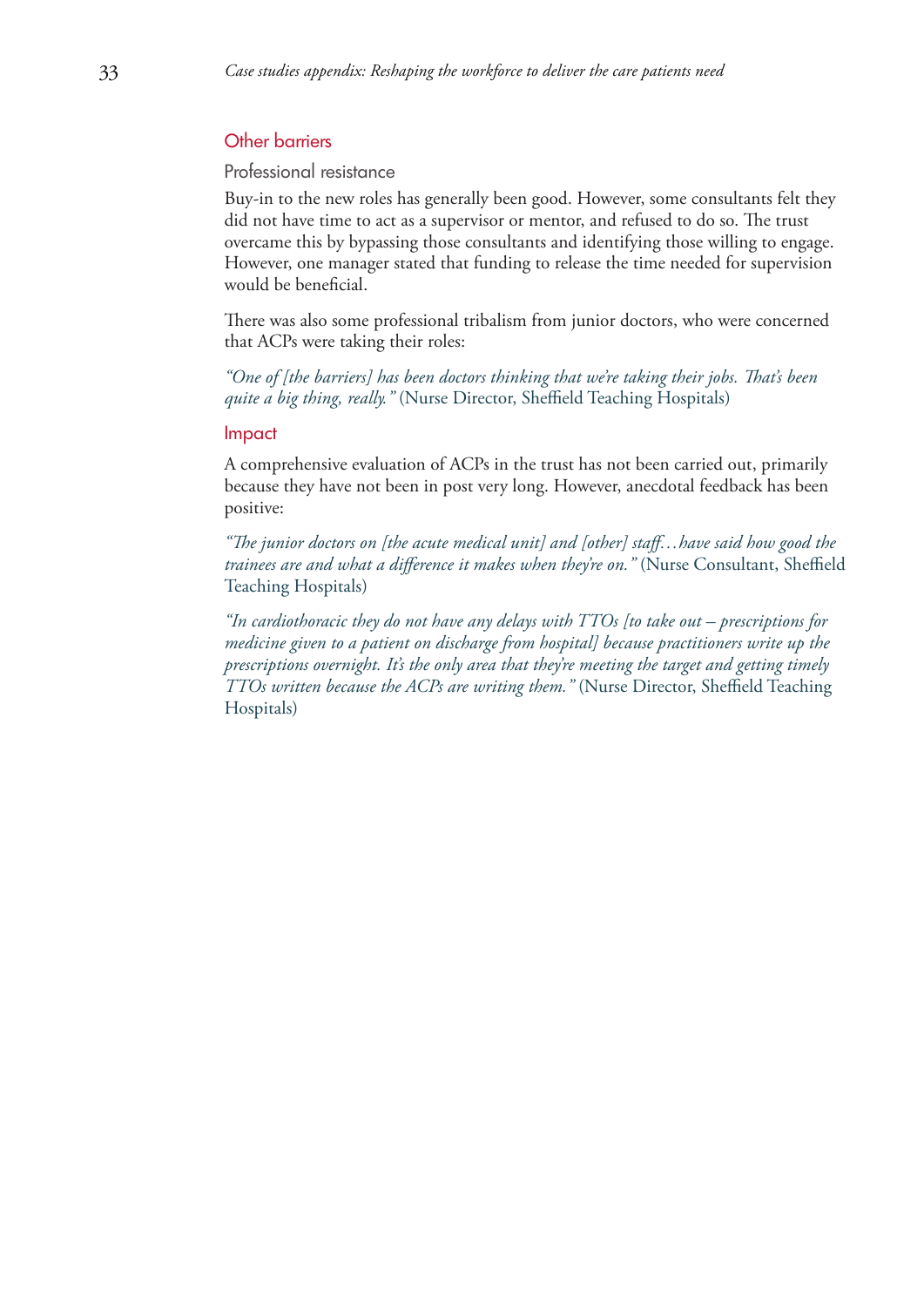# At a glance: advanced clinical practitioners

Roles and • No evaluations have been conducted but anecdotal feedback has been good impact

| <b>Enablers</b> | • LETB funding – including $\text{\pounds}4.35$ million for training and full backfill of 60 ACPs<br>and funds to support the faculty board |
|-----------------|---------------------------------------------------------------------------------------------------------------------------------------------|
|                 | • Coordinated organisational approach                                                                                                       |
|                 | • Strong buy-in (at clinical and board level) and medical champions                                                                         |
|                 | • Strong partnerships with Sheffield Hallam University                                                                                      |
|                 | • Strong mentorship and supervision programme (supported by willing and<br>enthusiastic consultants)                                        |
|                 | • Education Commissioning Manager role that could devote significant time to the<br>process (with a clinical background)                    |
| <b>Barriers</b> | • Retaining ACPs due to others paying higher rates and ensuring there are suitable<br>permanent post-training posts                         |
|                 | • Some staff sceptical of new role                                                                                                          |
|                 | • Some consultants unwilling to act as supervisors due to time commitment                                                                   |
| Advice for      | • Understand why you need the new role                                                                                                      |
| others          | • Engage with stakeholders from the very beginning (LETB, executive board, staff)<br>and ensure buy-in at all levels                        |
|                 | • Use clinical champions to cement support                                                                                                  |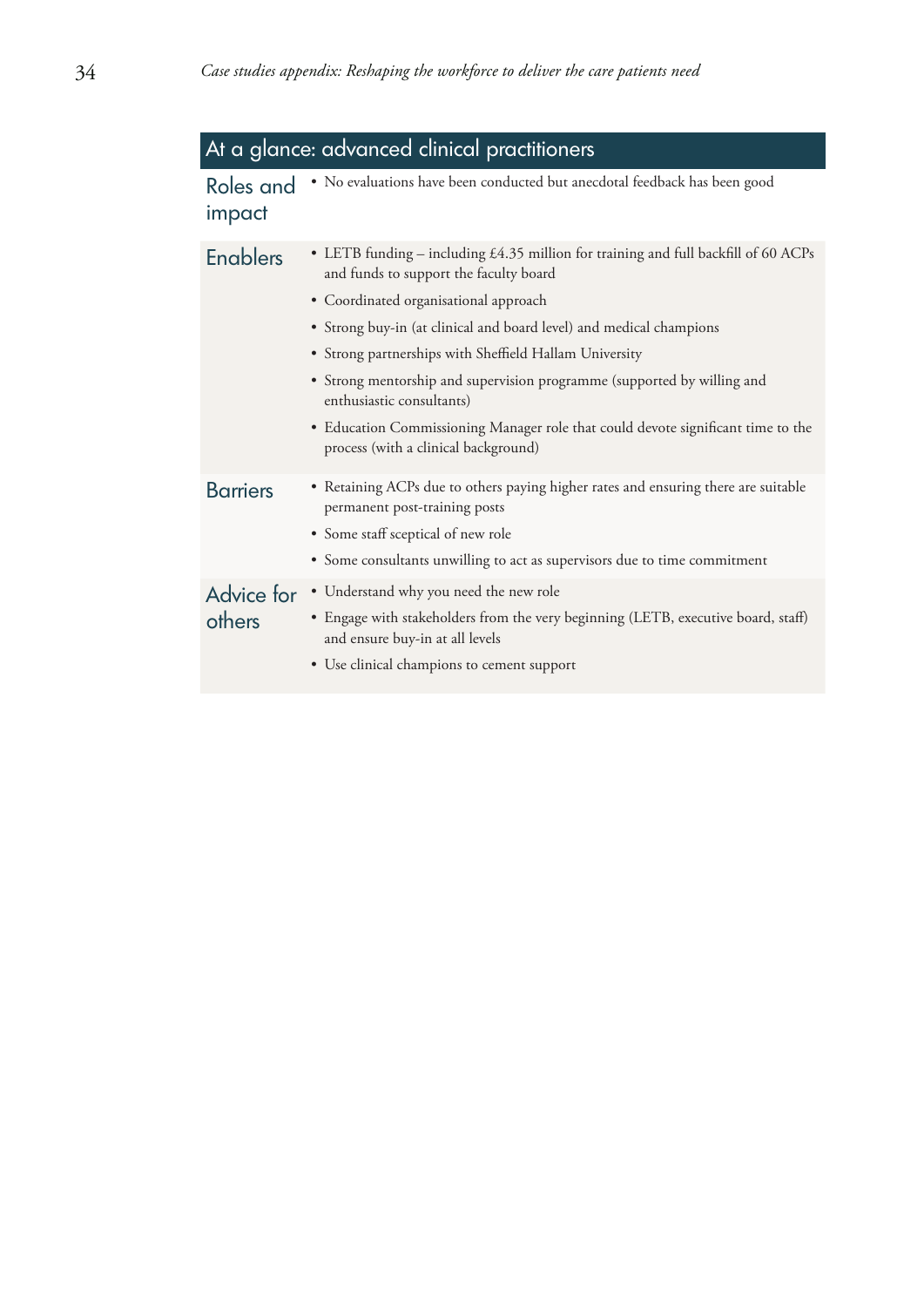# <span id="page-34-0"></span>6. St George's University Hospitals NHS Foundation Trust: physician's associates in acute care

# **Context**

St George's University Hospitals NHS Foundation Trust is a large provider of acute and community services, employing nearly 8,500 staff and serving a population of 1.3 million people across south-west London (St George's University Hospitals NHS Foundation Trust, 2016). The main site, St George's Hospital in Tooting, is a large acute trust with associated medical school, at St George's University of London (SGUL). SGUL runs one of the UK's leading physician's associates (PA) degree programmes and organises clinical rotations for its students in clinical departments of St George's, while a number of the consultants at the hospital teach on the course. Due to this close association, St George's employs a large number of PAs and currently has 10–15 working across a wide range of departments (from urology to plastic surgery, haematology to paediatric intensive care). This case study primarily focuses on the neurosciences care group (directorate) at St George's, which has funding for 10 PA posts and, until recently, employed the second-highest number of PAs in the country.

# Drivers for change

A lack of existing staff (junior doctors) was the main driver for the introduction of PAs. While the neurosciences care group is able to fill its places for doctors with national training numbers, limits on these numbered posts means that insufficient junior doctors can be recruited to match the increase in neurology care delivered as the department has expanded. Locums have previously been used to fill gaps. A lack of available locums drove the department to consider alternative options:

# *"We don't have enough trainee numbers to run a service and I don't know if anywhere does, actually, so all neurology departments I know have a lot of staff grade appointments and locum appointments to service."* (Consultant neurologist)

This lack of existing junior doctors drove the care group lead, Dr Anthony Pereira, to search for a viable solution. He chose to introduce PAs because the novelty of their role meant that there was less associated bureaucracy and he had more autonomy and control over how they were employed. In addition, a positive experience with a PA doing an elective placement showed their potential and enthused Dr Pereira to take this role forward:

*"A lot of the other [roles] already are very structured with a lot of associated bureaucracy,*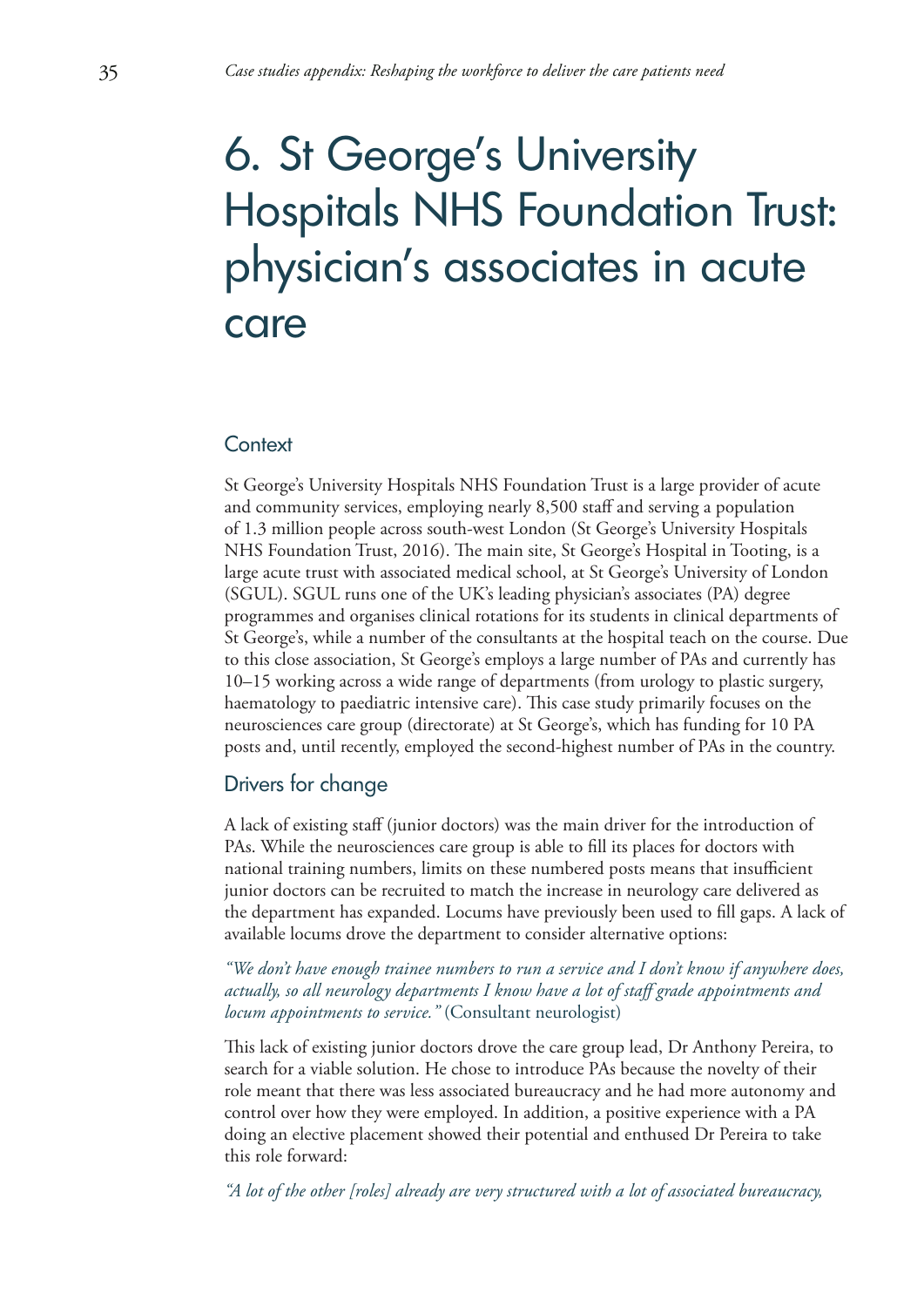*whereas physician associates basically had no bureaucracy. Because I took a lead in organising them I was permitted a significant amount of flexibility."* (Care group lead)

# The PA role at St George's

#### Role overview

The PA's role is to take on tasks traditionally performed by junior doctors. Within the neurosciences care group, PAs will attend ward rounds, assess patients and organise aspects of the management plan (see Box 6.1). They are also able to undertake lumbar punctures, following careful consideration from the consultant body, and there is a view to increasing the scope to routine outpatient work.

*"I'm part of a medical team who assesses, examines, investigates, and manages medical problems within the neurosurgery and neurology speciality under the supervision of consultants."* (Physician associate)

### Box 6.1: Physician associate in acute care role description, based on interviews and job description

- Assess new or unwell patients, formulate differential diagnosis and management plan based on clinical assessment.
- Refer patients to other services as required
- Request and interpret laboratory or other investigations as appropriate
- Recommend and explain diagnostic tests, procedures or treatments
- Perform diagnostic tests and procedures based on training (e.g. venepuncture, cannulation, arterial blood gas, urethral catheter, lumbar puncture)
- Communicate sensitive and complex diagnosis to service users and relatives
- Take part in ward rounds as a member of clinical team
- Instruct and educate patients in preventative health care
- Practice under the supervision of a consultant
- Engage in audit and quality improvement projects
- Engage in continuous professional development and aid in the teaching and training of colleagues
- Participate in research studies

#### Implementing the role

The growth of PAs at St George's has been very department-led with individual 'care groups' opting to implement the new role based on departmental need. There is crossorganisational oversight of the PA programme, which is governed by a PA board. This meets quarterly and agrees on organisation-wide policies. However, the scope, scale and implementation of PAs is determined at departmental level. Within the neurology care group, Dr Anthony Pereira, a consultant neurologist and care group lead, led the implementation of the PA role.

#### Selecting the role

A formal analysis of service need was not performed. However, the decision to formally employ PAs in the department was based on lived experience of hosting a PA on elective placement and witnessing what they were able to do in a clinical context.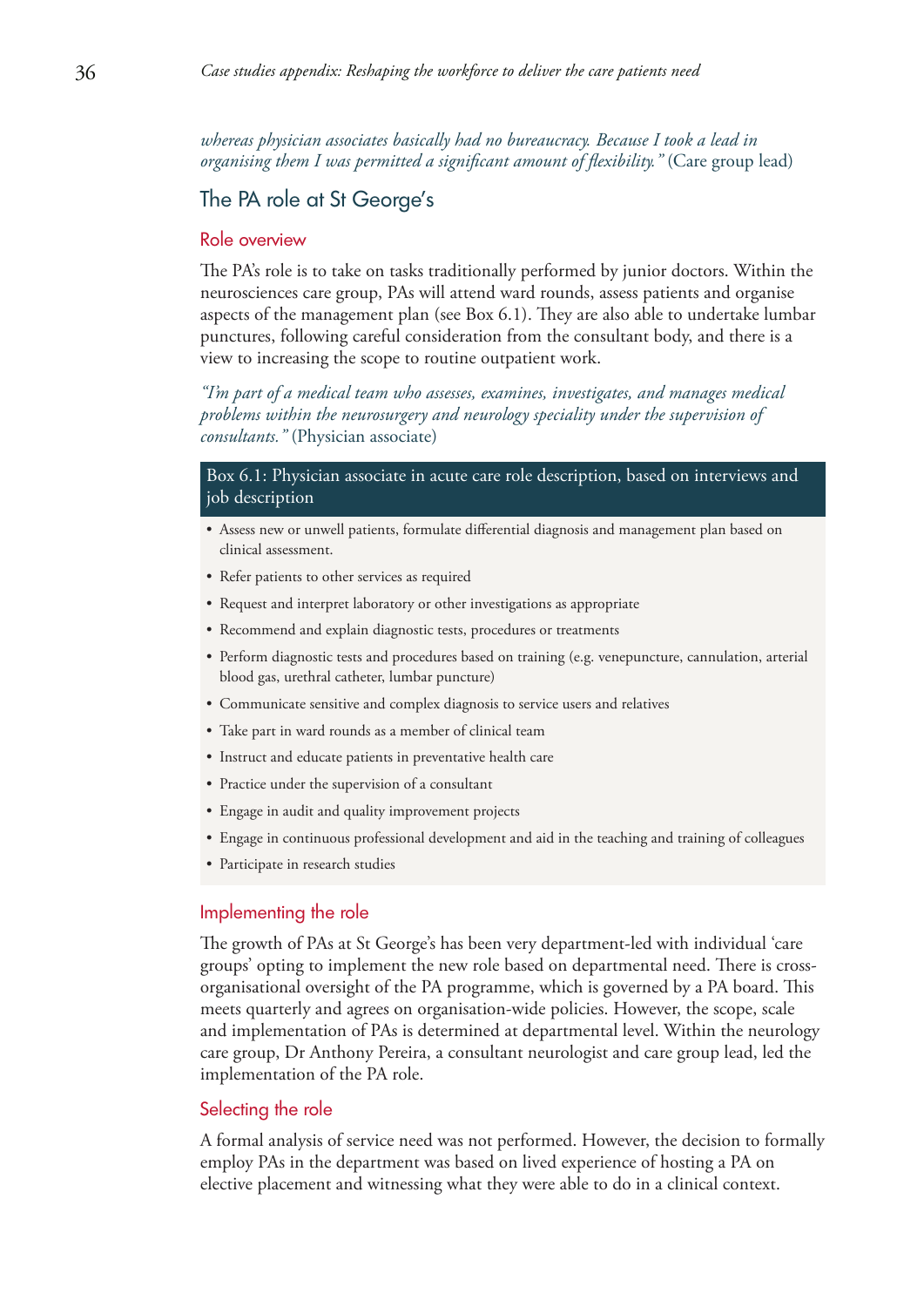*"I formed an opinion when this person was on elective that they would work hard, were able to learn, and that they were reading… this person was exceptional. They seemed to have the right skills to take a chance on them when they applied for our post."*  (Care group lead)

Following this positive experience, the numbers were expanded once the department was able to recruit individuals of a high standard.

#### Obtaining support within the organisation

The introduction of PAs had board-level support within the trust with a large amount of autonomy given to individual care groups. At care group level, the importance of consultant buy-in was recognised. Through discussions at consultant meetings, the case for PAs was made and support for the introduction of this role was obtained.

*"The care group lead… really sold it well to the consultant body, so there was a lot of consultant buy-in to the idea and then that feeds down… some of it was just spelling out the numbers to us and saying 'look, this is the reality, this is how many trainee posts we need, this is what we've got'."* (Consultant neurologist)

In addition, the fact that the PAs were competent and useful members of the team facilitated the change management process.

#### Raising awareness among existing staff

Once senior buy-in was achieved, a similar process was undertaken to inform, educate and convince existing staff about the benefits of the new role.

*"It's the same sort of PR job with [junior doctors] as there was with consultants in saying 'look guys, you'll be less stressed, you'll be more able to free up and learn the stuff that you need to do… this will support you, it's not going to take work away from you, it's going to enable the whole team to function better.'"* (Consultant neurologist)

Additionally, all new staff are briefed about PAs at their induction when they first start work at the trust, and senior PAs themselves come and introduce themselves and their role at induction meetings.

*"What we are doing at trust level is we now send PAs to trust induction. So every trust induction we have, we have a PA representative there telling people about the role of the PA and what we do."* (Physician associate)

However, while this improves integration of PAs within the trust, junior doctors may still feel threatened by PAs and have reservations about loss of training opportunities.

# Training and development

A structured programme of teaching and supervision for the PAs was organised within the department. All PAs work on the stroke unit initially, before being deployed to other departments. As the stroke team is led by Dr Pereira, he was able to personally deliver training and ensure that the PAs were performing at a high standard:

*"What we set up was a lead in programme for them. We would meet every week for about half an hour, and we would set homework… You have to have some sort of structured programme for about two years so they can consolidate their knowledge… So basically we went through the stuff that they would see on the ward… what happens is if somebody has*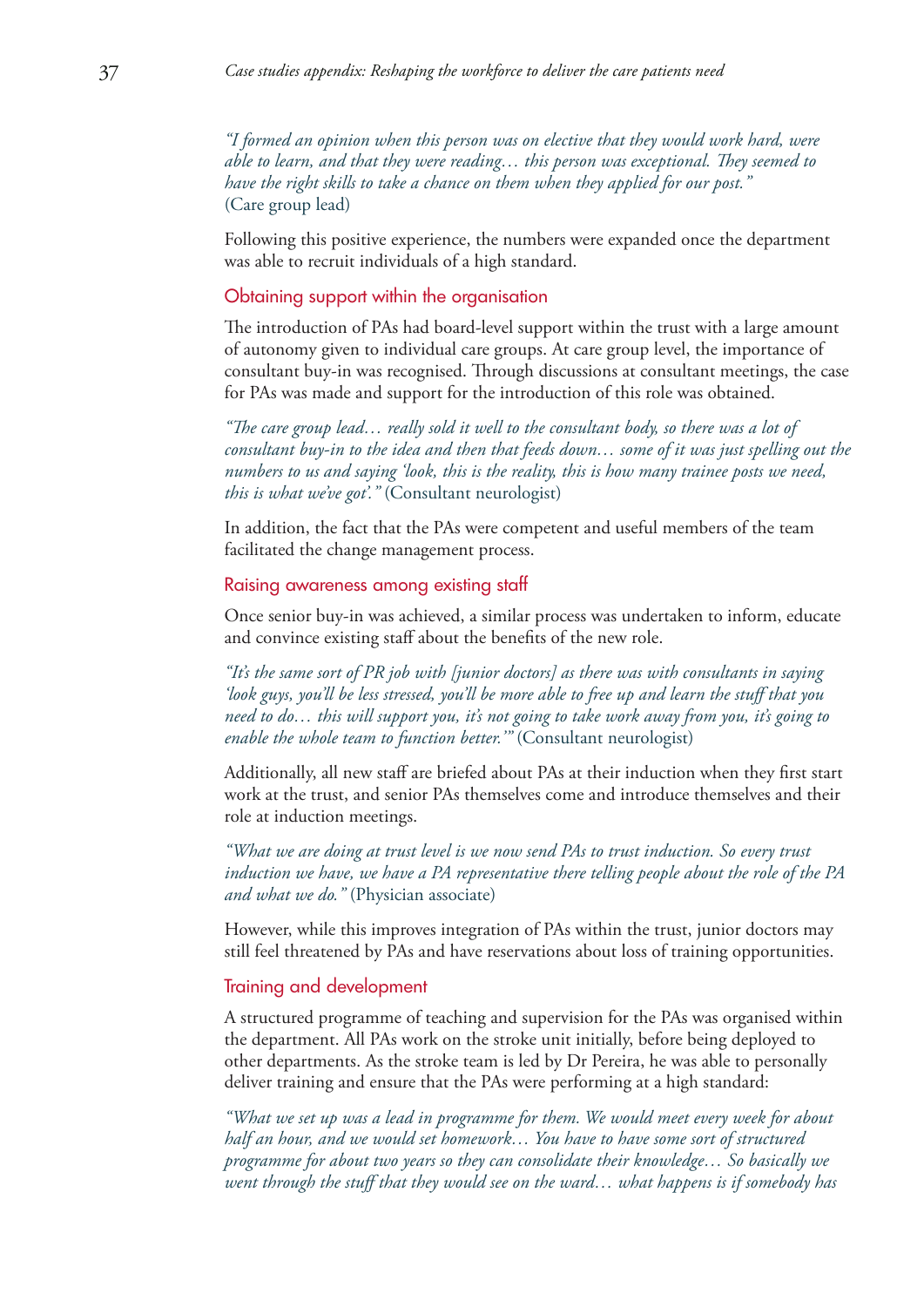*chest pain, what happens if someone is short of breath. We went through the medicine and then I got them to do short presentations in neurology, so a two minute summary of multiple sclerosis, a two minute summary of epilepsy… They all came through stroke first which is my subspecialty, so I could make sure that they were developing and setting up the right habits for lifelong learning. I didn't want anyone to fall into bad habits."* (Care group lead)

Following the 'lead in' programme, the PAs can then rotate through a range of specialties (such as neurosurgery or neurology), adding variety. Such a system of rotations possibly makes the job more attractive for PAs, although might not suit everyone.

#### Line management and clinical supervision

As well as being mentored through the 'lead in' programme, as outlined above, PAs have a named consultant educational supervisor and are supervised day-to-day by the consultant covering the ward, in a similar manner to junior doctors.

PAs do face a number of regulatory issues and the inability to prescribe or request ionising radiation is a barrier to their effective working – particularly in neurology and stroke medicine. All the PAs that we spoke to were in favour of statutory regulation and were of the opinion that the GMC would be best placed to provide that, given that they are trained to practise within the 'medical model':

*"PAs practise medicine. We don't practise nursing, we don't practise physio, we don't practise occupational health. PAs practise medicine, within the scope of practice of our supervising doctors."* (Physician associate course director)

#### **Sustainability**

PAs do not have a clear career progression, and this is a possible area for concern. Possible solutions to this could be allowing the PAs to take on more outpatient or procedural roles, or finding a particular area of clinical practice for them to specialise in:

*"I think that I'm going to have to start branching out with them into more challenging areas, maybe a mix of outpatients and helping on the ward… the other thing I've thought about is whether we could set up a ward that they could help run in a more independent manner … that might be quite fulfilling… You could imagine somebody doing that for quite a long time."* (Care group lead)

However, many PAs find the lack of formal career progression an attractive feature of the role, enabling them to follow their interests, develop skills of relevance to them or potentially work across a number of specialties:

*"I think that is part of the beauty of the PA role, in the sense that you can drive… what your individual needs are. So in orthopaedics… two of us have interests in going more the theatre route, so they will try to create more opportunities to go to theatre… I think that is the beauty of it, everything is not uniform."* (Physician associate)

#### Impact

A formal evaluation has been conducted but unfortunately St George's were unable to share their results as it is currently under submission for publication. However, anecdotally both PAs and senior medical staff were very optimistic about the impact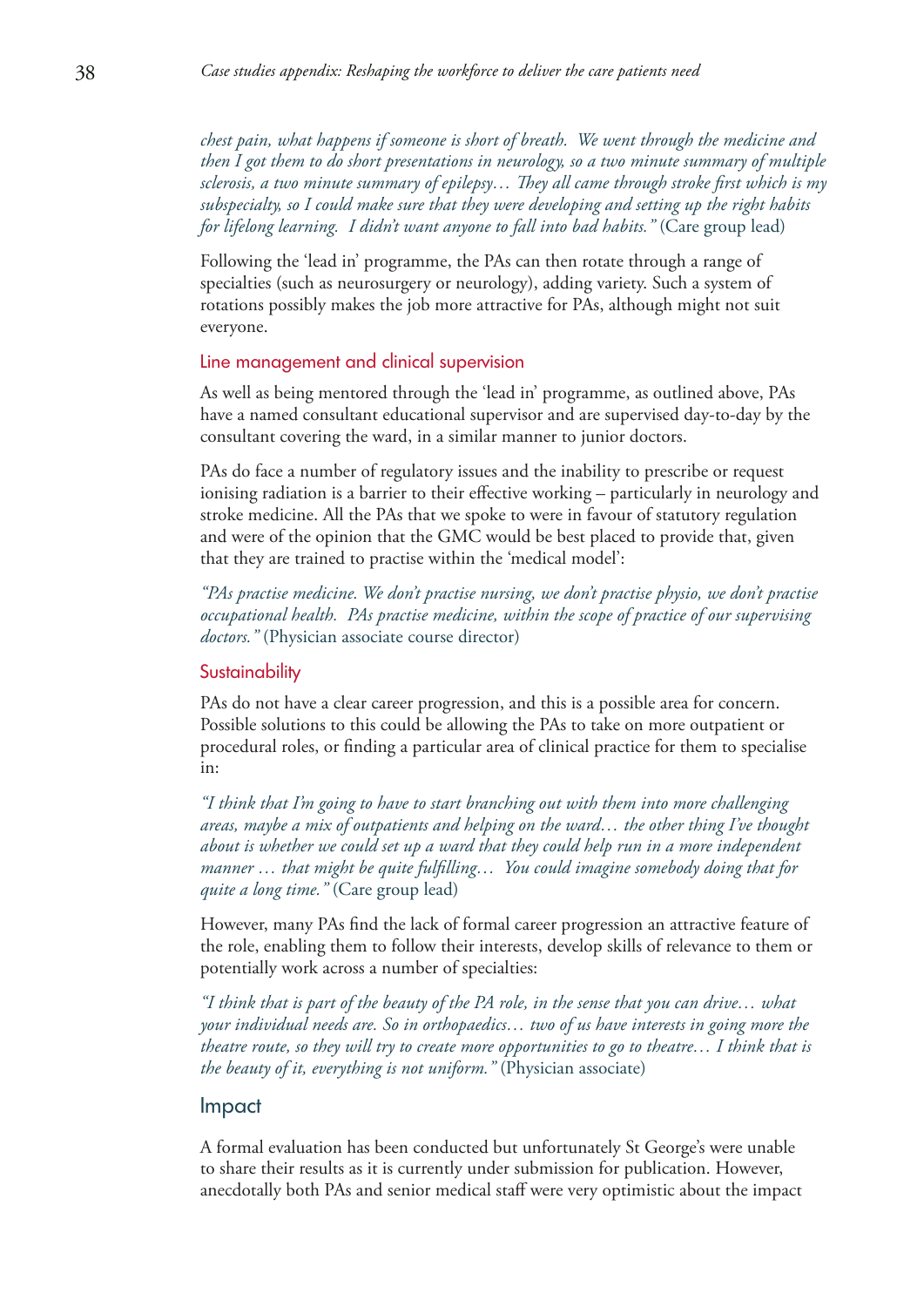of the programme. PAs in particular noted that maintaining general skills allowed them to move between departments, citing transferability and variety of available work as a particular advantage of the role. The benefits brought by continuity of care – particularly in an environment where junior doctors frequently move departments – was highlighted, while it was noted that PAs could have a positive impact on the confidence and development of other staff.

*"Certainly a lot of our patients when I've been on the ward they are very often highly complimentary, and it's clear… certainly in neuro, it's been a real positive."*  (Consultant neurologist)

| At a glance: physician's associates in acute care |                                                                                                                                                                                                                                                                                                                                                                                                                   |  |
|---------------------------------------------------|-------------------------------------------------------------------------------------------------------------------------------------------------------------------------------------------------------------------------------------------------------------------------------------------------------------------------------------------------------------------------------------------------------------------|--|
| Role and<br>impact                                | • Physician associate who takes on some tasks previously undertaken by junior<br>doctors (SHO grade)<br>• Good feedback from patients and staff, some existing staff may still hold<br>reservations about impact of PAs on their own training and work<br>• High job satisfaction and well-regarded by consultants                                                                                                |  |
| <b>Enablers</b>                                   | • Strong leadership from care group lead and time taken to develop the individual<br>PAs into high performers<br>• Strong consultant buy-in<br>• Flexibility for individual departments to have autonomy over scope and<br>implementation<br>• Flexibility for PAs to determine their own career paths                                                                                                            |  |
| <b>Barriers</b>                                   | • Concern from existing staff about role erosion and loss of training opportunities<br>• A lack of formal regulation leading to inability to prescribe or request ionising<br>radiation                                                                                                                                                                                                                           |  |
| Advice for<br>others                              | • Invest time and energy in ensuring that the PAs continue to be trained, supervised<br>and mentored following qualification<br>• Recruit the individuals carefully<br>. Plan how you will thoroughly engage the consultant body as well as staff at all<br>levels throughout the department<br>• Implement more than one PA at a time - introducing a group in one go can bring<br>benefit and prove the concept |  |
|                                                   |                                                                                                                                                                                                                                                                                                                                                                                                                   |  |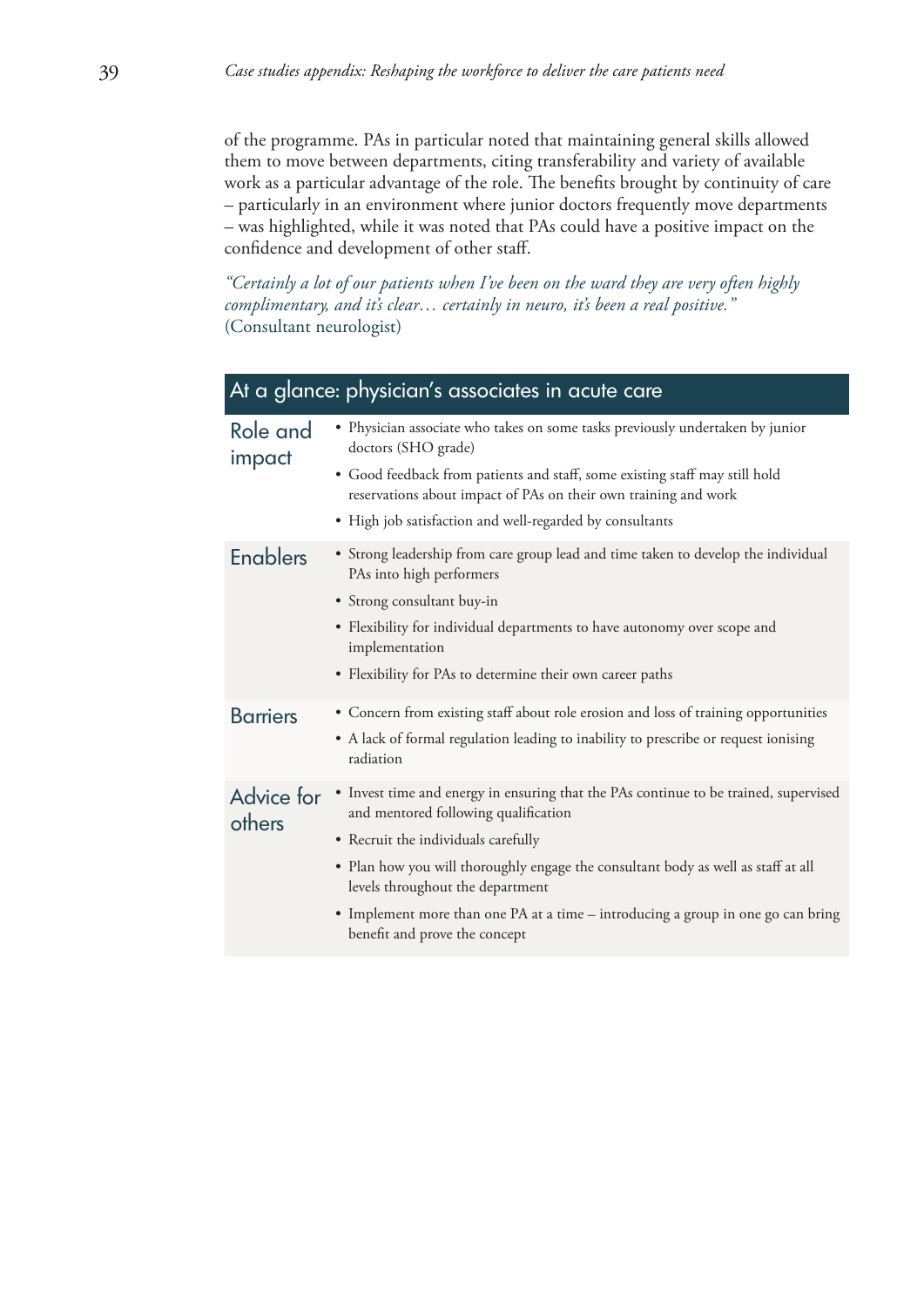# <span id="page-39-0"></span>7. Birmingham and Solihull Mental Health NHS Foundation Trust: physician associates in mental health

# **Context**

Birmingham and Solihull Mental Health NHS Foundation Trust (BSMHFT) offers a range of mental health services, including inpatient wards, community teams and psychiatry liaison services. It employs over 4,000 staff and operates from over 50 sites across the West Midlands. BSMHFT began to employ UK trained PAs in late 2011. It currently has eight PAs in post (Gill and others, 2014), working across liaison psychiatry, forensics and the homeless community mental health team. It is the only mental health trust in England to be employing PAs.

# Drivers for change

BSMHFT was driven to look for solutions to large gaps in its doctor workforce. The West Midlands does not have enough psychiatry trainees and for the five years from 2009 to 2013, all of the psychiatry training posts were under-filled (Royal College of Psychiatrists, 2015). This situation was compounded by a cap on training numbers, changes to visa requirements and restrictions to doctors' working time. In addition the trust was aware that the training requirements of doctors and their frequent rotations meant that there were issues with continuity of care, particularly important for mental health where patients can be admitted for a long period of time:

*"The main driver was: one, failure to recruit core trainees in forensic psychiatry; two, our difficulty in providing ongoing clinical care if we didn't have enough junior doctors to cover the hospital; three, they [PAs] are a more permanent member of staff, whereas your trainee will rotate every six months."* (Consultant psychiatrist)

In particular, the trust was keen to recruit staff into a role that was able to assess and look after the physical health needs of mental health patients. While other staff were considered, such as advanced nurse practitioners, the fact that PAs are trained in a 'medical model' and are therefore well placed to manage physical health needs made them an attractive choice:

*"They were basically medical roles… there's a big gap in medical components to the teams, things like physical examinations… that was an area that the physician assistants [sic] were particularly competent."* (Deputy medical director)

*"We considered … the advanced nurse practitioner, which, obviously, a few units have. At*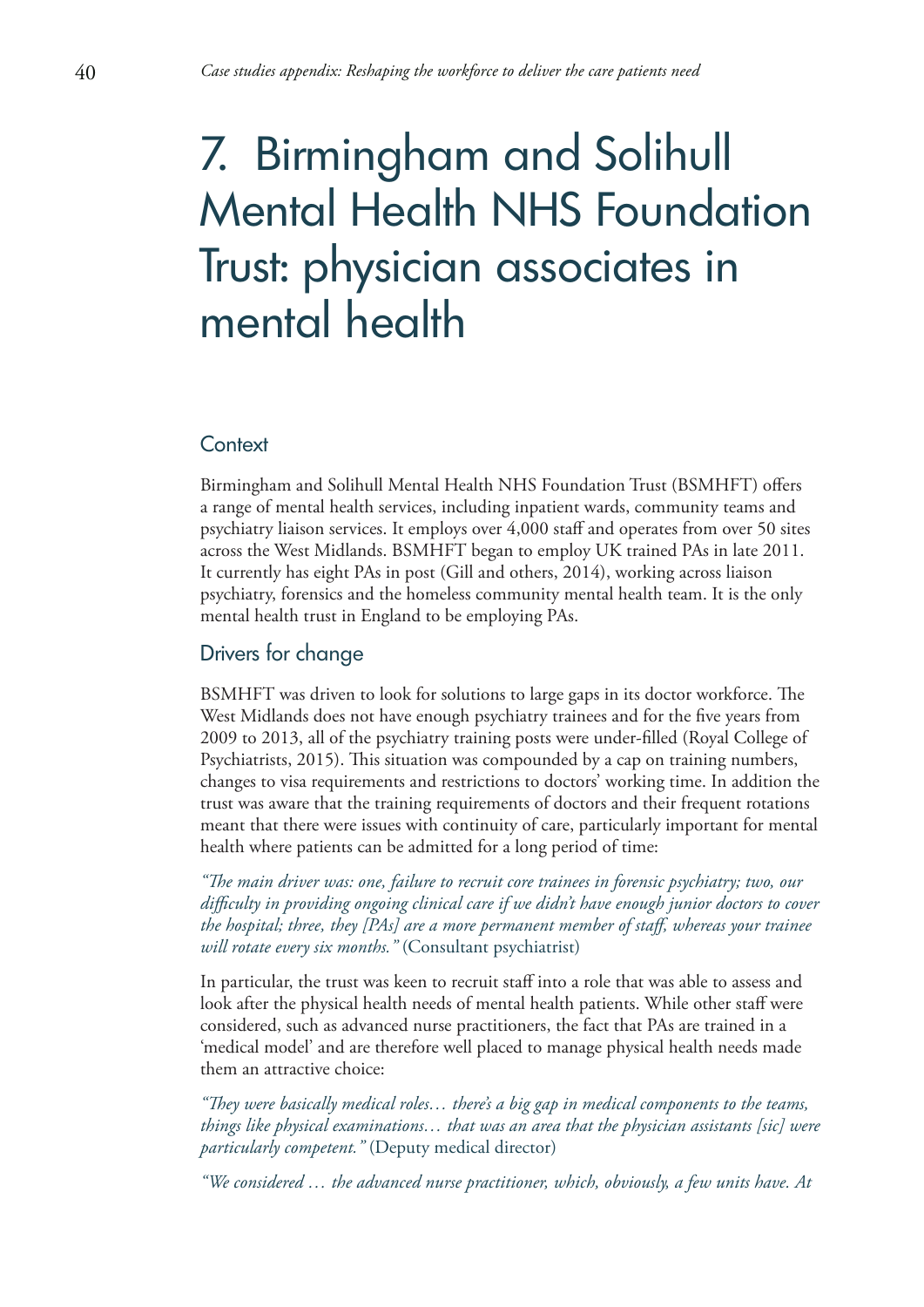*the time, we felt the physician's associate was a better option for us because they worked in the medical model."* (Consultant psychiatrist)

# The physician associate in mental health

#### Role overview

The PA's role depends on the department in which they work, but in effect they take on similar tasks to junior doctors (senior house officer (SHO) grade) (see Box 6.1). Their role places particular emphasis on attending to the physical health of patients but they also undertake mental health assessments, are involved in ward rounds and write medical reports. For those working in outpatient settings, they can be responsible for a full spectrum of both mental and physical health assessments.

### Box 6.1: Physician associate in mental health role description, based on interviews and job descriptions

- Conduct initial psychiatric evaluations, take patient histories and perform physical examinations
- Perform assessments of physical health
- Formulate differential diagnosis and management plan based on clinical assessment
- Refer patients to other services as required
- Arrange mental health act assessment as required
- Perform diagnostic or therapeutic procedures such as ECGs, basic live support, cognitive assessment or mental state examination
- Request laboratory or other investigations as appropriate
- Communicate sensitive and complex diagnoses to service users and relatives
- Take part in ward rounds as a member of clinical team
- Write medical reports
- Practice under the supervision of a consultant psychiatrist

#### Implementing the role

#### Leadership

The introduction of the role was led by Dr Chris Vassilas, Deputy Medical Director and Consultant Psychiatrist. He recognised the need to address workforce shortages and explored the possibilities that PAs could offer.

#### Selecting the role

While a formal role analysis was not undertaken, BSMHFT was very clear what it required from any new roles: the ability to perform mental and physical health assessments, take on some tasks previously performed by doctors and provide longterm continuity of care. Senior leadership at the trust spent time understanding the training that PAs undertake and visiting universities in the United States to explore whether PAs would be a good fit:

*"We had quite a few discussions with [a faculty member at Birmingham University] and he had a senior physician's assistant [sic] who had actually qualified in the States who came across and spoke with us. Initially we were thinking about getting maybe somebody with a bit more experience and training in mental health, possibly from the States… but it became clear that that wasn't going to happen... so we made a decision to see if we could maybe run a pilot with a small number [of UK-trained PAs]."* (Deputy medical director)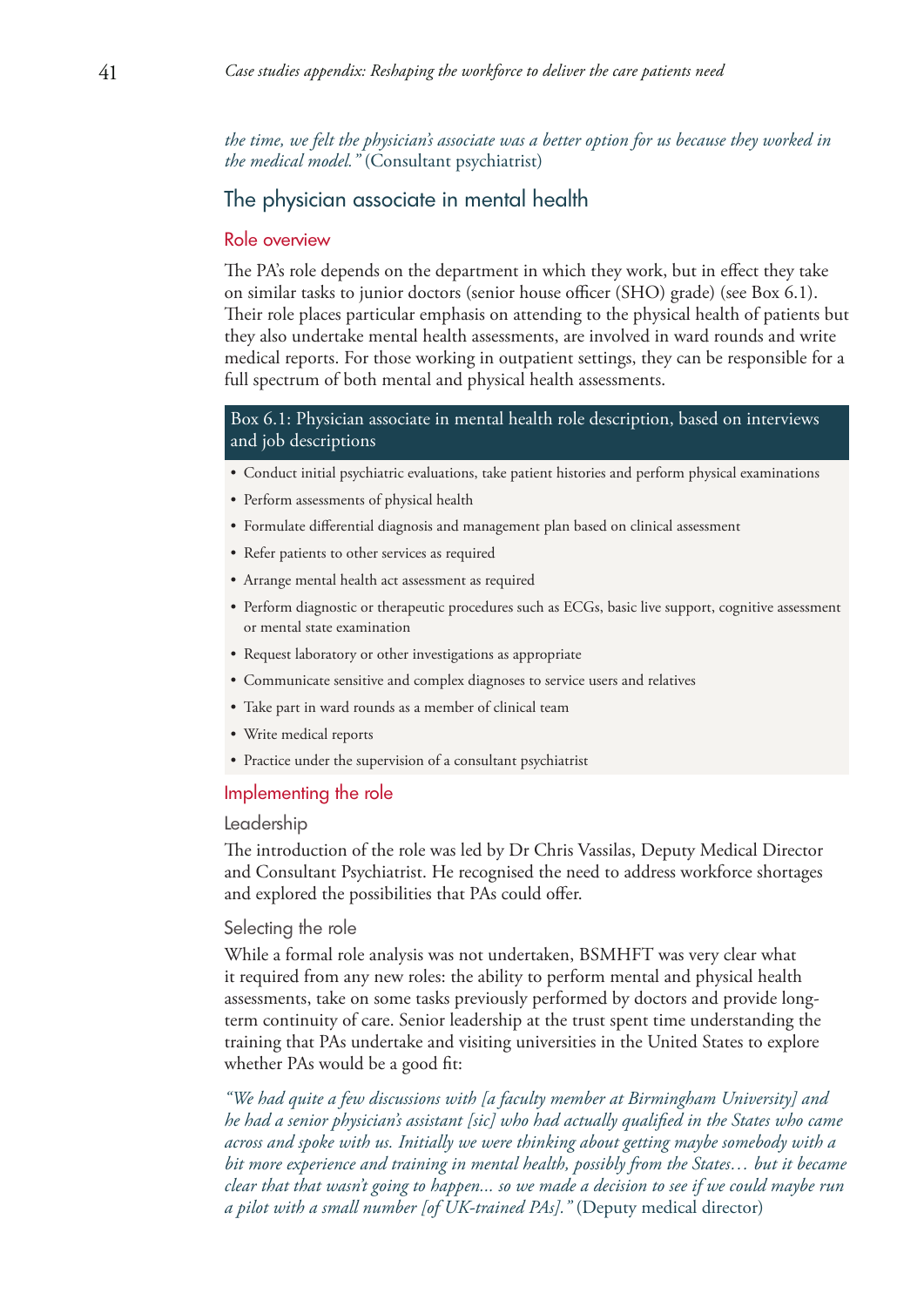#### Obtaining support within the organisation

Effort was invested in gaining senior support for the role throughout the organisation at both board and directorate level. Buy-in from clinical directors was obtained with direct meetings, outlining the problem faced and the potential solution offered by PAs. Enthusiastic clinical directors and consultants volunteered to have PAs work with them as part of a pilot study. The PAs were therefore initially assigned to a variety of departments where there was a motivated consultant:

*"The consultants who had these physician assistants attached to them were a self-selected group, so they were keen to make the thing work."* (Deputy medical director)

Five PAs were hired in the pilot and were well-received, working effectively despite initial concerns from staff (Ostler and others, 2012) . Following this successful pilot period, the trust expanded the number of PAs to eight.

Raising awareness among existing staff

Efforts were undertaken to raise awareness of the PA role among existing staff in order to facilitate implementation within existing teams. This was not always successful and PAs did experience confusion about their roles. In addition, existing staff sometimes showed resistance towards the new role:

*"There were some that were passively aggressive and had difficulty in including [the PA] in the various team meetings."* (Consultant psychiatrist)

*"A lot of people thought I was a paramedic. And it was only after I'd been in my own team three months that I realised that everybody had got this incorrect perception of my background."* (Physician associate)

On the whole, however, this was temporary, and subsided once existing staff could see what PAs could offer. In some cases, subsequent PAs found it very easy to integrate.

*"All the staff were prepared, even the junior doctors here who hadn't worked with a physician associate before and the nursing staff… I think it worked really well."*  (Physician associate)

#### Training and development

Following their graduation from the two-year degree programme, PAs at BSMHFT are provided with ongoing training, particularly in mental health. They can attend teaching for the core trainee doctors and the trust was very keen to develop their knowledge and skills in psychiatry:

*"We attended the MRCPsych training with the year one and year two trainees. So that was part of our structure. Then I managed to organise my own teaching sessions by attending the GP training for the junior doctors, so I'm always maintaining my general medical knowledge as well."* (Physician associate)

A major facilitator in being able to provide the PAs with ongoing support and training was the size of the organisation and existing teaching structures being in place:

*"I think we were at an advantage because we're quite a big organisation and we have those kinds of support structures in place. I think it's probably trickier in a smaller organisation to ensure they've got that training and education."* (Deputy medical director)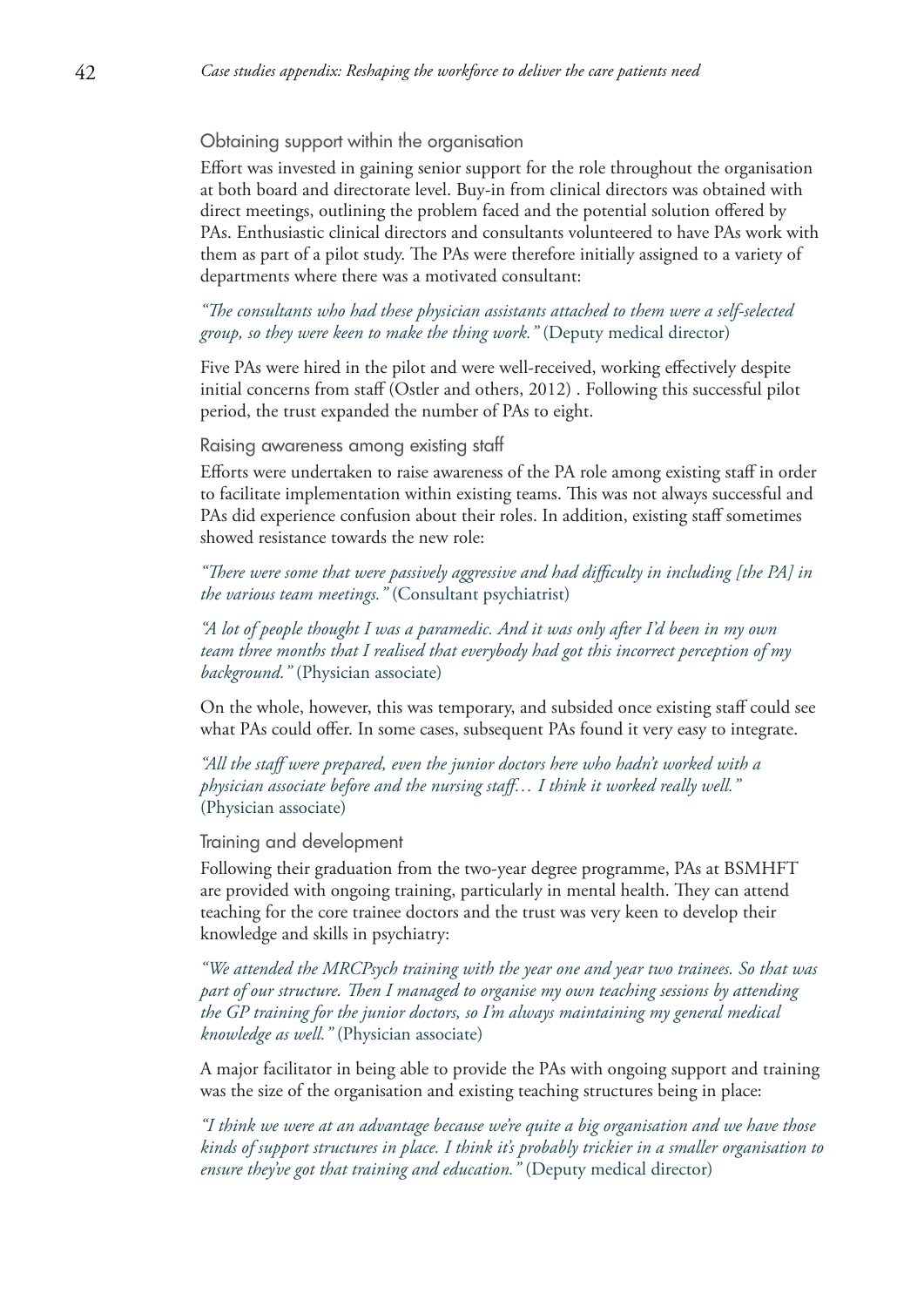The cost of the postgraduate training for PAs was £600 plus lost working time (roughly 15 full days) per annum. In addition, there were costs associated with senior consultants' time for meeting attendance and completion of administration tasks related to the setup of the programme. All funding was internal.

Line management and clinical supervision

PAs have regular, ongoing, clinical supervision with a consultant psychiatrist and have the opportunity to discuss clinical problems and address personal concerns – such as career development – in a formalised manner. This is felt to work well: consultants are generally happy to take on the responsibility of clinical supervision:

*"I would see [myself as being ultimately responsible]… but I would see it that way for the trainees as well because I would see me as being the consultant for the care… I guess other trainees have got GMC or whatever… but once you're involved in the case, I think you're involved."* (Consultant psychiatrist)

#### **Sustainability**

There was also positive sentiment expressed regarding the importance of PAs going forward, and the role they can play within BSMHFT. However, there is uncertainty among the senior clinicians as to the long-term sustainability of the role. The organisation is still trying to determine how to keep the job interesting and attractive in the future.

*"Longer term, I don't know where the role is going… I think it's very early stages to know where the role is going"* (Consultant psychiatrist)

*"I would think there would have to be a clearer understanding of exactly function they fulfil rather than just adding to the service provision.*" (Consultant psychiatrist)

For the PAs themselves, the exact details of their career progression were also unclear, although career flexibility is something that many PAs we spoke to found attractive.

#### Impact

Since the pilot study (Ostler and others, 2012), a formal evaluation has not been undertaken. However, the PAs we spoke to were extremely positive about their role, as were staff working with them:

*"They are so good and such a high standard. And, for me, because they're permanent, there's no worry about things slipping through the net."* (Consultant psychiatrist)

 *"I had a physician's associate working for me… I thought it worked very well; I think it achieved certainly what I hoped it would achieve."* (Consultant psychiatrist)

*"I really enjoy my job, I think it's brilliant. You get a brilliant work–life balance where I currently work. Yes, it's brilliant, you're always learning and you feel like part of the team."*  (Physician associate)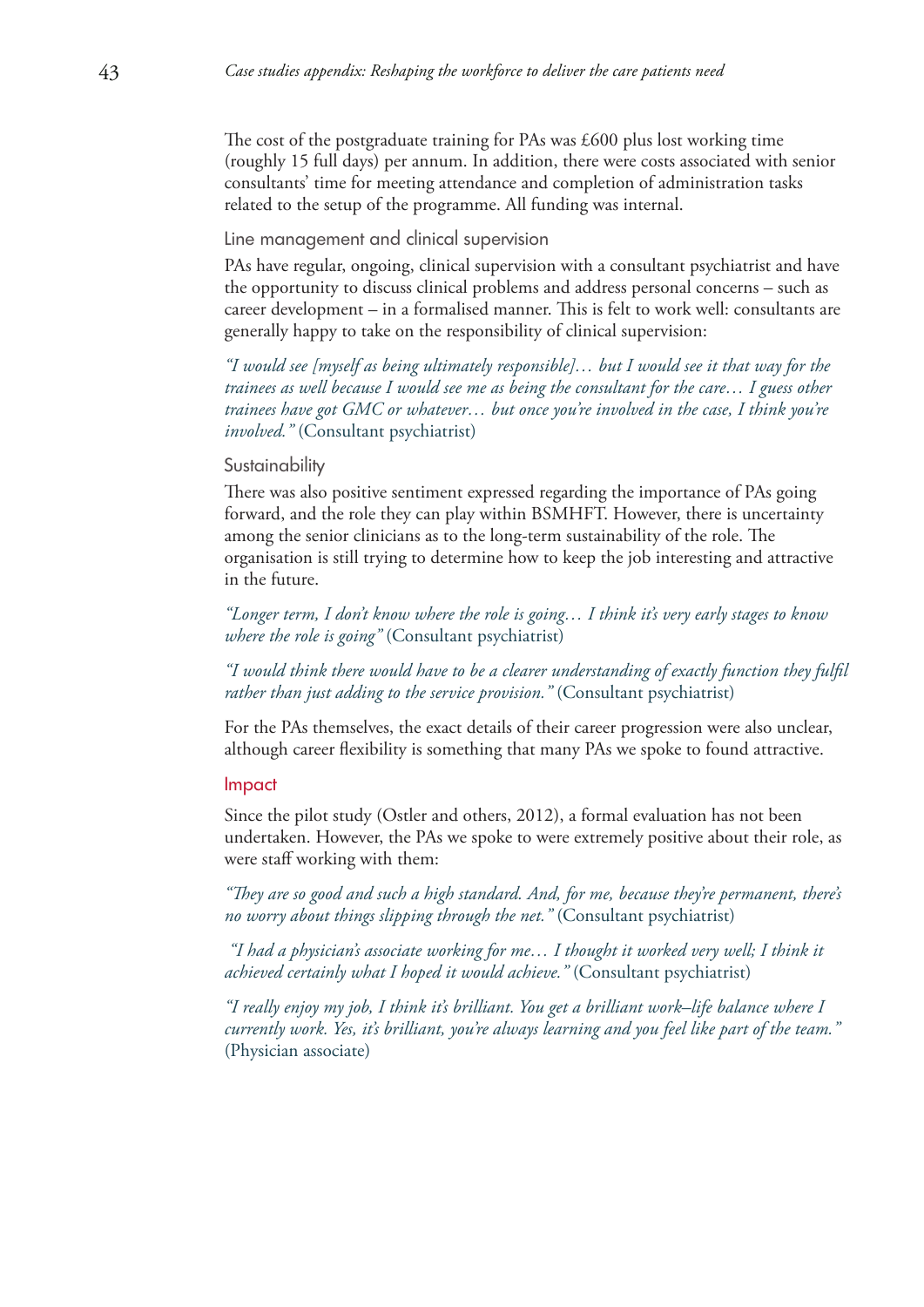| At a glance: physician associate in mental health |                                                                                                                                                                                                                                                                                     |  |
|---------------------------------------------------|-------------------------------------------------------------------------------------------------------------------------------------------------------------------------------------------------------------------------------------------------------------------------------------|--|
| Roles and<br>impact                               | • Physician associate who takes on some tasks previously undertaken by junior<br>doctors (SHO grade)<br>• Pilot study found PAs were well received, worked effectively and were seen as<br>valuable team members<br>• High job satisfaction and well-regarded by consultants        |  |
| <b>Enablers</b>                                   | • Enthusiasm from consultants – initially doing a small-volume pilot study only<br>with consultants who were keen<br>• Help from university to demonstrate what PAs can offer and to aid with job<br>descriptions and role definitions<br>• Supportive team environment             |  |
| <b>Barriers</b>                                   | • Initial resistance and suspicion from some staff<br>• An inability to prescribe<br>• Inconsistent line management (due to gaps in consultant cover)                                                                                                                               |  |
| Advice for<br>others                              | • Have a clear outline of the role and what it can and cannot do, that everybody has<br>access to and understands<br>• Invest in engaging the consultant body<br>• Ensure regular clinical supervision for PAs and encourage and foster a peer-<br>support network for the new role |  |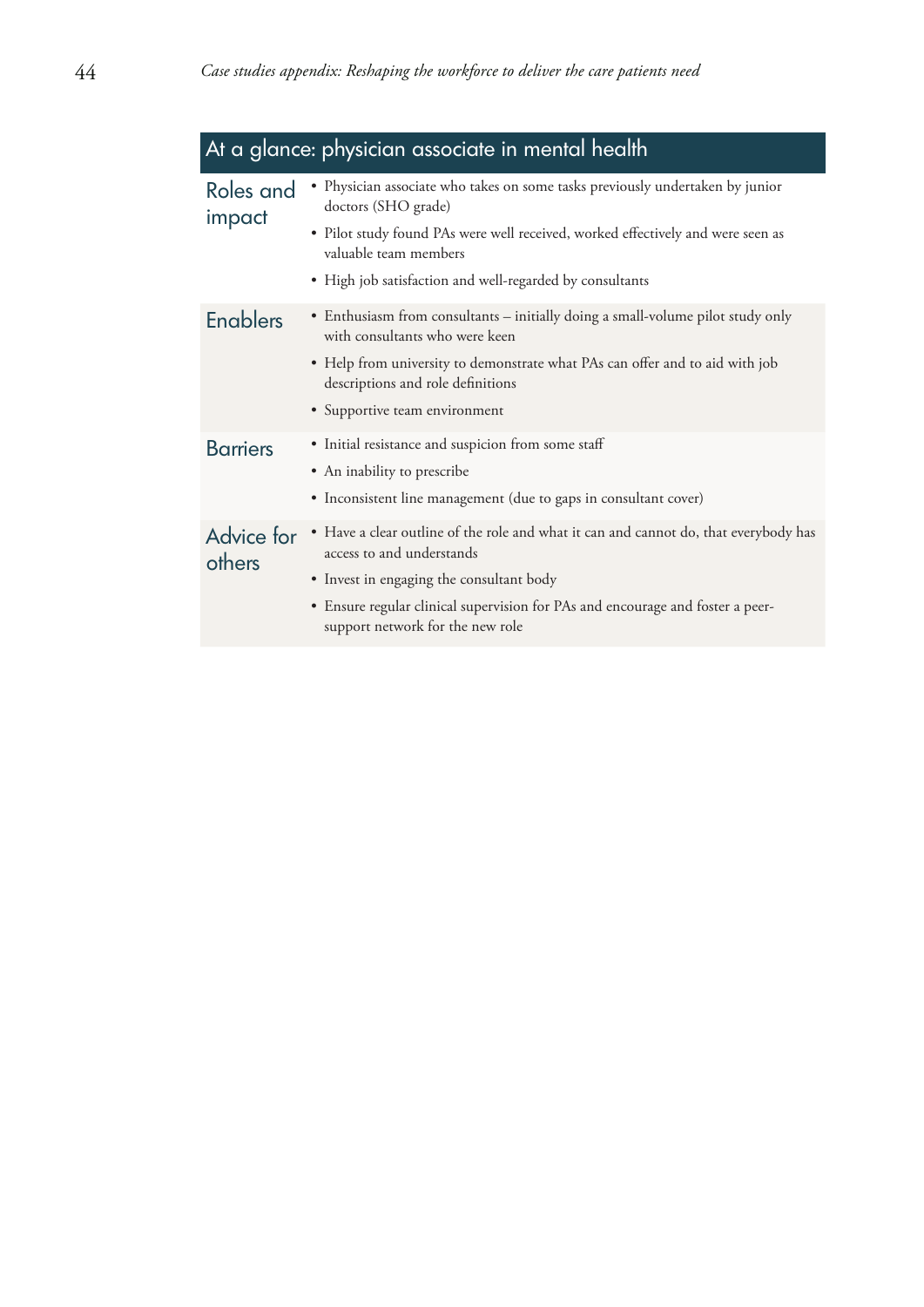# <span id="page-44-0"></span>References

College of Paramedics (2015) College of Paramedics (2015) *Paramedic Career Framework*, 3rd edn. https:// www.collegeofparamedics.co.uk/downloads/Post-Reg\_Career\_Framework\_3rd\_Edition.pdf

Department of Health (2005) *Taking Healthcare to the Patient: Transforming NHS Ambulance Services.* http:// ircp.info/Portals/11/Future/NHS%20EMS%20Policy%20Recommendation2005.pdf

Gill K, Kauser S, Khattack K and Hynes F (2014) 'Physician associate: new role within mental health teams', *Journal of Mental Health Training, Education and Practice* 9(2), 79–88

[Health Education Yorkshire and Humber \(2015\) HEYH Advanced Practice Framework. www.hee.nhs.uk/](www.hee.nhs.uk/sites/default/files/documents/HEYH-APFramework-Final-V1.pdf) sites/default/files/documents/HEYH-APFramework-Final-V1.pdf .

Health Service Journal (2014) 'Value in Healthcare Awards: Value and Improvement in Training and Development', 23 September. http://www.hsj.co.uk/hsj-knowledge/downloads/value-in-healthcare-awardsvalue-and-improvement-in-training-and-development/5074930.fullarticle

Ostler J, Vassilas C and Parle J (2012) 'Physician assistants: friends or foes to doctors?', *BMJ Careers,* http:// careers.bmj.com/careers/advice/view-article.html?id=20008022

Royal College of Psychiatrists (2015) National recruitment to psychiatry outcomes: fill rates and [competition ratios for national recruitment to training programmes in psychiatry. http://www.rcpsych.ac.uk/](http://www.rcpsych.ac.uk/traininpsychiatry/nationalrecruitment/fillratesandcompetition.aspx) traininpsychiatry/nationalrecruitment/fillratesandcompetition.aspx

[South East Coast Ambulance Service NHS Foundation Trust \(2016\) About us. Web resource. http://www.](http://www.secamb.nhs.uk/about_us.aspx) secamb.nhs.uk/about\_us.aspx

[St George's University Hospitals NHS Foundation Trust \(2016\) About us. Web resource. https://www.](https://www.stgeorges.nhs.uk/about/) stgeorges.nhs.uk/about/